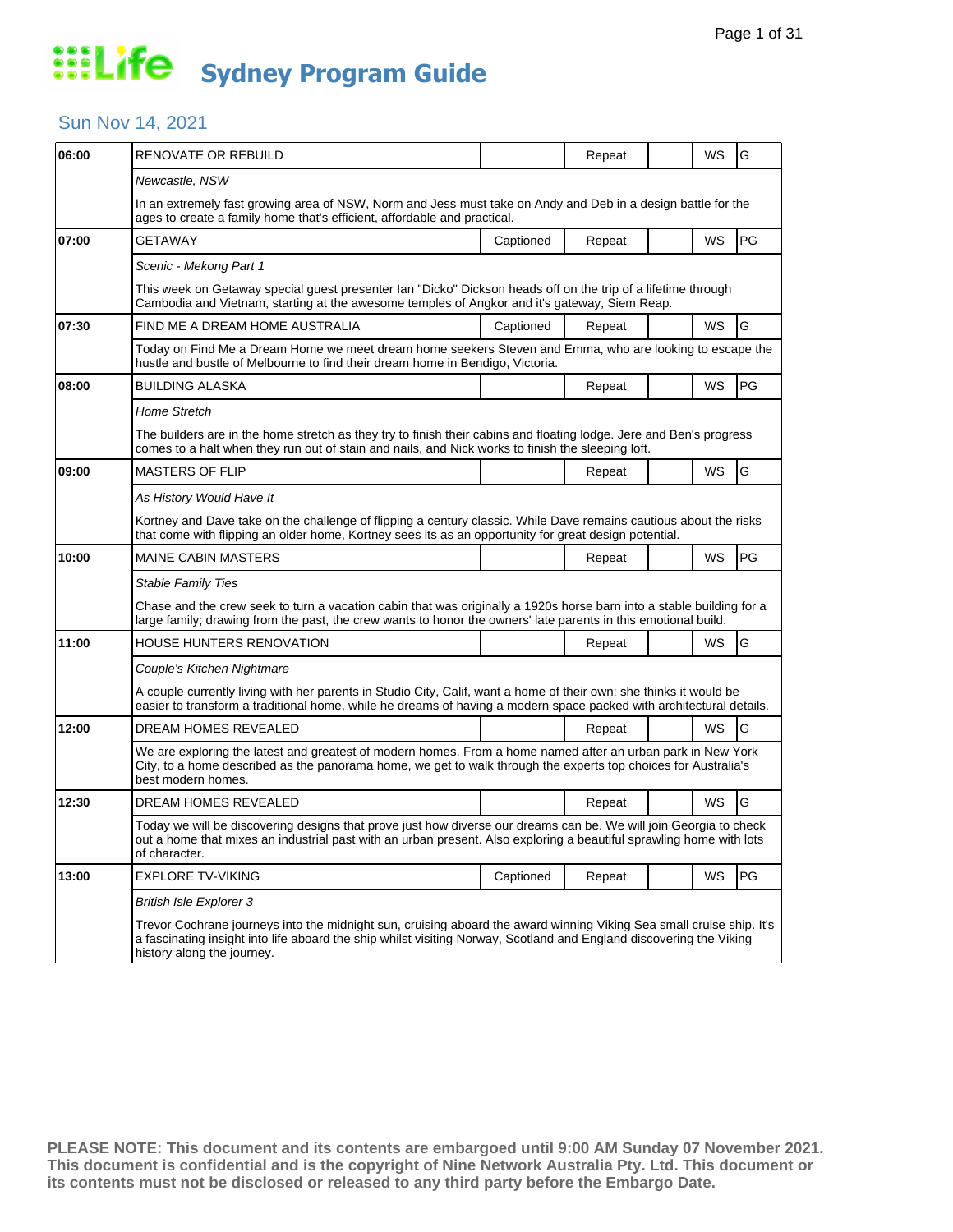#### Sun Nov 14, 2021

| 13:30 | FIND ME A DREAM HOME AUSTRALIA                                                                                                                                                                                                                                                                                    | Captioned | Repeat |  | <b>WS</b> | G  |  |  |
|-------|-------------------------------------------------------------------------------------------------------------------------------------------------------------------------------------------------------------------------------------------------------------------------------------------------------------------|-----------|--------|--|-----------|----|--|--|
|       | Today on Find Me a Dream Home we meet dream home seekers Steven and Emma, who are looking to escape the<br>hustle and bustle of Melbourne to find their dream home in Bendigo, Victoria.                                                                                                                          |           |        |  |           |    |  |  |
| 14:00 | GOOD FOOD KITCHEN                                                                                                                                                                                                                                                                                                 | Captioned | Repeat |  | WS        | G  |  |  |
|       | Danielle brings the pub to you with an Australian classic, Chicken parmigiana with giardiniera pickles. Adam shows<br>us how to get the best out of your microwave. Did you know that it's best to reheat food on medium power? Or that<br>the secret to perfect chips at home was just a press of a button away? |           |        |  |           |    |  |  |
| 14:30 | <b>RENOVATE OR REBUILD</b>                                                                                                                                                                                                                                                                                        |           | Repeat |  | <b>WS</b> | G  |  |  |
|       | Newcastle, NSW                                                                                                                                                                                                                                                                                                    |           |        |  |           |    |  |  |
|       | In an extremely fast growing area of NSW, Norm and Jess must take on Andy and Deb in a design battle for the<br>ages to create a family home that's efficient, affordable and practical.                                                                                                                          |           |        |  |           |    |  |  |
| 15:30 | LOG CABIN LIVING                                                                                                                                                                                                                                                                                                  |           | Repeat |  | <b>WS</b> | G  |  |  |
|       | <b>Flathead Valley Dream Cabin</b>                                                                                                                                                                                                                                                                                |           |        |  |           |    |  |  |
|       | An outdoorsy couple that has been living a nomadic lifestyle for two years is finally ready to set down roots together<br>in the Flathead Valley of Montana.                                                                                                                                                      |           |        |  |           |    |  |  |
| 16:00 | LOG CABIN LIVING                                                                                                                                                                                                                                                                                                  |           | Repeat |  | <b>WS</b> | G  |  |  |
|       | Allegheny Mountains Abode                                                                                                                                                                                                                                                                                         |           |        |  |           |    |  |  |
|       | After living in Washington DC and Australia young parents are looking for a slower paced life and return to their<br>roots in western Maryland to be near family and raise their two boys.                                                                                                                        |           |        |  |           |    |  |  |
| 16:30 | <b>FIXER UPPER</b>                                                                                                                                                                                                                                                                                                |           | Repeat |  | <b>WS</b> | PG |  |  |
|       | Chip and Jo Renovate a B+B                                                                                                                                                                                                                                                                                        |           |        |  |           |    |  |  |
|       | Chip and Jo turn a rural home into a beach-style retreat.                                                                                                                                                                                                                                                         |           |        |  |           |    |  |  |
| 17:30 | <b>HOUSE HUNTERS</b>                                                                                                                                                                                                                                                                                              |           | Repeat |  | WS        | G  |  |  |
|       | Fancy vs. Functional in Georgia<br>A family is ready to buy a home after years of living in a cramped apartment in Atlanta. She's looking for a large,<br>single-family home with plenty of space and wow factor, while he wants a townhouse with little maintenance.                                             |           |        |  |           |    |  |  |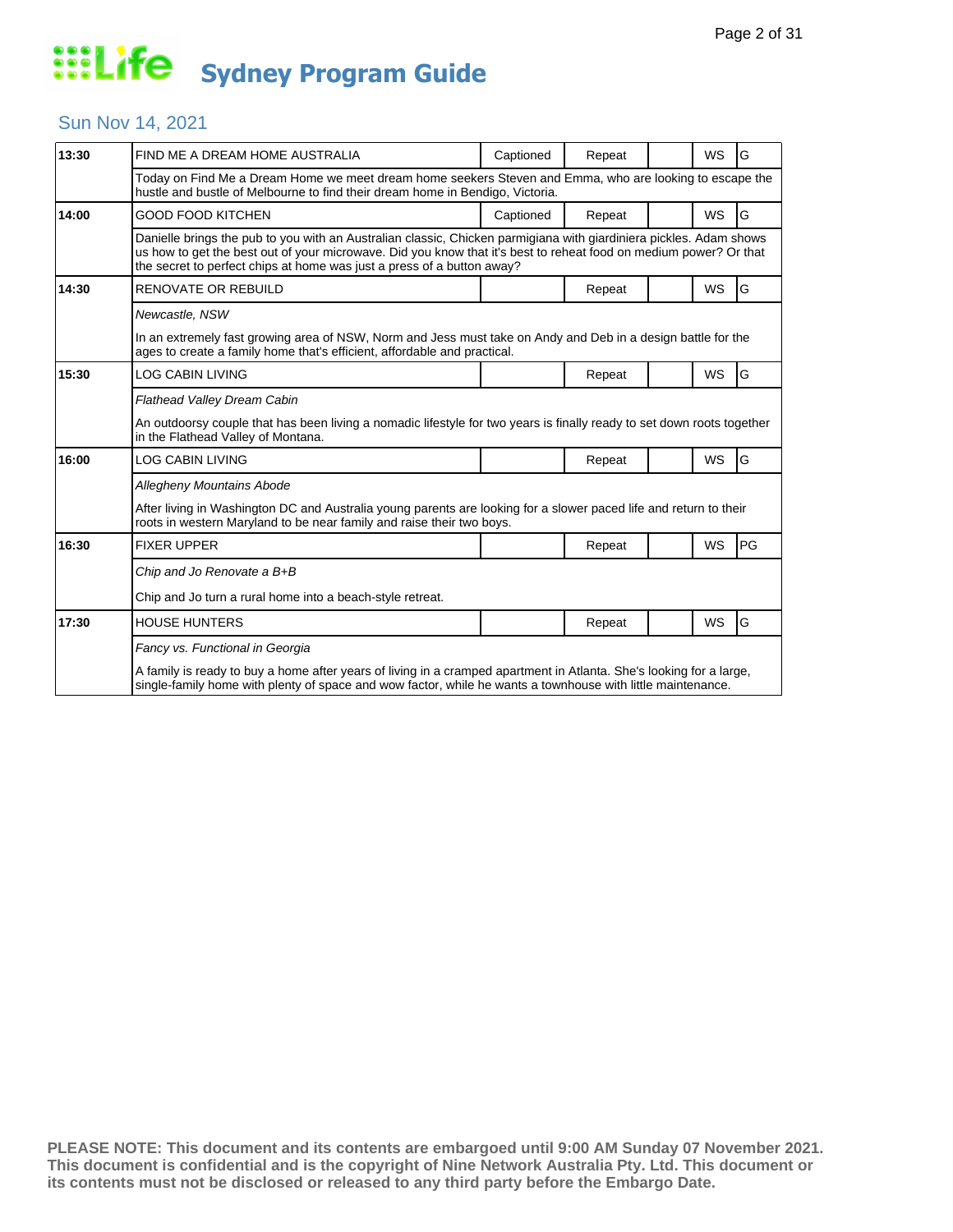### Sun Nov 14, 2021

| 18:00 | <b>HOUSE HUNTERS</b>                                                                                                                                                                                                                                                                                                                                                                                                                                                                                                                                                                                                               |  | Repeat |  | WS | G  |  |  |
|-------|------------------------------------------------------------------------------------------------------------------------------------------------------------------------------------------------------------------------------------------------------------------------------------------------------------------------------------------------------------------------------------------------------------------------------------------------------------------------------------------------------------------------------------------------------------------------------------------------------------------------------------|--|--------|--|----|----|--|--|
|       | <b>Yuck About the Ranch</b>                                                                                                                                                                                                                                                                                                                                                                                                                                                                                                                                                                                                        |  |        |  |    |    |  |  |
|       | An engaged Rhode Island couple is in no hurry to get married, so she got approval to buy a home without him<br>knowing. Now that he's on board with finding a home together, he's offering to renovate everything he sees, but she<br>wants a move-in ready.                                                                                                                                                                                                                                                                                                                                                                       |  |        |  |    |    |  |  |
| 18:30 | HOUSE HUNTERS INTERNATIONAL                                                                                                                                                                                                                                                                                                                                                                                                                                                                                                                                                                                                        |  | Repeat |  | WS | G  |  |  |
|       | Technicalities in Lisbon                                                                                                                                                                                                                                                                                                                                                                                                                                                                                                                                                                                                           |  |        |  |    |    |  |  |
|       | A woman lands her dream job in the booming tech industry of Lisbon, Portugal, but her husband is hesitant to leave<br>life behind in Washington, DC. He's willing to explore options, but going to one income won't make it easy for Lisbon<br>to win him over.                                                                                                                                                                                                                                                                                                                                                                    |  |        |  |    |    |  |  |
| 19:00 | <b>HOUSE HUNTERS INTERNATIONAL</b>                                                                                                                                                                                                                                                                                                                                                                                                                                                                                                                                                                                                 |  | Repeat |  | WS | G  |  |  |
|       | Family and Function in Amsterdam                                                                                                                                                                                                                                                                                                                                                                                                                                                                                                                                                                                                   |  |        |  |    |    |  |  |
|       | A South African man gets a job transfer to Amsterdam, which means more time with his wife and son. The couple<br>disagrees on their priorities as she wants a home outside of town with space for family to visit, and he wants a place<br>in town and close to work.                                                                                                                                                                                                                                                                                                                                                              |  |        |  |    |    |  |  |
| 19:30 | <b>GOOD BONES</b>                                                                                                                                                                                                                                                                                                                                                                                                                                                                                                                                                                                                                  |  | Repeat |  | WS | PG |  |  |
|       | Little White House on a Hill                                                                                                                                                                                                                                                                                                                                                                                                                                                                                                                                                                                                       |  |        |  |    |    |  |  |
|       | Mina and Karen buy a little white house on a hill with potential to be a real charmer in the Bates Hendricks<br>neighbourhood. The home has a great floor plan but it has serious foundation issues and is in desperate need of a<br>facelift.                                                                                                                                                                                                                                                                                                                                                                                     |  |        |  |    |    |  |  |
| 20:30 | <b>FLIP OR FLOP</b>                                                                                                                                                                                                                                                                                                                                                                                                                                                                                                                                                                                                                |  |        |  | WS | G  |  |  |
|       | <b>Stiff Competition</b>                                                                                                                                                                                                                                                                                                                                                                                                                                                                                                                                                                                                           |  |        |  |    |    |  |  |
|       | Tarek and Christina get a lead on a house in an upscale neighborhood of North Tustin, CA. When they show up to<br>view the house, however, they face competition from other investors. They must act quickly to flip the home before<br>losing out in the hot market.                                                                                                                                                                                                                                                                                                                                                              |  |        |  |    |    |  |  |
| 21:30 | MY LOTTERY DREAM HOME                                                                                                                                                                                                                                                                                                                                                                                                                                                                                                                                                                                                              |  |        |  | WS | PG |  |  |
|       | The Lottery Queen                                                                                                                                                                                                                                                                                                                                                                                                                                                                                                                                                                                                                  |  |        |  |    |    |  |  |
|       | Tracey is an avid gambler who finally won more than some spare change in an Illinois Lottery - \$500,000! So, she's<br>on the hunt for her first ever Town House, and with David Bromstad by her side, she gets to tour the best<br>Schaumburg, Illinois has to offer. Tracey wants to put her own design stamp on her new home so is looking for a<br>fixer-upper, but can David persuade her to buy a fully renovated town house?                                                                                                                                                                                                |  |        |  |    |    |  |  |
| 22:00 | MY LOTTERY DREAM HOME                                                                                                                                                                                                                                                                                                                                                                                                                                                                                                                                                                                                              |  |        |  | WS | PG |  |  |
|       | <b>Mountain High Dreams</b>                                                                                                                                                                                                                                                                                                                                                                                                                                                                                                                                                                                                        |  |        |  |    |    |  |  |
|       | It's not always a lottery ticket that leads to an unexpected windfall. When Florida couple, Rick and Alicia, received<br>an inheritance from a long-lost great uncle, they suddenly found themselves \$900,000 richer. Now they're headed to<br>the mountains of Blue Ridge, Georgia to buy the perfect vacation home for their family. But while Alicia has set a<br>budget of \$400,000 to \$600,000, Rick has other ideas. He's keen to find something with a spectacular view, and in<br>Blue Ridge, that won't come cheap. Can David Bromstad help Rick convince Alicia to blow the budget on an<br>incredible vacation home? |  |        |  |    |    |  |  |
| 22:30 | <b>FIXER TO FABULOUS</b>                                                                                                                                                                                                                                                                                                                                                                                                                                                                                                                                                                                                           |  | Repeat |  | WS | G  |  |  |
|       | <b>Rustic Cabin to Contemporary Retreat</b>                                                                                                                                                                                                                                                                                                                                                                                                                                                                                                                                                                                        |  |        |  |    |    |  |  |
|       | A family that survived a devastating house fire buys a home on the lake so they can enjoy their favorite spot year-<br>round. However, the lack of space doesn't fit their needs, so they ask Dave and Jenny to completely overhaul the<br>rustic cabin.                                                                                                                                                                                                                                                                                                                                                                           |  |        |  |    |    |  |  |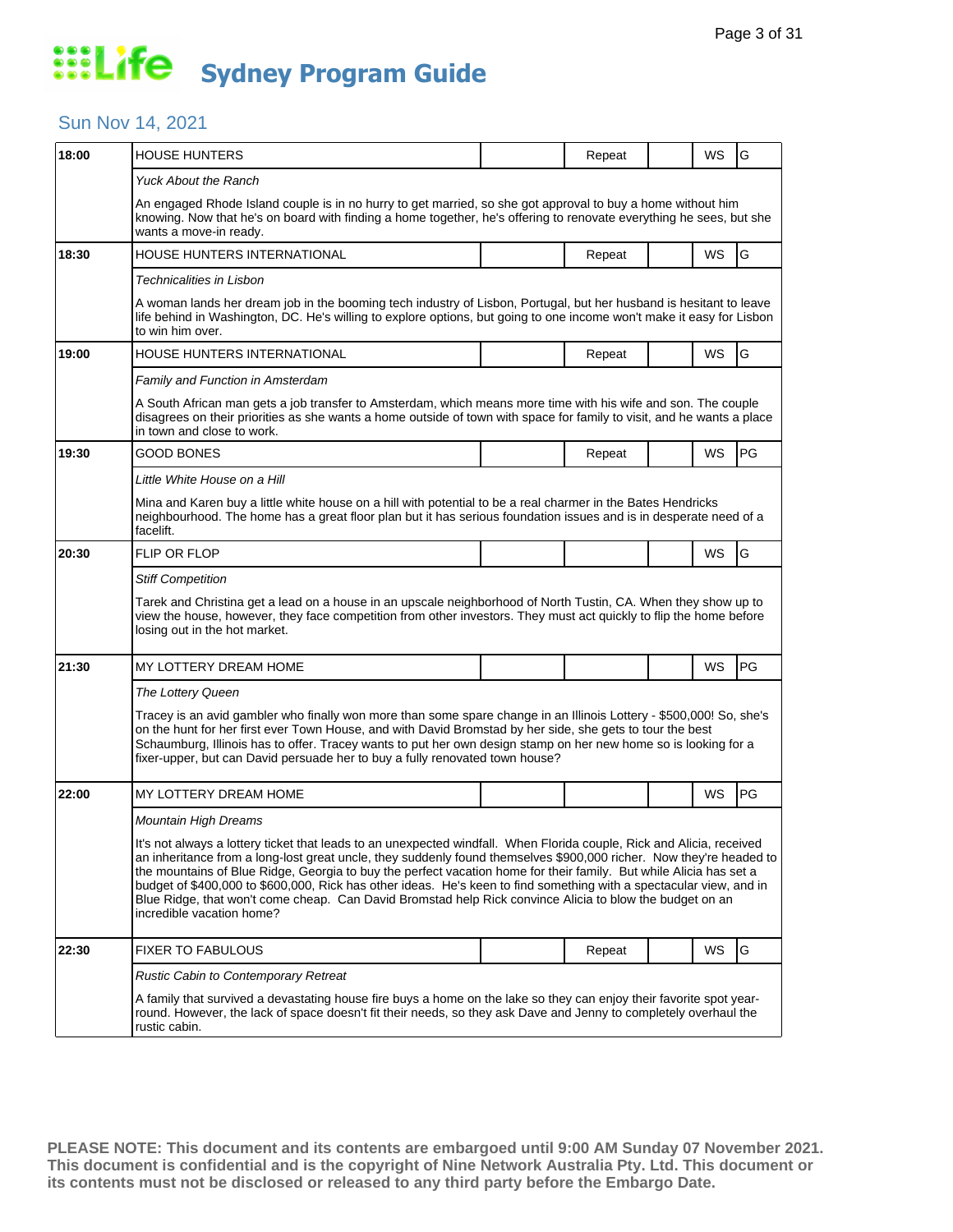### Sun Nov 14, 2021

| 23:30 | <b>HOUSE HUNTERS</b>                                                                                                                                                                                                                                                                                                                                                                                                                                                                                                                                                                       |  | Repeat |  | WS | G         |  |  |  |
|-------|--------------------------------------------------------------------------------------------------------------------------------------------------------------------------------------------------------------------------------------------------------------------------------------------------------------------------------------------------------------------------------------------------------------------------------------------------------------------------------------------------------------------------------------------------------------------------------------------|--|--------|--|----|-----------|--|--|--|
|       | <b>Yuck About the Ranch</b>                                                                                                                                                                                                                                                                                                                                                                                                                                                                                                                                                                |  |        |  |    |           |  |  |  |
|       | An engaged Rhode Island couple is in no hurry to get married, so she got approval to buy a home without him<br>knowing. Now that he's on board with finding a home together, he's offering to renovate everything he sees, but she<br>wants a move-in ready.                                                                                                                                                                                                                                                                                                                               |  |        |  |    |           |  |  |  |
| 00:00 | THE REAL HOUSEWIVES OF ORANGE<br>COUNTY                                                                                                                                                                                                                                                                                                                                                                                                                                                                                                                                                    |  |        |  | WS | M         |  |  |  |
|       | Reunion - Part Two                                                                                                                                                                                                                                                                                                                                                                                                                                                                                                                                                                         |  |        |  |    |           |  |  |  |
|       | In part two of the reunion, tensions flare between Kelly and the Tres Amigas as the ladies continue their debate<br>about what went down at Miraval, including all of the rumors that were lobbed at Kelly. Braunwyn opens up about<br>how the show has complicated her relationship with her mother, Dr. Deb. Emotions run high as the Kelly versus<br>Vicki feud is replayed and Kelly gets emotional about the loss of her former friend. Tamra gives updates on her<br>family and her new business. Questions about Tamra's true motivations as a friend turns into a heated argument. |  |        |  |    |           |  |  |  |
|       | Cons. Advice: Some Coarse Language, Sexual References                                                                                                                                                                                                                                                                                                                                                                                                                                                                                                                                      |  |        |  |    |           |  |  |  |
| 01:00 | THE REAL HOUSEWIVES OF ORANGE<br>COUNTY                                                                                                                                                                                                                                                                                                                                                                                                                                                                                                                                                    |  |        |  | WS | M         |  |  |  |
|       | Reunion - Part Three                                                                                                                                                                                                                                                                                                                                                                                                                                                                                                                                                                       |  |        |  |    |           |  |  |  |
|       | The reunion concludes as the confrontation between the OG of the OC and the new Housewife escalates when<br>Vicki tries to shame Braunwyn over her behavior. Andy wishes Vicki farewell, Emily talks about the worst year of her<br>life, and Shane joins the ladies providing a surprising perspective on their marriage. Gina's emotional and difficult<br>year is discussed, including a post-season incident that involved the police. The ladies toast to an eventful season<br>14 with a nod to their trip to Miraval.                                                               |  |        |  |    |           |  |  |  |
|       | Cons. Advice: Some Coarse Language, Sexual References                                                                                                                                                                                                                                                                                                                                                                                                                                                                                                                                      |  |        |  |    |           |  |  |  |
| 02:00 | MILLION DOLLAR LISTING LOS ANGELES                                                                                                                                                                                                                                                                                                                                                                                                                                                                                                                                                         |  | Repeat |  | WS | M         |  |  |  |
|       | Homewood's Where The Heart Is                                                                                                                                                                                                                                                                                                                                                                                                                                                                                                                                                              |  |        |  |    |           |  |  |  |
|       | Tracy battles two brokers from her past to sell a problematic listing in Brentwood. James lands a classic Beverly<br>Hills home but the owner has some old-school demands. Josh Altman's has baby on the brain as he picks up a<br>gorgeous property off Benedict Canyon. Madison introduces Cody to his entire family while in Arizona, and pops a<br>big question.                                                                                                                                                                                                                       |  |        |  |    |           |  |  |  |
|       | Cons.Advice: Some Coarse Language                                                                                                                                                                                                                                                                                                                                                                                                                                                                                                                                                          |  |        |  |    |           |  |  |  |
| 03:00 | <b>BUILDING ALASKA</b>                                                                                                                                                                                                                                                                                                                                                                                                                                                                                                                                                                     |  | Repeat |  | WS | <b>PG</b> |  |  |  |
|       | Home Stretch                                                                                                                                                                                                                                                                                                                                                                                                                                                                                                                                                                               |  |        |  |    |           |  |  |  |
|       | The builders are in the home stretch as they try to finish their cabins and floating lodge. Jere and Ben's progress<br>comes to a halt when they run out of stain and nails, and Nick works to finish the sleeping loft.                                                                                                                                                                                                                                                                                                                                                                   |  |        |  |    |           |  |  |  |
| 04:00 | <b>FIXER TO FABULOUS</b>                                                                                                                                                                                                                                                                                                                                                                                                                                                                                                                                                                   |  | Repeat |  | WS | G         |  |  |  |
|       | Rustic Cabin to Contemporary Retreat                                                                                                                                                                                                                                                                                                                                                                                                                                                                                                                                                       |  |        |  |    |           |  |  |  |
|       | A family that survived a devastating house fire buys a home on the lake so they can enjoy their favorite spot year-<br>round. However, the lack of space doesn't fit their needs, so they ask Dave and Jenny to completely overhaul the<br>rustic cabin.                                                                                                                                                                                                                                                                                                                                   |  |        |  |    |           |  |  |  |
| 05:00 | <b>MAINE CABIN MASTERS</b>                                                                                                                                                                                                                                                                                                                                                                                                                                                                                                                                                                 |  | Repeat |  | WS | PG        |  |  |  |
|       | <b>Stable Family Ties</b>                                                                                                                                                                                                                                                                                                                                                                                                                                                                                                                                                                  |  |        |  |    |           |  |  |  |
|       | Chase and the crew seek to turn a vacation cabin that was originally a 1920s horse barn into a stable building for a<br>large family; drawing from the past, the crew wants to honor the owners' late parents in this emotional build.                                                                                                                                                                                                                                                                                                                                                     |  |        |  |    |           |  |  |  |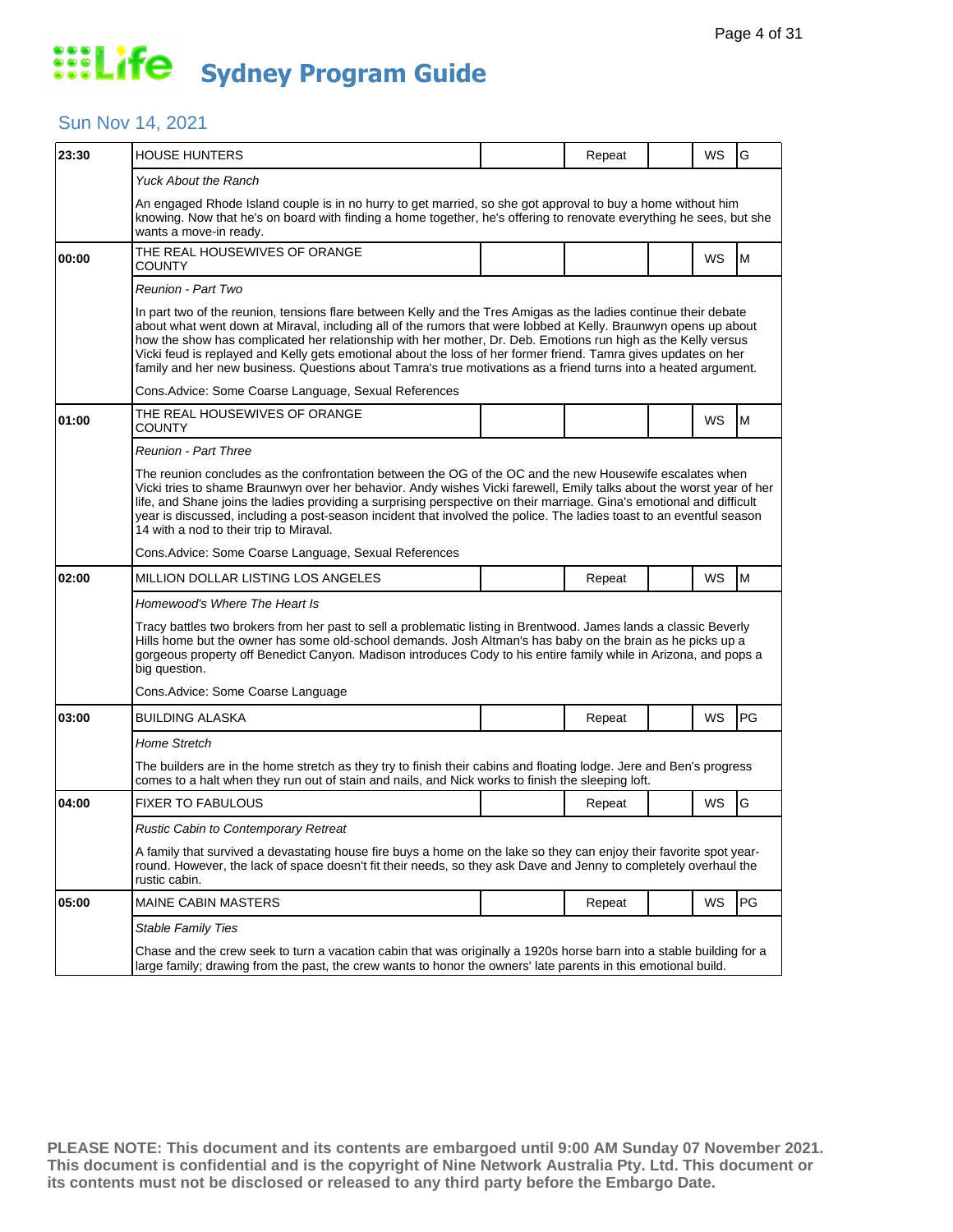### Mon Nov 15, 2021

| 06:00 | MY LOTTERY DREAM HOME                                                                                                                                                                                                                                                                                                                                                                                                                                                                                                                                                                                                              |           | Repeat |  | WS | <b>PG</b> |  |  |
|-------|------------------------------------------------------------------------------------------------------------------------------------------------------------------------------------------------------------------------------------------------------------------------------------------------------------------------------------------------------------------------------------------------------------------------------------------------------------------------------------------------------------------------------------------------------------------------------------------------------------------------------------|-----------|--------|--|----|-----------|--|--|
|       | The Lottery Queen<br>Tracey is an avid gambler who finally won more than some spare change in an Illinois Lottery - \$500,000! So, she's<br>on the hunt for her first ever Town House, and with David Bromstad by her side, she gets to tour the best<br>Schaumburg, Illinois has to offer. Tracey wants to put her own design stamp on her new home so is looking for a<br>fixer-upper, but can David persuade her to buy a fully renovated town house?                                                                                                                                                                           |           |        |  |    |           |  |  |
| 06:30 | MY LOTTERY DREAM HOME                                                                                                                                                                                                                                                                                                                                                                                                                                                                                                                                                                                                              |           | Repeat |  | WS | PG        |  |  |
|       | Mountain High Dreams                                                                                                                                                                                                                                                                                                                                                                                                                                                                                                                                                                                                               |           |        |  |    |           |  |  |
|       | It's not always a lottery ticket that leads to an unexpected windfall. When Florida couple, Rick and Alicia, received<br>an inheritance from a long-lost great uncle, they suddenly found themselves \$900,000 richer. Now they're headed to<br>the mountains of Blue Ridge, Georgia to buy the perfect vacation home for their family. But while Alicia has set a<br>budget of \$400,000 to \$600,000, Rick has other ideas. He's keen to find something with a spectacular view, and in<br>Blue Ridge, that won't come cheap. Can David Bromstad help Rick convince Alicia to blow the budget on an<br>incredible vacation home? |           |        |  |    |           |  |  |
| 07:00 | <b>FIXER TO FABULOUS</b>                                                                                                                                                                                                                                                                                                                                                                                                                                                                                                                                                                                                           |           | Repeat |  | WS | G         |  |  |
|       | Rustic Cabin to Contemporary Retreat                                                                                                                                                                                                                                                                                                                                                                                                                                                                                                                                                                                               |           |        |  |    |           |  |  |
|       | A family that survived a devastating house fire buys a home on the lake so they can enjoy their favorite spot year-<br>round. However, the lack of space doesn't fit their needs, so they ask Dave and Jenny to completely overhaul the<br>rustic cabin.                                                                                                                                                                                                                                                                                                                                                                           |           |        |  |    |           |  |  |
| 08:00 | GOOD BONES                                                                                                                                                                                                                                                                                                                                                                                                                                                                                                                                                                                                                         |           | Repeat |  | WS | PG        |  |  |
|       | Little White House on a Hill                                                                                                                                                                                                                                                                                                                                                                                                                                                                                                                                                                                                       |           |        |  |    |           |  |  |
|       | Mina and Karen buy a little white house on a hill with potential to be a real charmer in the Bates Hendricks<br>neighbourhood. The home has a great floor plan but it has serious foundation issues and is in desperate need of a<br>facelift.                                                                                                                                                                                                                                                                                                                                                                                     |           |        |  |    |           |  |  |
| 09:00 | FLIP OR FLOP                                                                                                                                                                                                                                                                                                                                                                                                                                                                                                                                                                                                                       |           | Repeat |  | WS | G         |  |  |
|       | <b>Stiff Competition</b>                                                                                                                                                                                                                                                                                                                                                                                                                                                                                                                                                                                                           |           |        |  |    |           |  |  |
|       | Tarek and Christina get a lead on a house in an upscale neighborhood of North Tustin, CA. When they show up to<br>view the house, however, they face competition from other investors. They must act quickly to flip the home before<br>losing out in the hot market.                                                                                                                                                                                                                                                                                                                                                              |           |        |  |    |           |  |  |
| 09:30 | FLIP OR FLOP                                                                                                                                                                                                                                                                                                                                                                                                                                                                                                                                                                                                                       |           | Repeat |  | WS | G         |  |  |
|       | <b>Covered Costs</b>                                                                                                                                                                                                                                                                                                                                                                                                                                                                                                                                                                                                               |           |        |  |    |           |  |  |
|       | Tarek and Christina take a risk on an unseen house in Orange, California, but they soon discover it's been<br>vandalised and the owners covered a gross pool in the backyard. As more issues pop up, Tarek and Christina worry<br>they won't recoup their costs.                                                                                                                                                                                                                                                                                                                                                                   |           |        |  |    |           |  |  |
| 10:00 | DREAM HOMES REVEALED                                                                                                                                                                                                                                                                                                                                                                                                                                                                                                                                                                                                               |           | Repeat |  | WS | G         |  |  |
|       | We are exploring the latest and greatest of modern homes. From a home named after an urban park in New York<br>City, to a home described as the panorama home, we get to walk through the experts top choices for Australia's<br>best modern homes.                                                                                                                                                                                                                                                                                                                                                                                |           |        |  |    |           |  |  |
| 10:30 | DREAM HOMES REVEALED                                                                                                                                                                                                                                                                                                                                                                                                                                                                                                                                                                                                               |           | Repeat |  | WS | G         |  |  |
|       | Today we will be discovering designs that prove just how diverse our dreams can be. We will join Georgia to check<br>out a home that mixes an industrial past with an urban present. Also exploring a beautiful sprawling home with lots<br>of character.                                                                                                                                                                                                                                                                                                                                                                          |           |        |  |    |           |  |  |
| 11:00 | <b>POSTCARDS</b>                                                                                                                                                                                                                                                                                                                                                                                                                                                                                                                                                                                                                   | Captioned |        |  | WS | PG        |  |  |
|       | Sam Groth tees off indoors in Surrey Hills, Shane hits the streets of Prahran, Todd gives us a tour of Melbourne<br>Park in the lead up to the Australian Open and Livinia catches up with Christie Whelan Browne as Melbourne's<br>theatres re-open.                                                                                                                                                                                                                                                                                                                                                                              |           |        |  |    |           |  |  |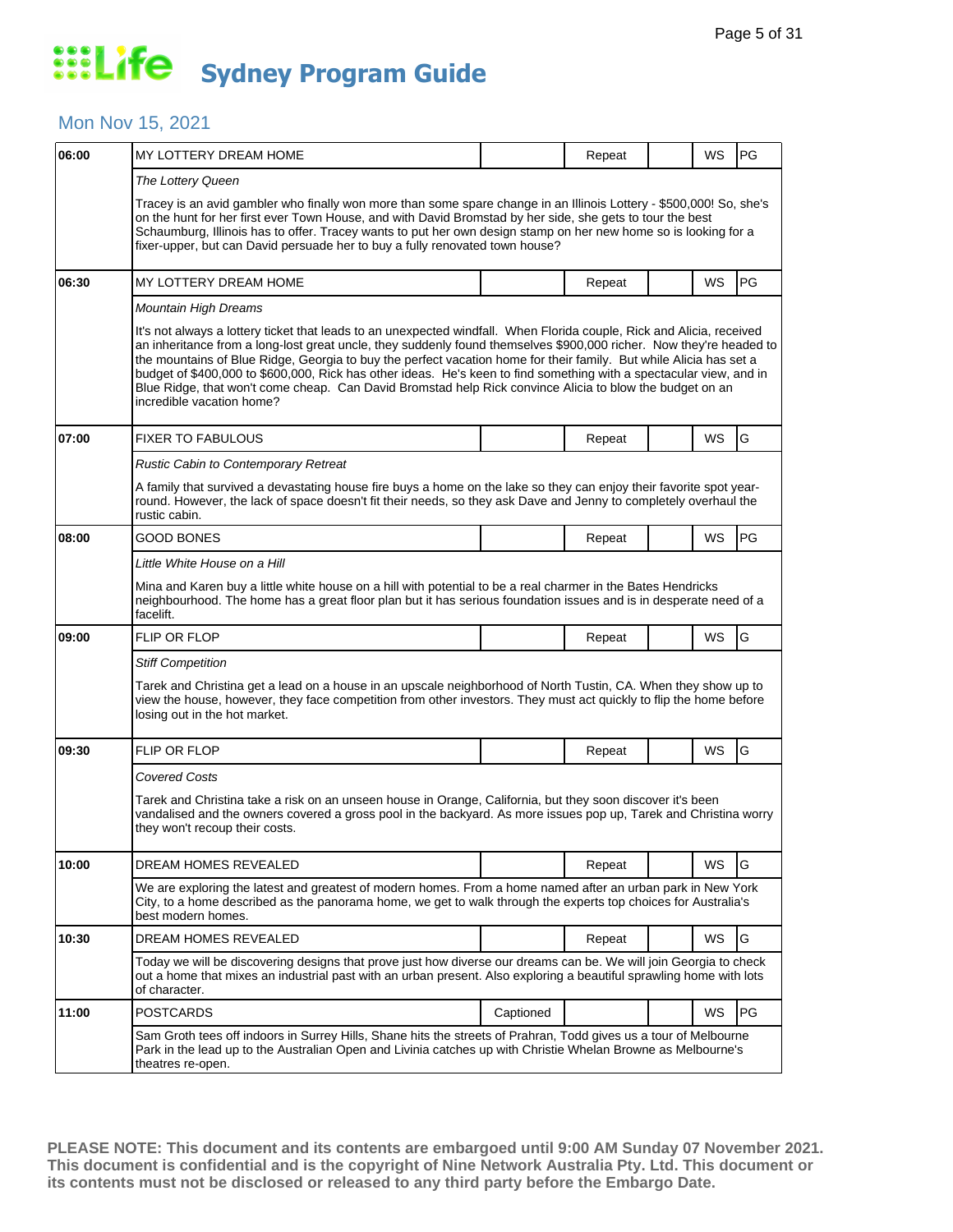#### Mon Nov 15, 2021

| 11:30 | FIND ME A DREAM HOME AUSTRALIA                                                                                                                                                                                                                                                                                                                                                                                                                                                                                                                                                                                                     | Captioned | Repeat |  | WS | G  |  |  |
|-------|------------------------------------------------------------------------------------------------------------------------------------------------------------------------------------------------------------------------------------------------------------------------------------------------------------------------------------------------------------------------------------------------------------------------------------------------------------------------------------------------------------------------------------------------------------------------------------------------------------------------------------|-----------|--------|--|----|----|--|--|
|       | Today on Find Me a Dream Home we meet dream home seekers Steven and Emma, who are looking to escape the<br>hustle and bustle of Melbourne to find their dream home in Bendigo, Victoria.                                                                                                                                                                                                                                                                                                                                                                                                                                           |           |        |  |    |    |  |  |
| 12:00 | <b>BUILDING ALASKA</b>                                                                                                                                                                                                                                                                                                                                                                                                                                                                                                                                                                                                             |           | Repeat |  | WS | PG |  |  |
|       | <b>Home Stretch</b>                                                                                                                                                                                                                                                                                                                                                                                                                                                                                                                                                                                                                |           |        |  |    |    |  |  |
|       | The builders are in the home stretch as they try to finish their cabins and floating lodge. Jere and Ben's progress<br>comes to a halt when they run out of stain and nails, and Nick works to finish the sleeping loft.                                                                                                                                                                                                                                                                                                                                                                                                           |           |        |  |    |    |  |  |
| 13:00 | <b>FLIP OR FLOP</b>                                                                                                                                                                                                                                                                                                                                                                                                                                                                                                                                                                                                                |           | Repeat |  | WS | G  |  |  |
|       | <b>Stiff Competition</b>                                                                                                                                                                                                                                                                                                                                                                                                                                                                                                                                                                                                           |           |        |  |    |    |  |  |
|       | Tarek and Christina get a lead on a house in an upscale neighborhood of North Tustin, CA. When they show up to<br>view the house, however, they face competition from other investors. They must act quickly to flip the home before<br>losing out in the hot market.                                                                                                                                                                                                                                                                                                                                                              |           |        |  |    |    |  |  |
| 13:30 | FLIP OR FLOP                                                                                                                                                                                                                                                                                                                                                                                                                                                                                                                                                                                                                       |           | Repeat |  | WS | G  |  |  |
|       | Covered Costs                                                                                                                                                                                                                                                                                                                                                                                                                                                                                                                                                                                                                      |           |        |  |    |    |  |  |
|       | Tarek and Christina take a risk on an unseen house in Orange, California, but they soon discover it's been<br>vandalised and the owners covered a gross pool in the backyard. As more issues pop up, Tarek and Christina worry<br>they won't recoup their costs.                                                                                                                                                                                                                                                                                                                                                                   |           |        |  |    |    |  |  |
| 14:00 | MY LOTTERY DREAM HOME                                                                                                                                                                                                                                                                                                                                                                                                                                                                                                                                                                                                              |           | Repeat |  | WS | PG |  |  |
|       | The Lottery Queen                                                                                                                                                                                                                                                                                                                                                                                                                                                                                                                                                                                                                  |           |        |  |    |    |  |  |
|       | Tracey is an avid gambler who finally won more than some spare change in an Illinois Lottery - \$500,000! So, she's<br>on the hunt for her first ever Town House, and with David Bromstad by her side, she gets to tour the best<br>Schaumburg, Illinois has to offer. Tracey wants to put her own design stamp on her new home so is looking for a<br>fixer-upper, but can David persuade her to buy a fully renovated town house?                                                                                                                                                                                                |           |        |  |    |    |  |  |
| 14:30 | MY LOTTERY DREAM HOME                                                                                                                                                                                                                                                                                                                                                                                                                                                                                                                                                                                                              |           | Repeat |  | WS | PG |  |  |
|       | <b>Mountain High Dreams</b>                                                                                                                                                                                                                                                                                                                                                                                                                                                                                                                                                                                                        |           |        |  |    |    |  |  |
|       | It's not always a lottery ticket that leads to an unexpected windfall. When Florida couple, Rick and Alicia, received<br>an inheritance from a long-lost great uncle, they suddenly found themselves \$900,000 richer. Now they're headed to<br>the mountains of Blue Ridge, Georgia to buy the perfect vacation home for their family. But while Alicia has set a<br>budget of \$400,000 to \$600,000, Rick has other ideas. He's keen to find something with a spectacular view, and in<br>Blue Ridge, that won't come cheap. Can David Bromstad help Rick convince Alicia to blow the budget on an<br>incredible vacation home? |           |        |  |    |    |  |  |
| 15:00 | THE BLOCK: FANS V FAVES                                                                                                                                                                                                                                                                                                                                                                                                                                                                                                                                                                                                            | Captioned | Repeat |  | WS | PG |  |  |
|       | Racing To The Finish Line                                                                                                                                                                                                                                                                                                                                                                                                                                                                                                                                                                                                          |           |        |  |    |    |  |  |
|       | Its a busy time on The Block with the terraces nearing completion. Scotty and Shelley pay the teams one last on site<br>visit before they complete their renovation and life on a building site is uncomfortable for everyone as heatwave sets<br>in.                                                                                                                                                                                                                                                                                                                                                                              |           |        |  |    |    |  |  |
| 16:00 | <b>TINY PARADISE</b>                                                                                                                                                                                                                                                                                                                                                                                                                                                                                                                                                                                                               |           | Repeat |  | WS | G  |  |  |
|       | Tiny Lakeside Getaway                                                                                                                                                                                                                                                                                                                                                                                                                                                                                                                                                                                                              |           |        |  |    |    |  |  |
|       | A young Montana couple downsizes to a tiny cabin in the woods; set against a gorgeous backdrop, this cozy A-<br>frame cabin offers a skylight for stargazing, a suspended hammock bed, a stone fireplace and hidden art storage.                                                                                                                                                                                                                                                                                                                                                                                                   |           |        |  |    |    |  |  |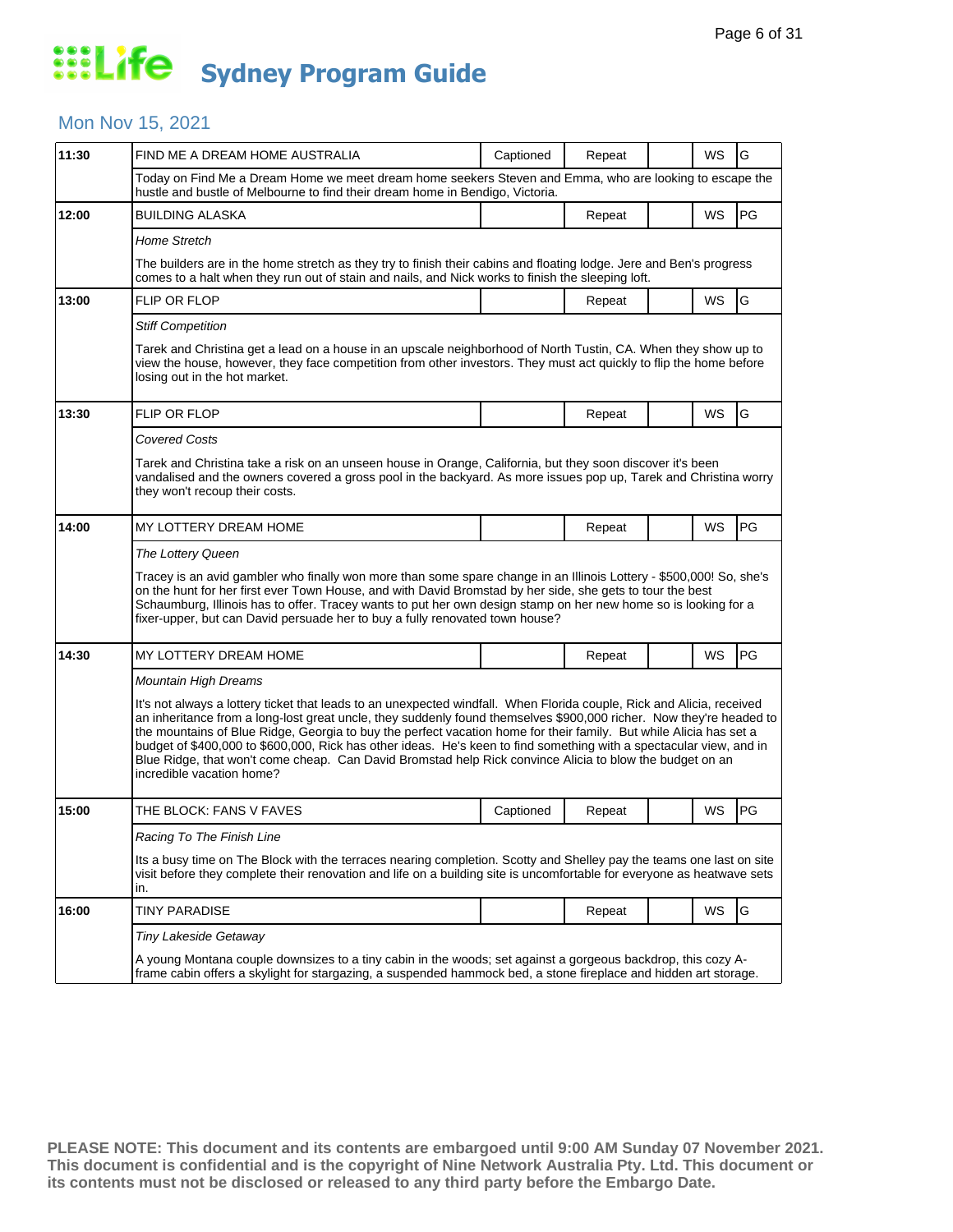#### Mon Nov 15, 2021

| 16:30 | <b>GARAGE GOLD</b>                                                                                                                                                                                                                             |  | Repeat |  | WS.       | <b>IPG</b> |  |  |  |
|-------|------------------------------------------------------------------------------------------------------------------------------------------------------------------------------------------------------------------------------------------------|--|--------|--|-----------|------------|--|--|--|
|       | Race for Space                                                                                                                                                                                                                                 |  |        |  |           |            |  |  |  |
|       | A drag racer leaves behind his gear, used car parts and old tires in an overstuffed garage, where Kraig finds<br>something that prompts him to meet with a NASCAR driver.                                                                      |  |        |  |           |            |  |  |  |
| 17:00 | <b>GOOD BONES</b>                                                                                                                                                                                                                              |  | Repeat |  | <b>WS</b> | <b>IPG</b> |  |  |  |
|       | Little White House on a Hill                                                                                                                                                                                                                   |  |        |  |           |            |  |  |  |
|       | Mina and Karen buy a little white house on a hill with potential to be a real charmer in the Bates Hendricks<br>neighbourhood. The home has a great floor plan but it has serious foundation issues and is in desperate need of a<br>facelift. |  |        |  |           |            |  |  |  |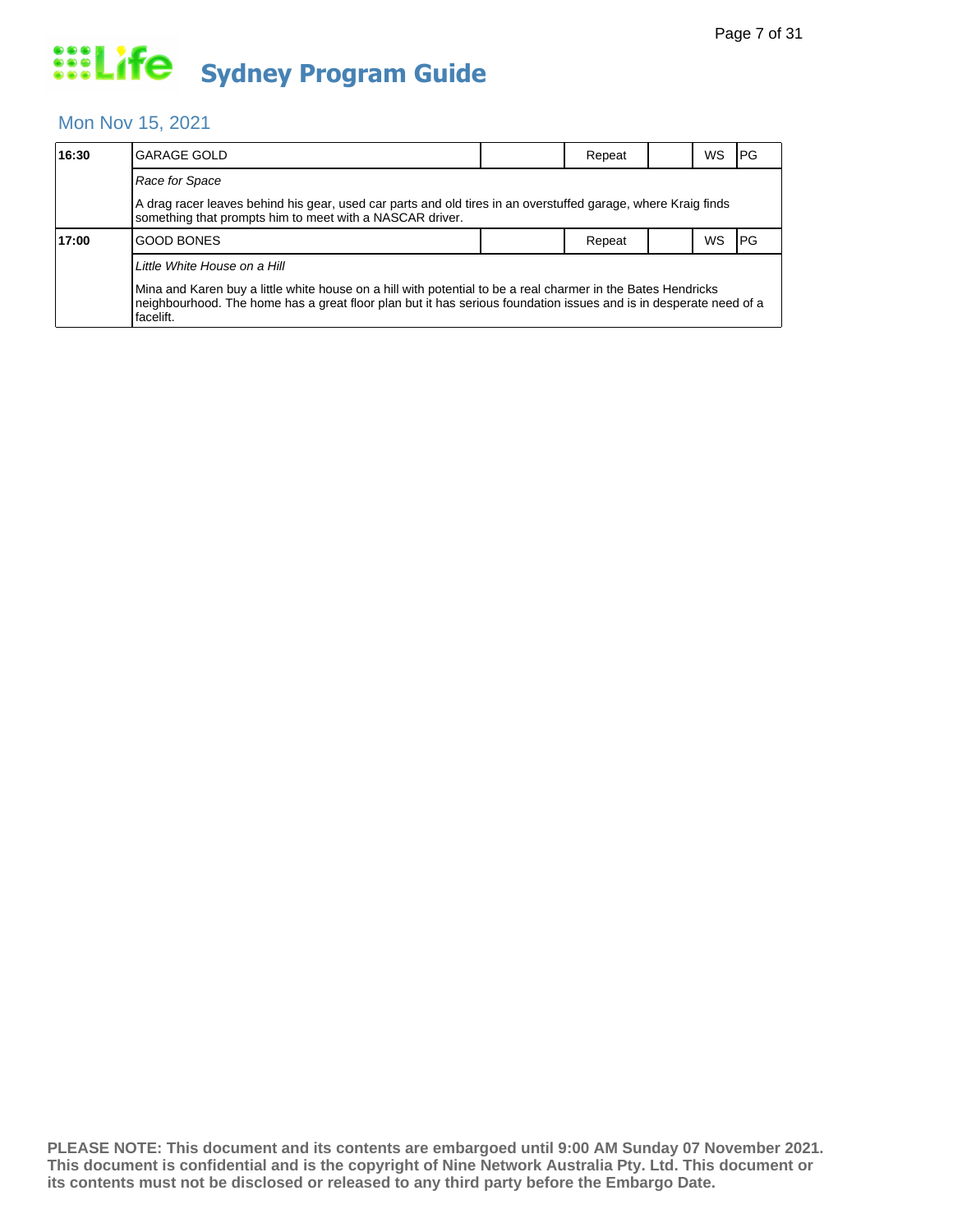### Mon Nov 15, 2021

| 18:00 | HOUSE HUNTERS INTERNATIONAL                                                                                                                                                                                                                                           |  | Repeat |  | WS | G         |  |  |
|-------|-----------------------------------------------------------------------------------------------------------------------------------------------------------------------------------------------------------------------------------------------------------------------|--|--------|--|----|-----------|--|--|
|       | Adios to the Daily Grind in Mexico                                                                                                                                                                                                                                    |  |        |  |    |           |  |  |
|       | Seattle couple Keith and Tarah have saved and sold everything in order to leave their jobs and head south of the<br>border to Riviera Maya, Mexico, which offers a Caribbean lifestyle on a budget.                                                                   |  |        |  |    |           |  |  |
| 18:30 | HOUSE HUNTERS INTERNATIONAL                                                                                                                                                                                                                                           |  | Repeat |  | WS | G         |  |  |
|       | Valencia from Atlanta                                                                                                                                                                                                                                                 |  |        |  |    |           |  |  |
|       | After living in Tennessee for 12 years, Paul and Kate are moving to Valencia, Spain, to simplify their life and spend<br>more time together as a family; the couple wants to give their kids a taste of the world by moving to Valencia's Old<br>City.                |  |        |  |    |           |  |  |
| 19:00 | <b>HOUSE HUNTERS</b>                                                                                                                                                                                                                                                  |  | Repeat |  | WS | G         |  |  |
|       | No Row House in Philly                                                                                                                                                                                                                                                |  |        |  |    |           |  |  |
|       | Philadelphia natives are moving from California back to their hometown to be close to family; their wish list for their<br>new Philly home includes air conditioning, and she can't stand the thought of living in one of the city's many row<br>houses.              |  |        |  |    |           |  |  |
| 19:30 | <b>HOUSE HUNTERS</b>                                                                                                                                                                                                                                                  |  |        |  | WS | G         |  |  |
|       | A Doctor and a Dreamer in Oregon                                                                                                                                                                                                                                      |  |        |  |    |           |  |  |
|       | A couple looks to buy their first home in Albany, Oregon, if they can actually agree on one; She's a busy doctor<br>who's saying no way to a fixer-upper, but he's a dreamer who thinks they can swing it.                                                            |  |        |  |    |           |  |  |
| 20:30 | <b>RENOVATE OR REBUILD</b>                                                                                                                                                                                                                                            |  |        |  | WS | TBC       |  |  |
|       | <b>Black Rock, VIC</b>                                                                                                                                                                                                                                                |  |        |  |    |           |  |  |
|       | In one of the most Affluent areas of Melbourne and a healthy budget to work with, Bec and George are taking on<br>locals Jesse and Mel to help give this family a design they deserve.                                                                                |  |        |  |    |           |  |  |
| 21:30 | 100 DAY DREAM HOME                                                                                                                                                                                                                                                    |  |        |  | WS | G         |  |  |
|       | <b>Bringing Home Baby</b>                                                                                                                                                                                                                                             |  |        |  |    |           |  |  |
|       | A couple is ready to move out of his parent's home and start a new life with their baby -- right next door. Building on<br>sentimental property is an exciting task for Brian and Mika, but first they'll have to clear a lot filled with decades of<br>collectibles. |  |        |  |    |           |  |  |
| 22:30 | MY BIG FAMILY RENOVATION                                                                                                                                                                                                                                              |  |        |  | WS | G         |  |  |
|       | Attic Transformation                                                                                                                                                                                                                                                  |  |        |  |    |           |  |  |
|       | Jen and Brandon tackle the upstairs attic, converting a small room and unused storage space into three unique<br>bedrooms for their middle kids Ben, Caleb, and Sydney.                                                                                               |  |        |  |    |           |  |  |
| 23:30 | HOUSE HUNTERS INTERNATIONAL                                                                                                                                                                                                                                           |  | Repeat |  | WS | G         |  |  |
|       | Adios to the Daily Grind in Mexico                                                                                                                                                                                                                                    |  |        |  |    |           |  |  |
|       | Seattle couple Keith and Tarah have saved and sold everything in order to leave their jobs and head south of the<br>border to Riviera Maya, Mexico, which offers a Caribbean lifestyle on a budget.                                                                   |  |        |  |    |           |  |  |
| 00:00 | <b>SUMMER HOUSE</b>                                                                                                                                                                                                                                                   |  |        |  | WS | <b>MA</b> |  |  |
|       | Ring Around the Rumour                                                                                                                                                                                                                                                |  |        |  |    |           |  |  |
|       | During the Christmas in July Party, Carl laments to Lindsay about his frustrations with Paige. However, Lindsay's<br>advice is overheard, setting off a chain reaction among the girls in the house.                                                                  |  |        |  |    |           |  |  |
|       | Cons. Advice: Adult Themes, Frequent Coarse Language, Sexual References                                                                                                                                                                                               |  |        |  |    |           |  |  |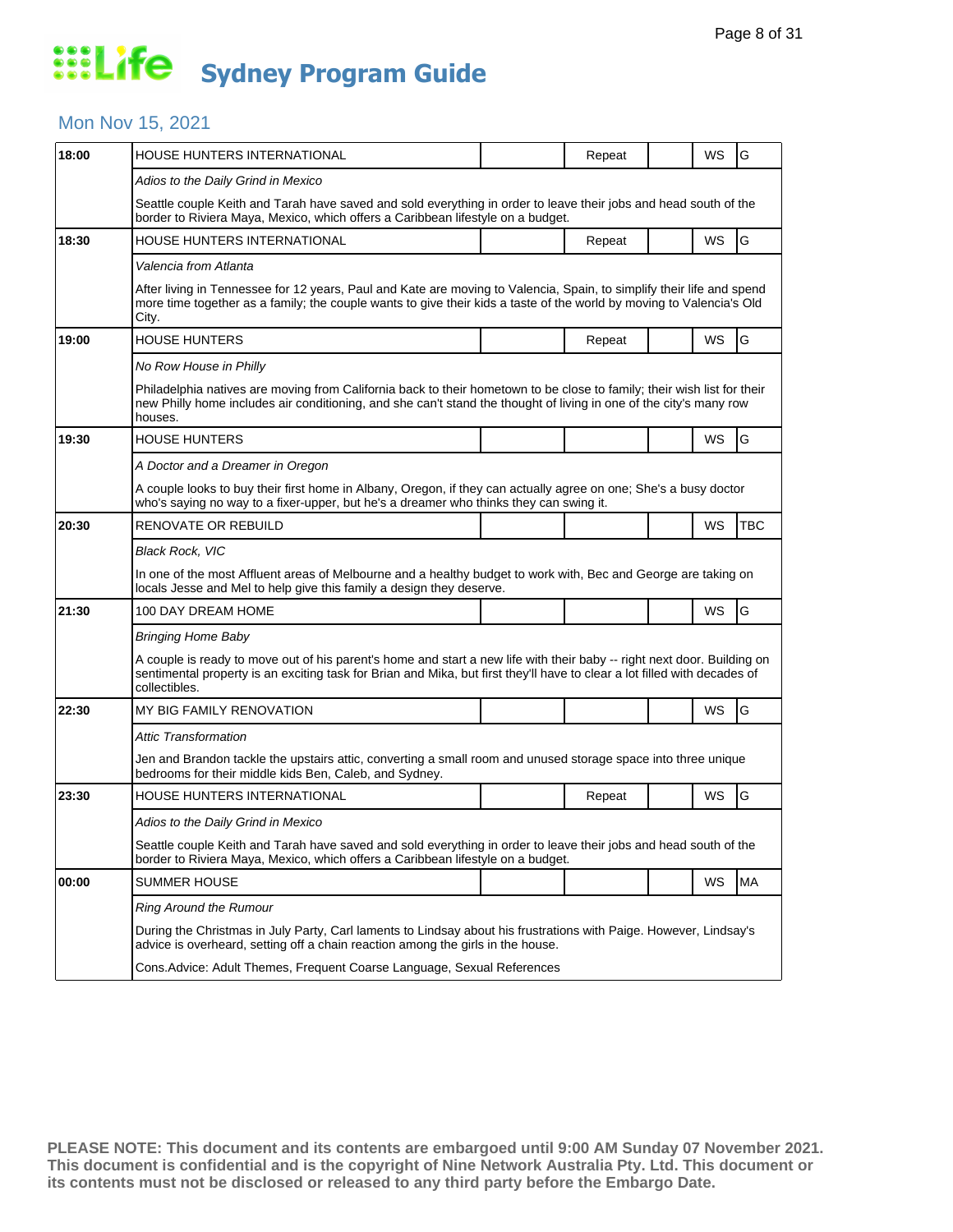#### Mon Nov 15, 2021

| 01:00 | RELATIVELY NAT & LIV                                                                                                                                                                                                                                                                                                                                                                                                                                                                                                                                                                       |  |        |  | WS | M  |  |  |  |
|-------|--------------------------------------------------------------------------------------------------------------------------------------------------------------------------------------------------------------------------------------------------------------------------------------------------------------------------------------------------------------------------------------------------------------------------------------------------------------------------------------------------------------------------------------------------------------------------------------------|--|--------|--|----|----|--|--|--|
|       | One of Us                                                                                                                                                                                                                                                                                                                                                                                                                                                                                                                                                                                  |  |        |  |    |    |  |  |  |
|       | Nat & Liv struggle to make up before the premiere of their own fashion line. Stephanie and the rest of the family<br>meet their long lost family member.                                                                                                                                                                                                                                                                                                                                                                                                                                   |  |        |  |    |    |  |  |  |
|       | Cons. Advice: Sexual References, Some Coarse Language                                                                                                                                                                                                                                                                                                                                                                                                                                                                                                                                      |  |        |  |    |    |  |  |  |
| 02:00 | THE REAL HOUSEWIVES OF ORANGE<br>COUNTY                                                                                                                                                                                                                                                                                                                                                                                                                                                                                                                                                    |  | Repeat |  | WS | M  |  |  |  |
|       | Reunion - Part Two                                                                                                                                                                                                                                                                                                                                                                                                                                                                                                                                                                         |  |        |  |    |    |  |  |  |
|       | In part two of the reunion, tensions flare between Kelly and the Tres Amigas as the ladies continue their debate<br>about what went down at Miraval, including all of the rumors that were lobbed at Kelly. Braunwyn opens up about<br>how the show has complicated her relationship with her mother, Dr. Deb. Emotions run high as the Kelly versus<br>Vicki feud is replayed and Kelly gets emotional about the loss of her former friend. Tamra gives updates on her<br>family and her new business. Questions about Tamra's true motivations as a friend turns into a heated argument. |  |        |  |    |    |  |  |  |
|       | Cons. Advice: Some Coarse Language, Sexual References                                                                                                                                                                                                                                                                                                                                                                                                                                                                                                                                      |  |        |  |    |    |  |  |  |
| 03:00 | THE REAL HOUSEWIVES OF ORANGE<br>COUNTY                                                                                                                                                                                                                                                                                                                                                                                                                                                                                                                                                    |  | Repeat |  | WS | M  |  |  |  |
|       | <b>Reunion - Part Three</b>                                                                                                                                                                                                                                                                                                                                                                                                                                                                                                                                                                |  |        |  |    |    |  |  |  |
|       | The reunion concludes as the confrontation between the OG of the OC and the new Housewife escalates when<br>Vicki tries to shame Braunwyn over her behavior. Andy wishes Vicki farewell, Emily talks about the worst year of her<br>life, and Shane joins the ladies providing a surprising perspective on their marriage. Gina's emotional and difficult<br>year is discussed, including a post-season incident that involved the police. The ladies toast to an eventful season<br>14 with a nod to their trip to Miraval.                                                               |  |        |  |    |    |  |  |  |
|       | Cons. Advice: Some Coarse Language, Sexual References                                                                                                                                                                                                                                                                                                                                                                                                                                                                                                                                      |  |        |  |    |    |  |  |  |
| 04:00 | 100 DAY DREAM HOME                                                                                                                                                                                                                                                                                                                                                                                                                                                                                                                                                                         |  | Repeat |  | WS | G  |  |  |  |
|       | <b>Bringing Home Baby</b>                                                                                                                                                                                                                                                                                                                                                                                                                                                                                                                                                                  |  |        |  |    |    |  |  |  |
|       | A couple is ready to move out of his parent's home and start a new life with their baby -- right next door. Building on<br>sentimental property is an exciting task for Brian and Mika, but first they'll have to clear a lot filled with decades of<br>collectibles.                                                                                                                                                                                                                                                                                                                      |  |        |  |    |    |  |  |  |
| 05:00 | <b>TINY PARADISE</b>                                                                                                                                                                                                                                                                                                                                                                                                                                                                                                                                                                       |  | Repeat |  | WS | G  |  |  |  |
|       | Tiny Lakeside Getaway                                                                                                                                                                                                                                                                                                                                                                                                                                                                                                                                                                      |  |        |  |    |    |  |  |  |
|       | A young Montana couple downsizes to a tiny cabin in the woods; set against a gorgeous backdrop, this cozy A-<br>frame cabin offers a skylight for stargazing, a suspended hammock bed, a stone fireplace and hidden art storage.                                                                                                                                                                                                                                                                                                                                                           |  |        |  |    |    |  |  |  |
| 05:30 | GARAGE GOLD                                                                                                                                                                                                                                                                                                                                                                                                                                                                                                                                                                                |  | Repeat |  | WS | PG |  |  |  |
|       | Race for Space                                                                                                                                                                                                                                                                                                                                                                                                                                                                                                                                                                             |  |        |  |    |    |  |  |  |
|       | A drag racer leaves behind his gear, used car parts and old tires in an overstuffed garage, where Kraig finds<br>something that prompts him to meet with a NASCAR driver.                                                                                                                                                                                                                                                                                                                                                                                                                  |  |        |  |    |    |  |  |  |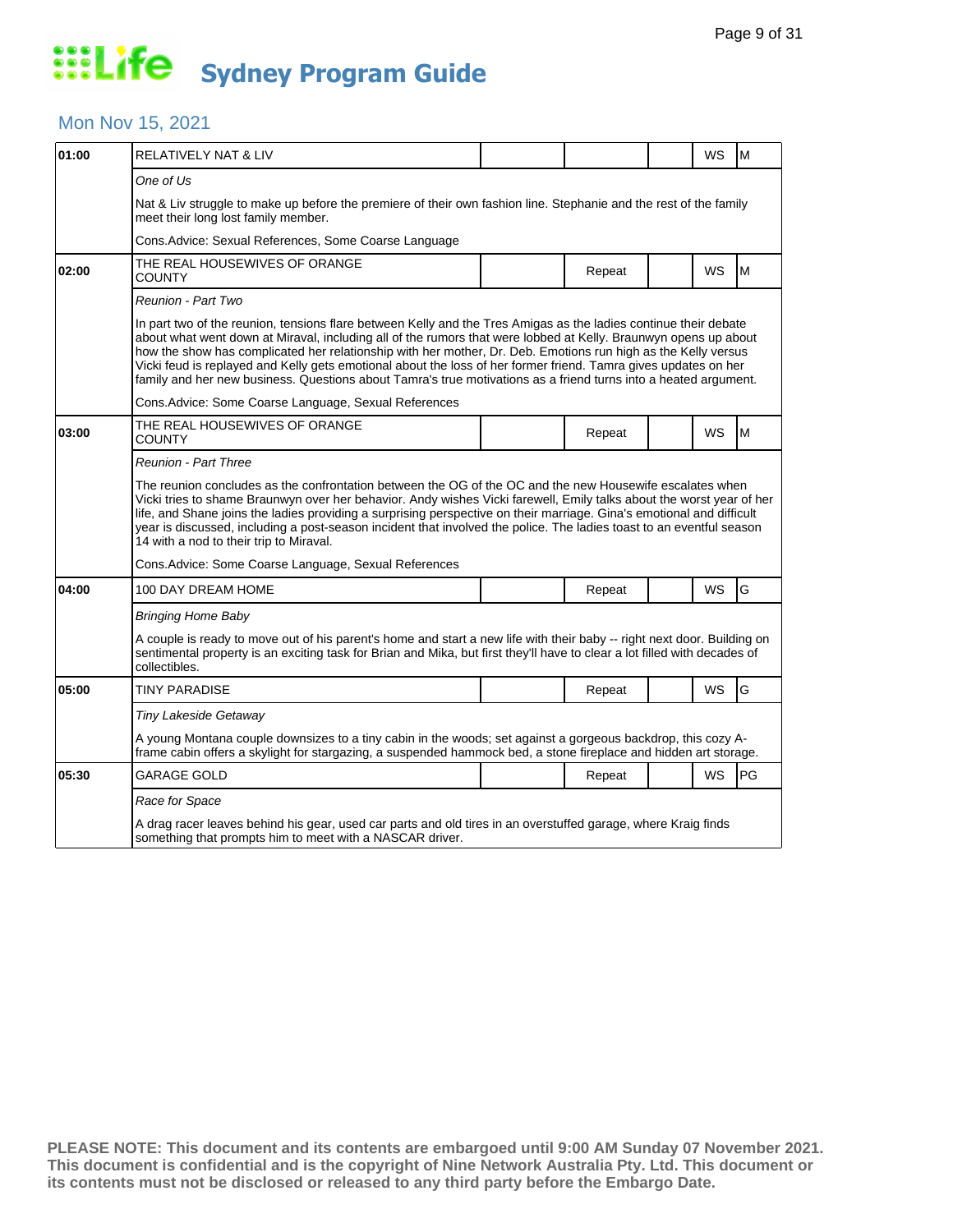### Tue Nov 16, 2021

| 06:00 | HOUSE HUNTERS INTERNATIONAL                                                                                                                                                                                                                                                                                       |           | Repeat |  | WS | G         |  |  |  |
|-------|-------------------------------------------------------------------------------------------------------------------------------------------------------------------------------------------------------------------------------------------------------------------------------------------------------------------|-----------|--------|--|----|-----------|--|--|--|
|       | Valencia from Atlanta                                                                                                                                                                                                                                                                                             |           |        |  |    |           |  |  |  |
|       | After living in Tennessee for 12 years, Paul and Kate are moving to Valencia, Spain, to simplify their life and spend<br>more time together as a family; the couple wants to give their kids a taste of the world by moving to Valencia's Old<br>City.                                                            |           |        |  |    |           |  |  |  |
| 06:30 | <b>HOUSE HUNTERS</b>                                                                                                                                                                                                                                                                                              |           | Repeat |  | WS | G         |  |  |  |
|       | No Row House in Philly                                                                                                                                                                                                                                                                                            |           |        |  |    |           |  |  |  |
|       | Philadelphia natives are moving from California back to their hometown to be close to family; their wish list for their<br>new Philly home includes air conditioning, and she can't stand the thought of living in one of the city's many row<br>houses.                                                          |           |        |  |    |           |  |  |  |
| 07:00 | <b>MY BIG FAMILY RENOVATION</b>                                                                                                                                                                                                                                                                                   |           | Repeat |  | WS | G         |  |  |  |
|       | Attic Transformation                                                                                                                                                                                                                                                                                              |           |        |  |    |           |  |  |  |
|       | Jen and Brandon tackle the upstairs attic, converting a small room and unused storage space into three unique<br>bedrooms for their middle kids Ben, Caleb, and Sydney.                                                                                                                                           |           |        |  |    |           |  |  |  |
| 07:30 | MY BIG FAMILY RENOVATION                                                                                                                                                                                                                                                                                          |           | Repeat |  | WS | G         |  |  |  |
|       | Industrial Farmhouse Kitchen                                                                                                                                                                                                                                                                                      |           |        |  |    |           |  |  |  |
|       | The Hatmakers are fed up with their makeshift outdoor kitchen and are ready to build a new one from the ground up,<br>inside the house! To match the open flow of the lower level, they're building this kitchen to open onto the rest of the<br>house.                                                           |           |        |  |    |           |  |  |  |
| 08:00 | <b>EXPLORE TV-VIKING</b>                                                                                                                                                                                                                                                                                          | Captioned | Repeat |  | WS | <b>PG</b> |  |  |  |
|       | <b>British Isle Explorer 3</b>                                                                                                                                                                                                                                                                                    |           |        |  |    |           |  |  |  |
|       | Trevor Cochrane journeys into the midnight sun, cruising aboard the award winning Viking Sea small cruise ship. It's<br>a fascinating insight into life aboard the ship whilst visiting Norway, Scotland and England discovering the Viking<br>history along the journey.                                         |           |        |  |    |           |  |  |  |
| 08:30 | THE BLOCK: FANS V FAVES                                                                                                                                                                                                                                                                                           | Captioned | Repeat |  | WS | <b>PG</b> |  |  |  |
|       | Racing To The Finish Line                                                                                                                                                                                                                                                                                         |           |        |  |    |           |  |  |  |
|       | Its a busy time on The Block with the terraces nearing completion. Scotty and Shelley pay the teams one last on site<br>visit before they complete their renovation and life on a building site is uncomfortable for everyone as heatwave sets<br>in.                                                             |           |        |  |    |           |  |  |  |
| 09:30 | GOOD FOOD KITCHEN                                                                                                                                                                                                                                                                                                 | Captioned | Repeat |  | WS | G         |  |  |  |
|       | Danielle brings the pub to you with an Australian classic, Chicken parmigiana with giardiniera pickles. Adam shows<br>us how to get the best out of your microwave. Did you know that it's best to reheat food on medium power? Or that<br>the secret to perfect chips at home was just a press of a button away? |           |        |  |    |           |  |  |  |
| 10:00 | HOUSE HUNTERS INTERNATIONAL                                                                                                                                                                                                                                                                                       |           | Repeat |  | WS | G         |  |  |  |
|       | Valencia from Atlanta                                                                                                                                                                                                                                                                                             |           |        |  |    |           |  |  |  |
|       | After living in Tennessee for 12 years, Paul and Kate are moving to Valencia, Spain, to simplify their life and spend<br>more time together as a family; the couple wants to give their kids a taste of the world by moving to Valencia's Old<br>City.                                                            |           |        |  |    |           |  |  |  |
| 10:30 | <b>HOUSE HUNTERS</b>                                                                                                                                                                                                                                                                                              |           | Repeat |  | WS | G         |  |  |  |
|       | No Row House in Philly                                                                                                                                                                                                                                                                                            |           |        |  |    |           |  |  |  |
|       | Philadelphia natives are moving from California back to their hometown to be close to family; their wish list for their<br>new Philly home includes air conditioning, and she can't stand the thought of living in one of the city's many row<br>houses.                                                          |           |        |  |    |           |  |  |  |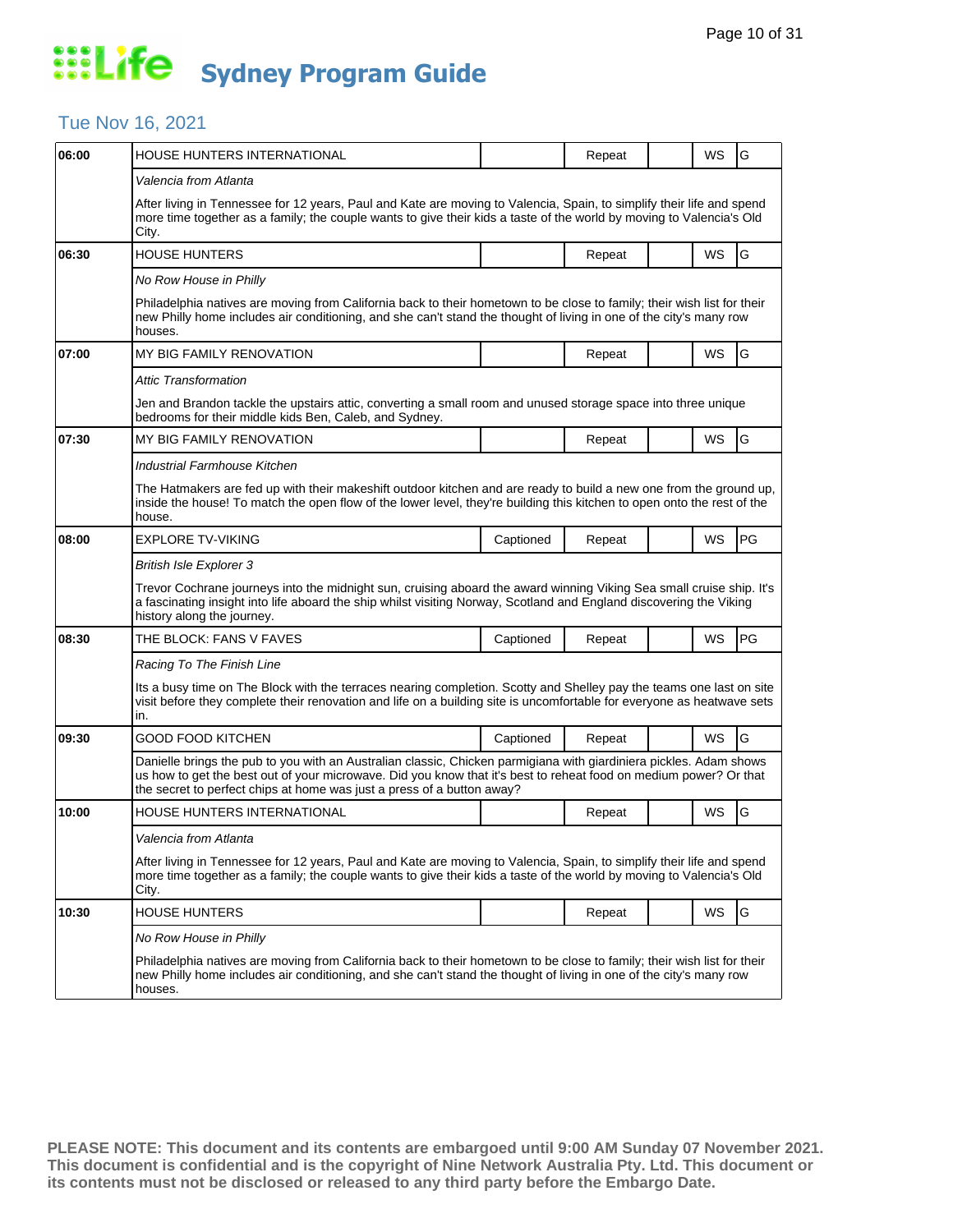### Tue Nov 16, 2021

| 11:00 | <b>TINY PARADISE</b>                                                                                                                                                                                                                                                   |           | Repeat |  | WS        | G          |  |  |
|-------|------------------------------------------------------------------------------------------------------------------------------------------------------------------------------------------------------------------------------------------------------------------------|-----------|--------|--|-----------|------------|--|--|
|       | Tiny Lakeside Getaway                                                                                                                                                                                                                                                  |           |        |  |           |            |  |  |
|       | A young Montana couple downsizes to a tiny cabin in the woods; set against a gorgeous backdrop, this cozy A-<br>frame cabin offers a skylight for stargazing, a suspended hammock bed, a stone fireplace and hidden art storage.                                       |           |        |  |           |            |  |  |
| 11:30 | GARAGE GOLD                                                                                                                                                                                                                                                            |           | Repeat |  | WS        | PG         |  |  |
|       | Race for Space                                                                                                                                                                                                                                                         |           |        |  |           |            |  |  |
|       | A drag racer leaves behind his gear, used car parts and old tires in an overstuffed garage, where Kraig finds<br>something that prompts him to meet with a NASCAR driver.                                                                                              |           |        |  |           |            |  |  |
| 12:00 | <b>HOUSE HUNTERS</b>                                                                                                                                                                                                                                                   |           | Repeat |  | WS        | G          |  |  |
|       | A Doctor and a Dreamer in Oregon                                                                                                                                                                                                                                       |           |        |  |           |            |  |  |
|       | A couple looks to buy their first home in Albany, Oregon, if they can actually agree on one; She's a busy doctor<br>who's saying no way to a fixer-upper, but he's a dreamer who thinks they can swing it.                                                             |           |        |  |           |            |  |  |
| 12:30 | <b>HOUSE HUNTERS</b>                                                                                                                                                                                                                                                   |           | Repeat |  | WS        | G          |  |  |
|       | Eight Long Years in Houston                                                                                                                                                                                                                                            |           |        |  |           |            |  |  |
|       | A couple looks for their first home together in Houston, Texas; She wants to settle down in a house in the suburbs,<br>but he's not ready to give up city life and thinks they should buy a townhouse near downtown.                                                   |           |        |  |           |            |  |  |
| 13:00 | MY BIG FAMILY RENOVATION                                                                                                                                                                                                                                               |           | Repeat |  | <b>WS</b> | G          |  |  |
|       | Attic Transformation                                                                                                                                                                                                                                                   |           |        |  |           |            |  |  |
|       | Jen and Brandon tackle the upstairs attic, converting a small room and unused storage space into three unique<br>bedrooms for their middle kids Ben, Caleb, and Sydney.                                                                                                |           |        |  |           |            |  |  |
| 13:30 | MY BIG FAMILY RENOVATION                                                                                                                                                                                                                                               |           | Repeat |  | <b>WS</b> | G          |  |  |
|       | Industrial Farmhouse Kitchen                                                                                                                                                                                                                                           |           |        |  |           |            |  |  |
|       | The Hatmakers are fed up with their makeshift outdoor kitchen and are ready to build a new one from the ground up,<br>inside the house! To match the open flow of the lower level, they're building this kitchen to open onto the rest of the<br>house.                |           |        |  |           |            |  |  |
| 14:00 | RENOVATE OR REBUILD                                                                                                                                                                                                                                                    |           | Repeat |  | WS        | <b>TBC</b> |  |  |
|       | <b>Black Rock, VIC</b>                                                                                                                                                                                                                                                 |           |        |  |           |            |  |  |
|       | In one of the most Affluent areas of Melbourne and a healthy budget to work with, Bec and George are taking on<br>locals Jesse and Mel to help give this family a design they deserve.                                                                                 |           |        |  |           |            |  |  |
| 15:00 | THE BLOCK: FANS V FAVES                                                                                                                                                                                                                                                | Captioned | Repeat |  | WS        | PG         |  |  |
|       | The Final Block Judging                                                                                                                                                                                                                                                |           |        |  |           |            |  |  |
|       | The heat is on as The Block's last rooms, the first floor and roof top terraces, are up for judging. This week the<br>winning team gets to pocket the \$10,000 all for themselves plus they have a big decision to make that could help<br>them win come auction time. |           |        |  |           |            |  |  |
| 16:00 | <b>TINY PARADISE</b>                                                                                                                                                                                                                                                   |           | Repeat |  | <b>WS</b> | G          |  |  |
|       | <b>Tiny Island Retreat</b>                                                                                                                                                                                                                                             |           |        |  |           |            |  |  |
|       | A couple with four adopted children want their own tiny house retreat where they can relax and recharge; set high in<br>the Hawaiian mountains, they want their 90 metre design to feel like a peaceful sanctuary with an indoor/outdoor<br>fireplace.                 |           |        |  |           |            |  |  |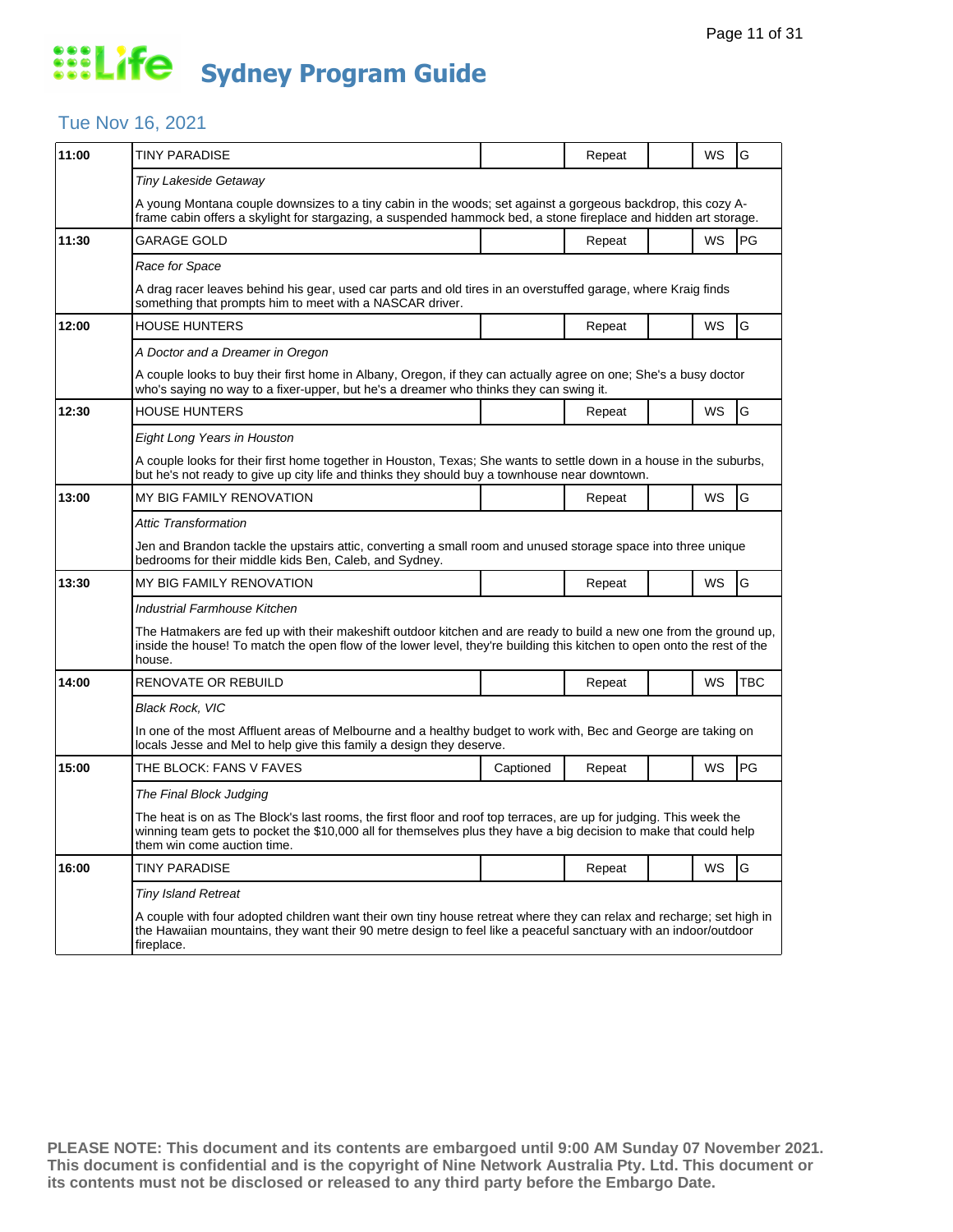### Tue Nov 16, 2021

| 16:30 | lGARAGE GOLD                                                                                                                                                                                                                                                          |  | Repeat |  | WS        | IPG |  |  |  |
|-------|-----------------------------------------------------------------------------------------------------------------------------------------------------------------------------------------------------------------------------------------------------------------------|--|--------|--|-----------|-----|--|--|--|
|       | <b>Bad Medicine</b>                                                                                                                                                                                                                                                   |  |        |  |           |     |  |  |  |
|       | Captain Ron gets carried out on a gurney; Tony falls in love with a mannequin in a garage packed with strange<br>antiques, musical instruments and 100-year-old medicine; a quitar signed by Bruce Springsteen makes this an<br>unforgettable gig.                    |  |        |  |           |     |  |  |  |
| 17:00 | 100 DAY DREAM HOME                                                                                                                                                                                                                                                    |  | Repeat |  | <b>WS</b> | IG  |  |  |  |
|       | <b>Bringing Home Baby</b>                                                                                                                                                                                                                                             |  |        |  |           |     |  |  |  |
|       | A couple is ready to move out of his parent's home and start a new life with their baby -- right next door. Building on<br>sentimental property is an exciting task for Brian and Mika, but first they'll have to clear a lot filled with decades of<br>collectibles. |  |        |  |           |     |  |  |  |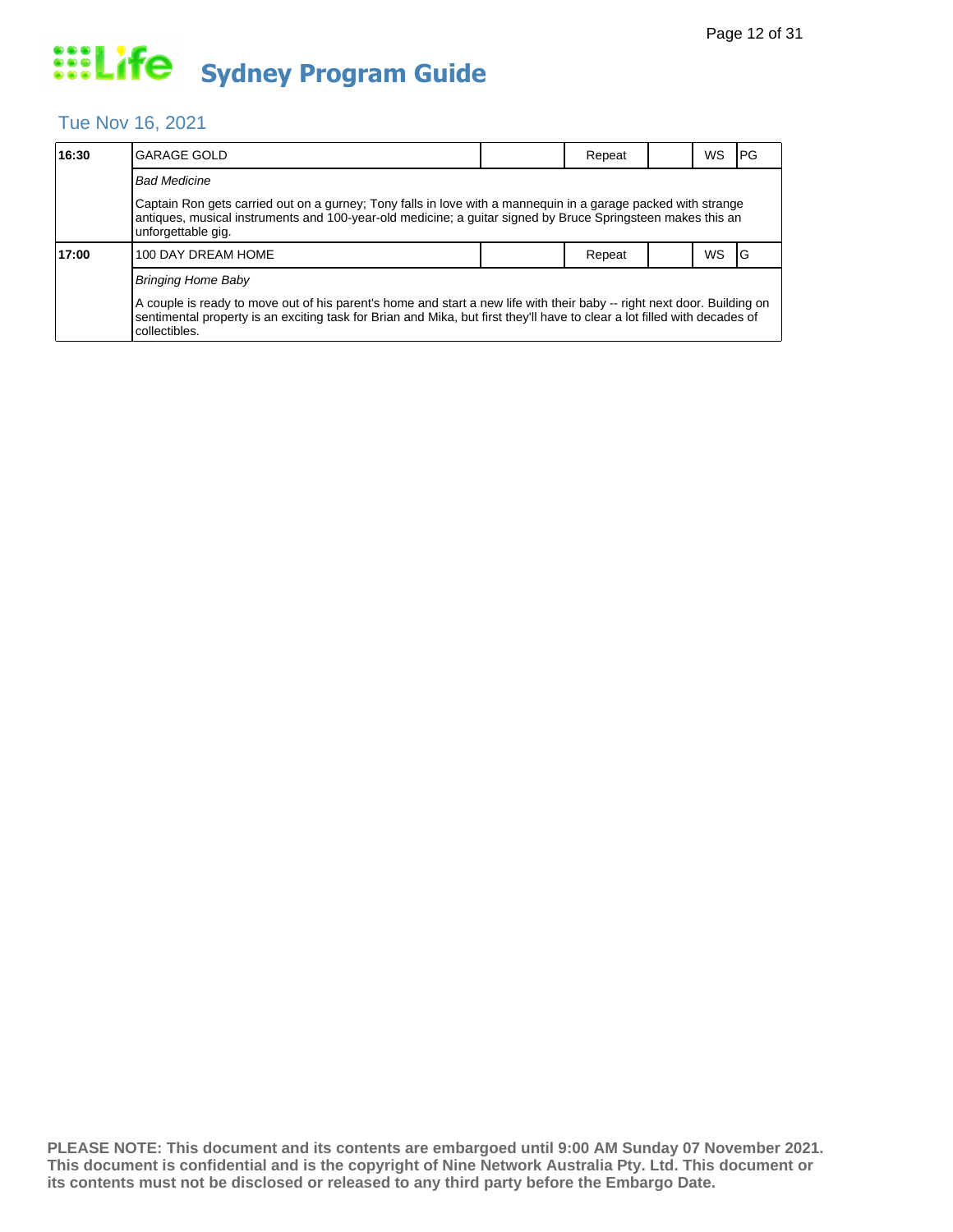### Tue Nov 16, 2021

| 18:00 | HOUSE HUNTERS INTERNATIONAL                                                                                                                                                                                                                                                                                                                                                                                                                                                                                                              |           | Repeat |  | WS        | G         |  |  |
|-------|------------------------------------------------------------------------------------------------------------------------------------------------------------------------------------------------------------------------------------------------------------------------------------------------------------------------------------------------------------------------------------------------------------------------------------------------------------------------------------------------------------------------------------------|-----------|--------|--|-----------|-----------|--|--|
|       | Dog Priorities in Antwerp                                                                                                                                                                                                                                                                                                                                                                                                                                                                                                                |           |        |  |           |           |  |  |
|       | A couple looks for a home in Belgium that can accommodate their senior dog.                                                                                                                                                                                                                                                                                                                                                                                                                                                              |           |        |  |           |           |  |  |
| 18:30 | HOUSE HUNTERS INTERNATIONAL                                                                                                                                                                                                                                                                                                                                                                                                                                                                                                              |           | Repeat |  | WS        | G         |  |  |
|       | Fareham                                                                                                                                                                                                                                                                                                                                                                                                                                                                                                                                  |           |        |  |           |           |  |  |
|       | A pair of veteran travelers decide to leave the United States and permanently move to Fareham, England, after<br>landing a job with the U.K.'s air traffic control systems; the couple soon learns visiting a new country isn't the same<br>as living there.                                                                                                                                                                                                                                                                             |           |        |  |           |           |  |  |
| 19:00 | <b>HOUSE HUNTERS</b>                                                                                                                                                                                                                                                                                                                                                                                                                                                                                                                     |           | Repeat |  | WS        | G         |  |  |
|       | <b>Back Home to Delaware</b>                                                                                                                                                                                                                                                                                                                                                                                                                                                                                                             |           |        |  |           |           |  |  |
|       | Newlyweds hunt for a new home back in their home state of Delaware; she wants a colourful Victorian that's fun and<br>welcoming to family, while he would rather have a simple ranch in the country.                                                                                                                                                                                                                                                                                                                                     |           |        |  |           |           |  |  |
| 19:30 | ESCAPE TO THE CHATEAU: MAKE DO AND<br>MEND                                                                                                                                                                                                                                                                                                                                                                                                                                                                                               | Captioned | Repeat |  | <b>WS</b> | G         |  |  |
|       | Dick and Angel meet Natalie and Pete who are keen for some compact camping ideas. Dick constructs a portable<br>solar shower that doubles as a kitchen sink; builds a rocket stove for outdoor cooking and Angel creates tyre chairs<br>with a rustic rope finish.                                                                                                                                                                                                                                                                       |           |        |  |           |           |  |  |
| 20:30 | <b>FARMHOUSE FIXER</b>                                                                                                                                                                                                                                                                                                                                                                                                                                                                                                                   |           |        |  | WS        | <b>PG</b> |  |  |
|       | A Coastal Farmhouse                                                                                                                                                                                                                                                                                                                                                                                                                                                                                                                      |           |        |  |           |           |  |  |
|       | Jon Knight and Kristina Crestin have their biggest budget yet to overhaul an old family home while honouring three<br>generations of memories. They give this family a breezy, coastal home full of sentimental touches and nods to their<br>farming history.                                                                                                                                                                                                                                                                            |           |        |  |           |           |  |  |
|       | Cons. Advice: Mild Coarse Language                                                                                                                                                                                                                                                                                                                                                                                                                                                                                                       |           |        |  |           |           |  |  |
| 21:30 | BUILDING OFF THE GRID                                                                                                                                                                                                                                                                                                                                                                                                                                                                                                                    |           |        |  | WS        | PG        |  |  |
|       | Tennessee Dome Home                                                                                                                                                                                                                                                                                                                                                                                                                                                                                                                      |           |        |  |           |           |  |  |
|       | An Atlanta couple is looking to build a one of a kind, off-the-grid geodesic dome with a breathtaking view of the<br>South Cumberland Mountain Range in Tennessee. The eco-friendly home will be built using a specialty kit and will<br>be cooled using air from the geothermal caves in the mountainside. But before they can cool off in the dome of their<br>dreams, this couple will have to overcome unpredictable weather, decoding the dome's intricate design, and<br>carrying heavy materials down treacherous mountain paths. |           |        |  |           |           |  |  |
| 22:30 | <b>BEACHFRONT BARGAIN HUNT</b>                                                                                                                                                                                                                                                                                                                                                                                                                                                                                                           |           | Repeat |  | <b>WS</b> | G         |  |  |
|       | Time Crunch in Melbourne Beach                                                                                                                                                                                                                                                                                                                                                                                                                                                                                                           |           |        |  |           |           |  |  |
|       | Tired of the hectic city life in Atlanta, Lindsey is dreaming of a house on the water in her hometown of Melbourne<br>Beach, Fla.                                                                                                                                                                                                                                                                                                                                                                                                        |           |        |  |           |           |  |  |
| 23:30 | HOUSE HUNTERS INTERNATIONAL                                                                                                                                                                                                                                                                                                                                                                                                                                                                                                              |           | Repeat |  | WS        | G         |  |  |
|       | Dog Priorities in Antwerp                                                                                                                                                                                                                                                                                                                                                                                                                                                                                                                |           |        |  |           |           |  |  |
|       | A couple looks for a home in Belgium that can accommodate their senior dog.                                                                                                                                                                                                                                                                                                                                                                                                                                                              |           |        |  |           |           |  |  |
| 00:00 | HOUSE HUNTERS INTERNATIONAL                                                                                                                                                                                                                                                                                                                                                                                                                                                                                                              |           | Repeat |  | <b>WS</b> | G         |  |  |
|       | Fareham                                                                                                                                                                                                                                                                                                                                                                                                                                                                                                                                  |           |        |  |           |           |  |  |
|       | A pair of veteran travelers decide to leave the United States and permanently move to Fareham, England, after<br>landing a job with the U.K.'s air traffic control systems; the couple soon learns visiting a new country isn't the same<br>as living there.                                                                                                                                                                                                                                                                             |           |        |  |           |           |  |  |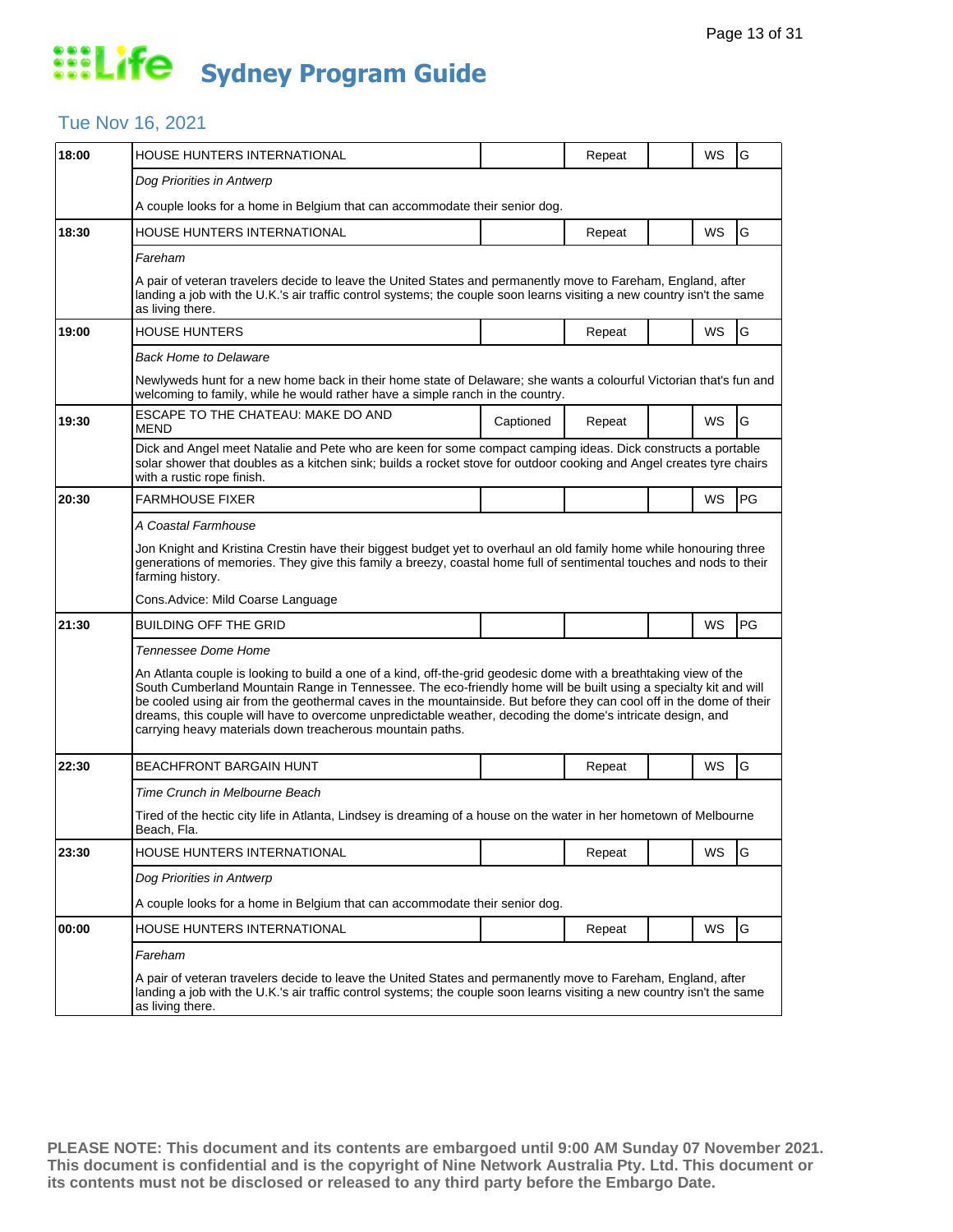### Tue Nov 16, 2021

| 00:30 | <b>HOUSE HUNTERS</b>                                                                                                                                                                                                                                                                                                                                                                                                                                                                                                                     |           | Repeat |  | WS | G          |  |  |  |
|-------|------------------------------------------------------------------------------------------------------------------------------------------------------------------------------------------------------------------------------------------------------------------------------------------------------------------------------------------------------------------------------------------------------------------------------------------------------------------------------------------------------------------------------------------|-----------|--------|--|----|------------|--|--|--|
|       | <b>Back Home to Delaware</b>                                                                                                                                                                                                                                                                                                                                                                                                                                                                                                             |           |        |  |    |            |  |  |  |
|       | Newlyweds hunt for a new home back in their home state of Delaware; she wants a colourful Victorian that's fun and<br>welcoming to family, while he would rather have a simple ranch in the country.                                                                                                                                                                                                                                                                                                                                     |           |        |  |    |            |  |  |  |
| 01:00 | RENOVATE OR REBUILD                                                                                                                                                                                                                                                                                                                                                                                                                                                                                                                      |           | Repeat |  | WS | <b>TBC</b> |  |  |  |
|       | <b>Black Rock, VIC</b>                                                                                                                                                                                                                                                                                                                                                                                                                                                                                                                   |           |        |  |    |            |  |  |  |
|       | In one of the most Affluent areas of Melbourne and a healthy budget to work with, Bec and George are taking on<br>locals Jesse and Mel to help give this family a design they deserve.                                                                                                                                                                                                                                                                                                                                                   |           |        |  |    |            |  |  |  |
| 02:00 | <b>BUILDING OFF THE GRID</b>                                                                                                                                                                                                                                                                                                                                                                                                                                                                                                             |           | Repeat |  | WS | PG         |  |  |  |
|       | Tennessee Dome Home                                                                                                                                                                                                                                                                                                                                                                                                                                                                                                                      |           |        |  |    |            |  |  |  |
|       | An Atlanta couple is looking to build a one of a kind, off-the-grid geodesic dome with a breathtaking view of the<br>South Cumberland Mountain Range in Tennessee. The eco-friendly home will be built using a specialty kit and will<br>be cooled using air from the geothermal caves in the mountainside. But before they can cool off in the dome of their<br>dreams, this couple will have to overcome unpredictable weather, decoding the dome's intricate design, and<br>carrying heavy materials down treacherous mountain paths. |           |        |  |    |            |  |  |  |
| 03:00 | <b>POSTCARDS</b>                                                                                                                                                                                                                                                                                                                                                                                                                                                                                                                         | Captioned | Repeat |  | WS | PG         |  |  |  |
|       | Sam Groth tees off indoors in Surrey Hills, Shane hits the streets of Prahran, Todd gives us a tour of Melbourne<br>Park in the lead up to the Australian Open and Livinia catches up with Christie Whelan Browne as Melbourne's<br>theatres re-open.                                                                                                                                                                                                                                                                                    |           |        |  |    |            |  |  |  |
| 03:30 | <b>GETAWAY</b>                                                                                                                                                                                                                                                                                                                                                                                                                                                                                                                           | Captioned | Repeat |  | WS | PG         |  |  |  |
|       | Scenic - Mekong Part 1                                                                                                                                                                                                                                                                                                                                                                                                                                                                                                                   |           |        |  |    |            |  |  |  |
|       | This week on Getaway special guest presenter Ian "Dicko" Dickson heads off on the trip of a lifetime through<br>Cambodia and Vietnam, starting at the awesome temples of Angkor and it's gateway, Siem Reap.                                                                                                                                                                                                                                                                                                                             |           |        |  |    |            |  |  |  |
| 04:00 | <b>BEACHFRONT BARGAIN HUNT</b>                                                                                                                                                                                                                                                                                                                                                                                                                                                                                                           |           | Repeat |  | WS | G          |  |  |  |
|       | Time Crunch in Melbourne Beach                                                                                                                                                                                                                                                                                                                                                                                                                                                                                                           |           |        |  |    |            |  |  |  |
|       | Tired of the hectic city life in Atlanta, Lindsey is dreaming of a house on the water in her hometown of Melbourne<br>Beach, Fla.                                                                                                                                                                                                                                                                                                                                                                                                        |           |        |  |    |            |  |  |  |
| 04:30 | <b>BEACHFRONT BARGAIN HUNT</b>                                                                                                                                                                                                                                                                                                                                                                                                                                                                                                           |           | Repeat |  | WS | G          |  |  |  |
|       | Wowed by the Wildwoods                                                                                                                                                                                                                                                                                                                                                                                                                                                                                                                   |           |        |  |    |            |  |  |  |
|       | Father and son duo Steve and Kyle are busy accountants that work tirelessly through their hectic season, and when<br>it's all over they're ready to relax and get away.                                                                                                                                                                                                                                                                                                                                                                  |           |        |  |    |            |  |  |  |
| 05:00 | <b>TINY PARADISE</b>                                                                                                                                                                                                                                                                                                                                                                                                                                                                                                                     |           | Repeat |  | WS | G          |  |  |  |
|       | <b>Tiny Island Retreat</b>                                                                                                                                                                                                                                                                                                                                                                                                                                                                                                               |           |        |  |    |            |  |  |  |
|       | A couple with four adopted children want their own tiny house retreat where they can relax and recharge; set high in<br>the Hawaiian mountains, they want their 90 metre design to feel like a peaceful sanctuary with an indoor/outdoor<br>fireplace.                                                                                                                                                                                                                                                                                   |           |        |  |    |            |  |  |  |
| 05:30 | <b>GARAGE GOLD</b>                                                                                                                                                                                                                                                                                                                                                                                                                                                                                                                       |           | Repeat |  | WS | PG         |  |  |  |
|       | <b>Bad Medicine</b>                                                                                                                                                                                                                                                                                                                                                                                                                                                                                                                      |           |        |  |    |            |  |  |  |
|       | Captain Ron gets carried out on a gurney; Tony falls in love with a mannequin in a garage packed with strange<br>antiques, musical instruments and 100-year-old medicine; a quitar signed by Bruce Springsteen makes this an<br>unforgettable gig.                                                                                                                                                                                                                                                                                       |           |        |  |    |            |  |  |  |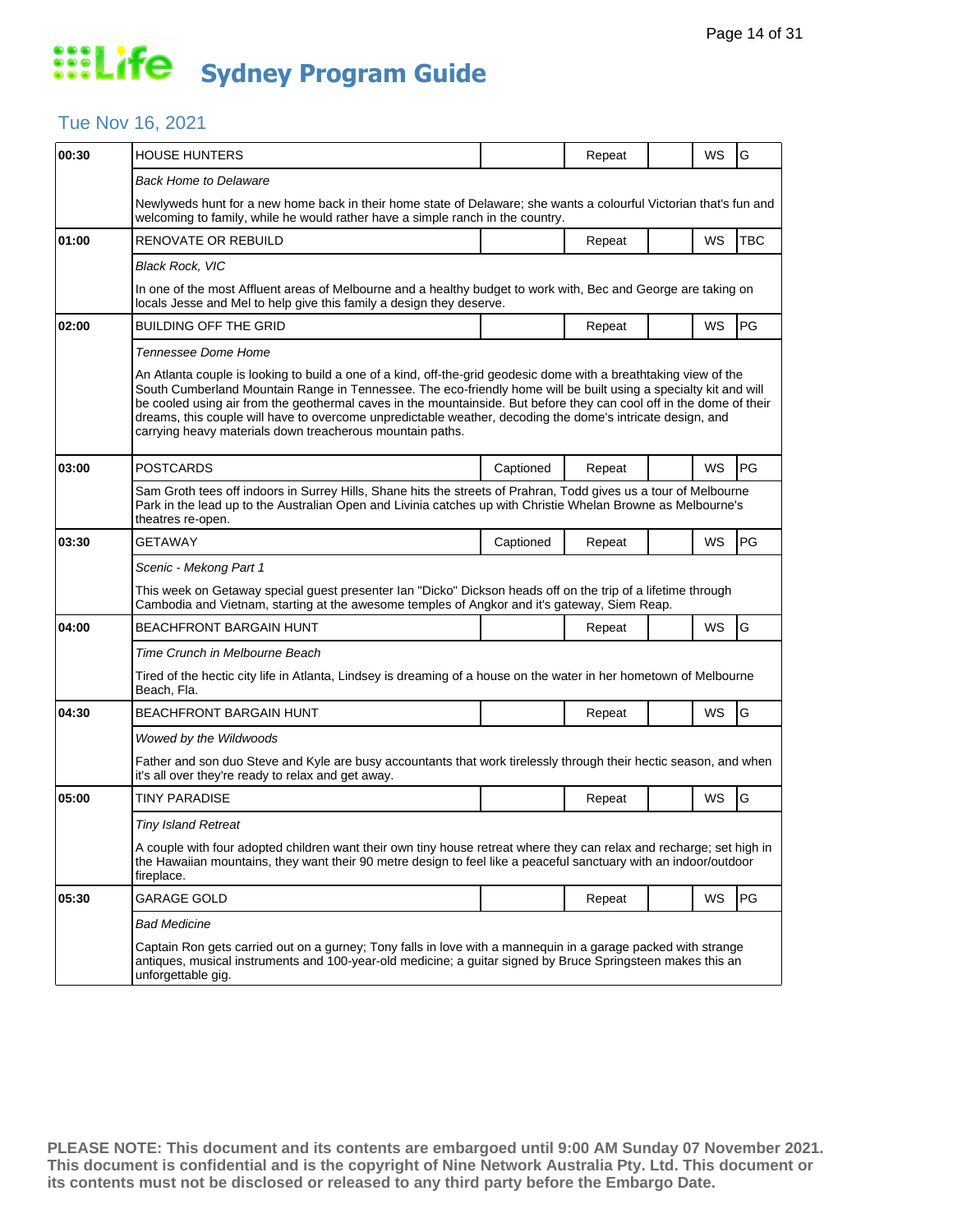### Wed Nov 17, 2021

| 06:00 | HOUSE HUNTERS INTERNATIONAL                                                                                                                                                                                                                                            |           | Repeat |  | WS | G  |  |  |
|-------|------------------------------------------------------------------------------------------------------------------------------------------------------------------------------------------------------------------------------------------------------------------------|-----------|--------|--|----|----|--|--|
|       | Fareham                                                                                                                                                                                                                                                                |           |        |  |    |    |  |  |
|       | A pair of veteran travelers decide to leave the United States and permanently move to Fareham, England, after<br>landing a job with the U.K.'s air traffic control systems; the couple soon learns visiting a new country isn't the same<br>as living there.           |           |        |  |    |    |  |  |
| 06:30 | <b>HOUSE HUNTERS</b>                                                                                                                                                                                                                                                   |           | Repeat |  | WS | G  |  |  |
|       | <b>Back Home to Delaware</b>                                                                                                                                                                                                                                           |           |        |  |    |    |  |  |
|       | Newlyweds hunt for a new home back in their home state of Delaware; she wants a colourful Victorian that's fun and<br>welcoming to family, while he would rather have a simple ranch in the country.                                                                   |           |        |  |    |    |  |  |
| 07:00 | <b>BEACHFRONT BARGAIN HUNT</b>                                                                                                                                                                                                                                         |           | Repeat |  | WS | G  |  |  |
|       | Time Crunch in Melbourne Beach                                                                                                                                                                                                                                         |           |        |  |    |    |  |  |
|       | Tired of the hectic city life in Atlanta, Lindsey is dreaming of a house on the water in her hometown of Melbourne<br>Beach, Fla.                                                                                                                                      |           |        |  |    |    |  |  |
| 07:30 | <b>BEACHFRONT BARGAIN HUNT</b>                                                                                                                                                                                                                                         |           | Repeat |  | WS | G  |  |  |
|       | Wowed by the Wildwoods                                                                                                                                                                                                                                                 |           |        |  |    |    |  |  |
|       | Father and son duo Steve and Kyle are busy accountants that work tirelessly through their hectic season, and when<br>it's all over they're ready to relax and get away.                                                                                                |           |        |  |    |    |  |  |
| 08:00 | THE GARDEN GURUS                                                                                                                                                                                                                                                       | Captioned | Repeat |  | WS | G  |  |  |
|       | The Garden Gurus are back this week with more tips for gardening success. Nigel has some trade secrets for new<br>lawns, Trevor shows you how to get the most out of spring bulbs, and Bonnie talks about feeding your natives.                                        |           |        |  |    |    |  |  |
| 08:30 | THE BLOCK: FANS V FAVES                                                                                                                                                                                                                                                | Captioned | Repeat |  | WS | PG |  |  |
|       | The Final Block Judging                                                                                                                                                                                                                                                |           |        |  |    |    |  |  |
|       | The heat is on as The Block's last rooms, the first floor and roof top terraces, are up for judging. This week the<br>winning team gets to pocket the \$10,000 all for themselves plus they have a big decision to make that could help<br>them win come auction time. |           |        |  |    |    |  |  |
| 09:30 | <b>POSTCARDS</b>                                                                                                                                                                                                                                                       | Captioned | Repeat |  | WS | PG |  |  |
|       | Sam Groth tees off indoors in Surrey Hills, Shane hits the streets of Prahran, Todd gives us a tour of Melbourne<br>Park in the lead up to the Australian Open and Livinia catches up with Christie Whelan Browne as Melbourne's<br>theatres re-open.                  |           |        |  |    |    |  |  |
| 10:00 | HOUSE HUNTERS INTERNATIONAL                                                                                                                                                                                                                                            |           | Repeat |  | WS | G  |  |  |
|       | Dog Priorities in Antwerp                                                                                                                                                                                                                                              |           |        |  |    |    |  |  |
|       | A couple looks for a home in Belgium that can accommodate their senior dog.                                                                                                                                                                                            |           |        |  |    |    |  |  |
| 10:30 | HOUSE HUNTERS INTERNATIONAL                                                                                                                                                                                                                                            |           | Repeat |  | WS | G  |  |  |
|       | Fareham                                                                                                                                                                                                                                                                |           |        |  |    |    |  |  |
|       | A pair of veteran travelers decide to leave the United States and permanently move to Fareham, England, after<br>landing a job with the U.K.'s air traffic control systems; the couple soon learns visiting a new country isn't the same<br>as living there.           |           |        |  |    |    |  |  |
| 11:00 | <b>HOUSE HUNTERS</b>                                                                                                                                                                                                                                                   |           | Repeat |  | WS | G  |  |  |
|       | <b>Back Home to Delaware</b>                                                                                                                                                                                                                                           |           |        |  |    |    |  |  |
|       | Newlyweds hunt for a new home back in their home state of Delaware; she wants a colourful Victorian that's fun and<br>welcoming to family, while he would rather have a simple ranch in the country.                                                                   |           |        |  |    |    |  |  |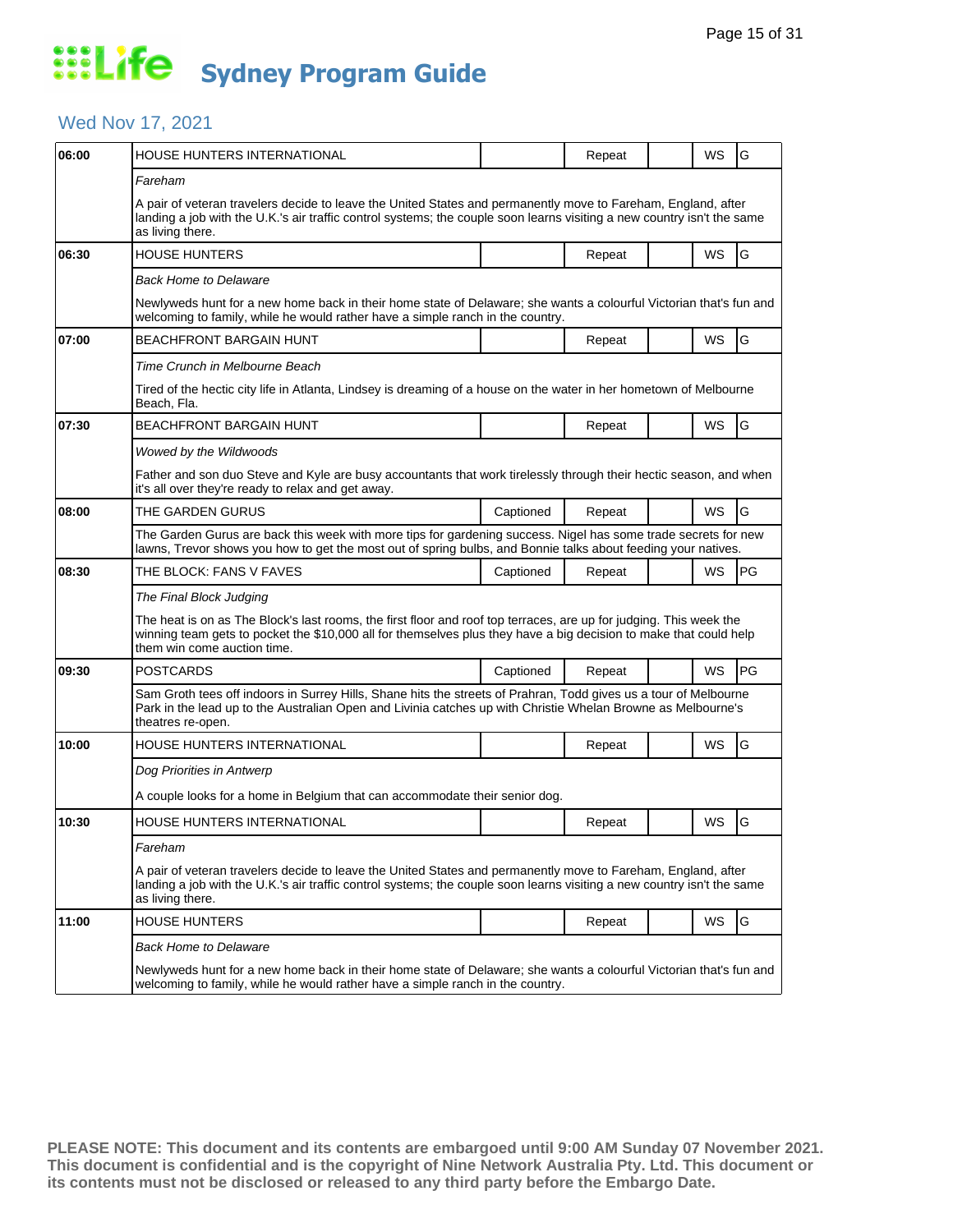### Wed Nov 17, 2021

| 11:30 | <b>BUILDING OFF THE GRID</b>                                                                                                                                                                                                                                                                                                                                                                                                                                                                                                             |                                                                                                                                                                                                                               | Repeat |  | WS | PG |  |  |  |
|-------|------------------------------------------------------------------------------------------------------------------------------------------------------------------------------------------------------------------------------------------------------------------------------------------------------------------------------------------------------------------------------------------------------------------------------------------------------------------------------------------------------------------------------------------|-------------------------------------------------------------------------------------------------------------------------------------------------------------------------------------------------------------------------------|--------|--|----|----|--|--|--|
|       | Tennessee Dome Home                                                                                                                                                                                                                                                                                                                                                                                                                                                                                                                      |                                                                                                                                                                                                                               |        |  |    |    |  |  |  |
|       | An Atlanta couple is looking to build a one of a kind, off-the-grid geodesic dome with a breathtaking view of the<br>South Cumberland Mountain Range in Tennessee. The eco-friendly home will be built using a specialty kit and will<br>be cooled using air from the geothermal caves in the mountainside. But before they can cool off in the dome of their<br>dreams, this couple will have to overcome unpredictable weather, decoding the dome's intricate design, and<br>carrying heavy materials down treacherous mountain paths. |                                                                                                                                                                                                                               |        |  |    |    |  |  |  |
| 12:30 | <b>DREAM HOMES REVEALED</b>                                                                                                                                                                                                                                                                                                                                                                                                                                                                                                              |                                                                                                                                                                                                                               | Repeat |  | WS | G  |  |  |  |
|       | best modern homes.                                                                                                                                                                                                                                                                                                                                                                                                                                                                                                                       | We are exploring the latest and greatest of modern homes. From a home named after an urban park in New York<br>City, to a home described as the panorama home, we get to walk through the experts top choices for Australia's |        |  |    |    |  |  |  |
| 13:00 | DREAM HOMES REVEALED                                                                                                                                                                                                                                                                                                                                                                                                                                                                                                                     |                                                                                                                                                                                                                               | Repeat |  | WS | G  |  |  |  |
|       | Today we will be discovering designs that prove just how diverse our dreams can be. We will join Georgia to check<br>out a home that mixes an industrial past with an urban present. Also exploring a beautiful sprawling home with lots<br>of character.                                                                                                                                                                                                                                                                                |                                                                                                                                                                                                                               |        |  |    |    |  |  |  |
| 13:30 | GETAWAY                                                                                                                                                                                                                                                                                                                                                                                                                                                                                                                                  | Captioned                                                                                                                                                                                                                     | Repeat |  | WS | PG |  |  |  |
|       | Scenic - Mekong Part 1                                                                                                                                                                                                                                                                                                                                                                                                                                                                                                                   |                                                                                                                                                                                                                               |        |  |    |    |  |  |  |
|       | This week on Getaway special guest presenter Ian "Dicko" Dickson heads off on the trip of a lifetime through<br>Cambodia and Vietnam, starting at the awesome temples of Angkor and it's gateway, Siem Reap.                                                                                                                                                                                                                                                                                                                             |                                                                                                                                                                                                                               |        |  |    |    |  |  |  |
| 14:00 | <b>FARMHOUSE FIXER</b>                                                                                                                                                                                                                                                                                                                                                                                                                                                                                                                   |                                                                                                                                                                                                                               | Repeat |  | WS | PG |  |  |  |
|       | A Coastal Farmhouse                                                                                                                                                                                                                                                                                                                                                                                                                                                                                                                      |                                                                                                                                                                                                                               |        |  |    |    |  |  |  |
|       | Jon Knight and Kristina Crestin have their biggest budget yet to overhaul an old family home while honouring three<br>generations of memories. They give this family a breezy, coastal home full of sentimental touches and nods to their<br>farming history.                                                                                                                                                                                                                                                                            |                                                                                                                                                                                                                               |        |  |    |    |  |  |  |
|       | Cons.Advice: Mild Coarse Language                                                                                                                                                                                                                                                                                                                                                                                                                                                                                                        |                                                                                                                                                                                                                               |        |  |    |    |  |  |  |
| 15:00 | THE BLOCK: FANS V FAVES                                                                                                                                                                                                                                                                                                                                                                                                                                                                                                                  | Captioned                                                                                                                                                                                                                     | Repeat |  |    |    |  |  |  |
|       |                                                                                                                                                                                                                                                                                                                                                                                                                                                                                                                                          |                                                                                                                                                                                                                               |        |  | WS | PG |  |  |  |
|       | Two House Challenge                                                                                                                                                                                                                                                                                                                                                                                                                                                                                                                      |                                                                                                                                                                                                                               |        |  |    |    |  |  |  |
|       | Scott Cam has one last challenge up his checkered sleeve and it's a mammoth one. This is a week long challenge<br>that pits team against team, neighbour against neighbour. But winning this week could make all the difference come<br>auction day for our Block teams.                                                                                                                                                                                                                                                                 |                                                                                                                                                                                                                               |        |  |    |    |  |  |  |
| 16:00 | TINY PARADISE                                                                                                                                                                                                                                                                                                                                                                                                                                                                                                                            |                                                                                                                                                                                                                               | Repeat |  | WS | G  |  |  |  |
|       | Tiny Texas Oasis                                                                                                                                                                                                                                                                                                                                                                                                                                                                                                                         |                                                                                                                                                                                                                               |        |  |    |    |  |  |  |
|       | A family is looking for adventure and financial freedom as they set out to build their own Bohemian-chic tiny house in<br>Texas; two slide-outs maximise space, while the kitchen features large pass-through windows that open onto the<br>deck.                                                                                                                                                                                                                                                                                        |                                                                                                                                                                                                                               |        |  |    |    |  |  |  |
| 16:30 | <b>GARAGE GOLD</b>                                                                                                                                                                                                                                                                                                                                                                                                                                                                                                                       |                                                                                                                                                                                                                               | Repeat |  | WS | PG |  |  |  |
|       | Man-Child Makeover                                                                                                                                                                                                                                                                                                                                                                                                                                                                                                                       |                                                                                                                                                                                                                               |        |  |    |    |  |  |  |
|       | Homeowners must grow up and clear out their dust-covered collectibles; their garage is stuffed with vintage video<br>games, old comic books and toys; the crew finds a full-sized arcade game and a massive vintage scale.                                                                                                                                                                                                                                                                                                               |                                                                                                                                                                                                                               |        |  |    |    |  |  |  |
| 17:00 | ESCAPE TO THE CHATEAU: MAKE DO AND<br><b>MEND</b>                                                                                                                                                                                                                                                                                                                                                                                                                                                                                        | Captioned                                                                                                                                                                                                                     | Repeat |  | WS | G  |  |  |  |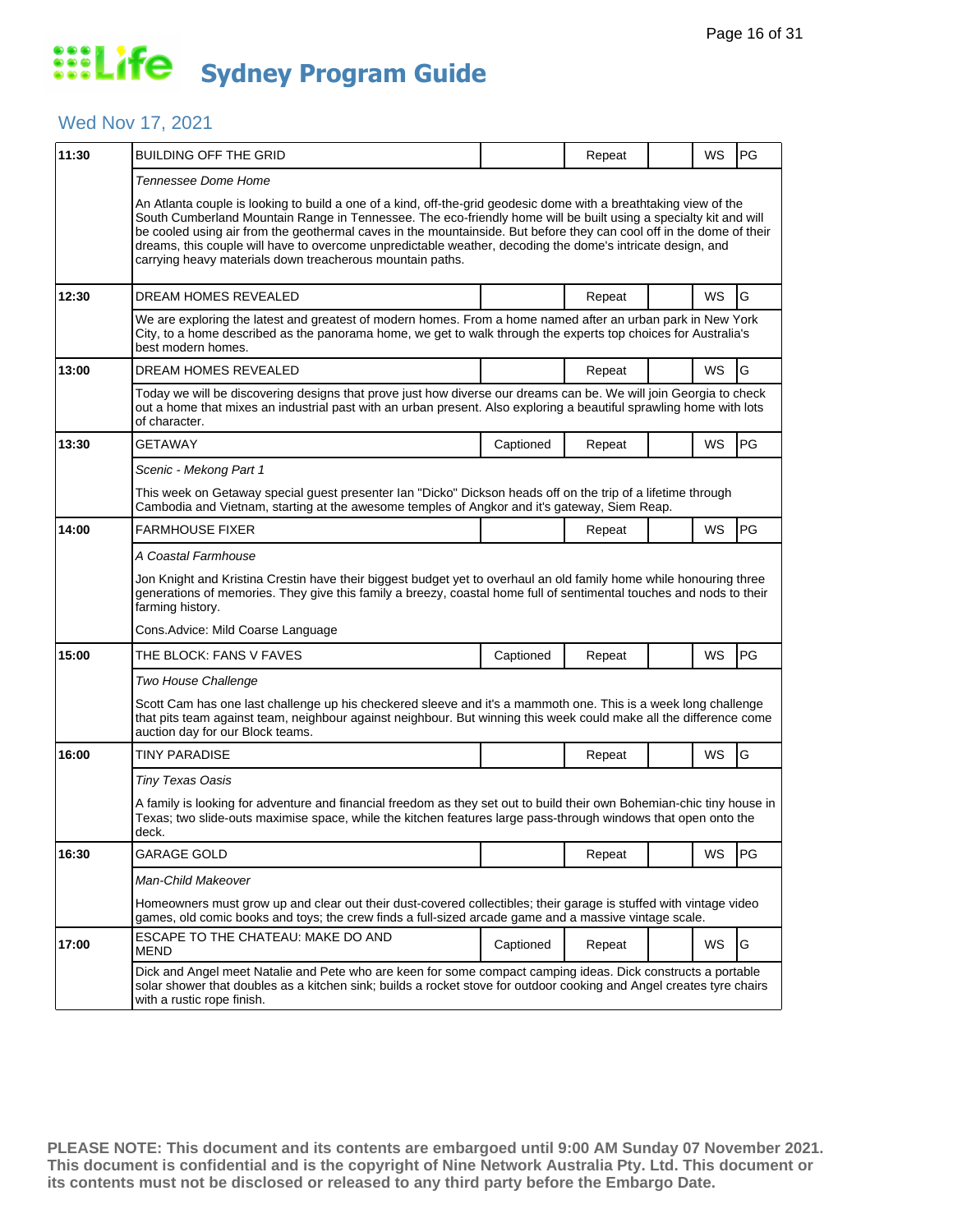### Wed Nov 17, 2021

| 18:00 | HOUSE HUNTERS INTERNATIONAL                                                                                                                                                                                                                                  |  | Repeat |  | WS        | G             |  |  |
|-------|--------------------------------------------------------------------------------------------------------------------------------------------------------------------------------------------------------------------------------------------------------------|--|--------|--|-----------|---------------|--|--|
|       | Something New in Timaru, New Zealand                                                                                                                                                                                                                         |  |        |  |           |               |  |  |
|       | A Utah couple with a young baby decides to make the move to New Zealand after finding a career-boosting job in<br>Timaru that promises a practical, family-focused lifestyle.                                                                                |  |        |  |           |               |  |  |
| 18:30 | HOUSE HUNTERS INTERNATIONAL                                                                                                                                                                                                                                  |  | Repeat |  | WS        | G             |  |  |
|       | Auckland                                                                                                                                                                                                                                                     |  |        |  |           |               |  |  |
|       | After falling in love with travel, adventure and each other, a couple decide to follow a job opportunity to Auckland,<br>New Zealand; he wants the full Auckland experience, but she is thinking about what's best for their son.                            |  |        |  |           |               |  |  |
| 19:00 | <b>HOUSE HUNTERS</b>                                                                                                                                                                                                                                         |  | Repeat |  | WS        | G             |  |  |
|       | A Castle for the King in Texas                                                                                                                                                                                                                               |  |        |  |           |               |  |  |
|       | A Dallas couple with a big family seeks a home that can accommodate them all; while she focuses on over-the-top<br>amenities and a huge dining room for the holidays, he's more focused on a house that looks like a castle with a<br>shower fit for a king. |  |        |  |           |               |  |  |
| 19:30 | <b>MASTERS OF FLIP</b>                                                                                                                                                                                                                                       |  | Repeat |  | WS        | G             |  |  |
|       | Colour Code                                                                                                                                                                                                                                                  |  |        |  |           |               |  |  |
|       | Kortney and Dave flip a house that lacks a foundation into a sturdy, safe and stunning home. Kortney and her<br>design team focus on all things colour while Dave amends the original budget to ensure the foundation is up to his<br>standards.             |  |        |  |           |               |  |  |
| 20:30 | <b>HOME TOWN</b>                                                                                                                                                                                                                                             |  | Repeat |  | <b>WS</b> | G             |  |  |
|       | <b>History In The Making</b>                                                                                                                                                                                                                                 |  |        |  |           |               |  |  |
|       | After moving to New York City to pursue his architect career, Bill is ready to settle down with his fiance Jody in the<br>small town he's loved since childhood.                                                                                             |  |        |  |           |               |  |  |
| 21:30 | <b>BEACHFRONT BARGAIN HUNT:</b><br><b>RENOVATION</b>                                                                                                                                                                                                         |  | Repeat |  | WS        | G             |  |  |
|       | Crystal Beach, Here We Come!                                                                                                                                                                                                                                 |  |        |  |           |               |  |  |
|       | A young couple renovate a vacation property in Crystal Beach, Texas, that is just a ferry ride away from their home.                                                                                                                                         |  |        |  |           |               |  |  |
| 22:30 | CARIBBEAN LIFE                                                                                                                                                                                                                                               |  |        |  | <b>WS</b> | G             |  |  |
|       | On the Hunt for Waterfront on St. Thomas                                                                                                                                                                                                                     |  |        |  |           |               |  |  |
|       | With a \$2 million budget for a move in ready property, a Texas couple is moving to St. Thomas. The only problem is<br>they can't agree on a modern property complete with pool, or a Caribbean style home.                                                  |  |        |  |           |               |  |  |
| 23:30 | <b>HOUSE HUNTERS INTERNATIONAL</b>                                                                                                                                                                                                                           |  | Repeat |  | WS        | G             |  |  |
|       | Something New in Timaru, New Zealand                                                                                                                                                                                                                         |  |        |  |           |               |  |  |
|       | A Utah couple with a young baby decides to make the move to New Zealand after finding a career-boosting job in<br>Timaru that promises a practical, family-focused lifestyle.                                                                                |  |        |  |           |               |  |  |
| 00:00 | <b>HOUSE HUNTERS INTERNATIONAL</b>                                                                                                                                                                                                                           |  | Repeat |  | WS        | G             |  |  |
|       | Auckland                                                                                                                                                                                                                                                     |  |        |  |           |               |  |  |
|       | After falling in love with travel, adventure and each other, a couple decide to follow a job opportunity to Auckland,<br>New Zealand; he wants the full Auckland experience, but she is thinking about what's best for their son.                            |  |        |  |           |               |  |  |
| 00:30 | <b>HOUSE HUNTERS</b>                                                                                                                                                                                                                                         |  | Repeat |  | WS        | ${\mathsf G}$ |  |  |
|       | A Castle for the King in Texas                                                                                                                                                                                                                               |  |        |  |           |               |  |  |
|       | A Dallas couple with a big family seeks a home that can accommodate them all; while she focuses on over-the-top<br>amenities and a huge dining room for the holidays, he's more focused on a house that looks like a castle with a<br>shower fit for a king. |  |        |  |           |               |  |  |
|       |                                                                                                                                                                                                                                                              |  |        |  |           |               |  |  |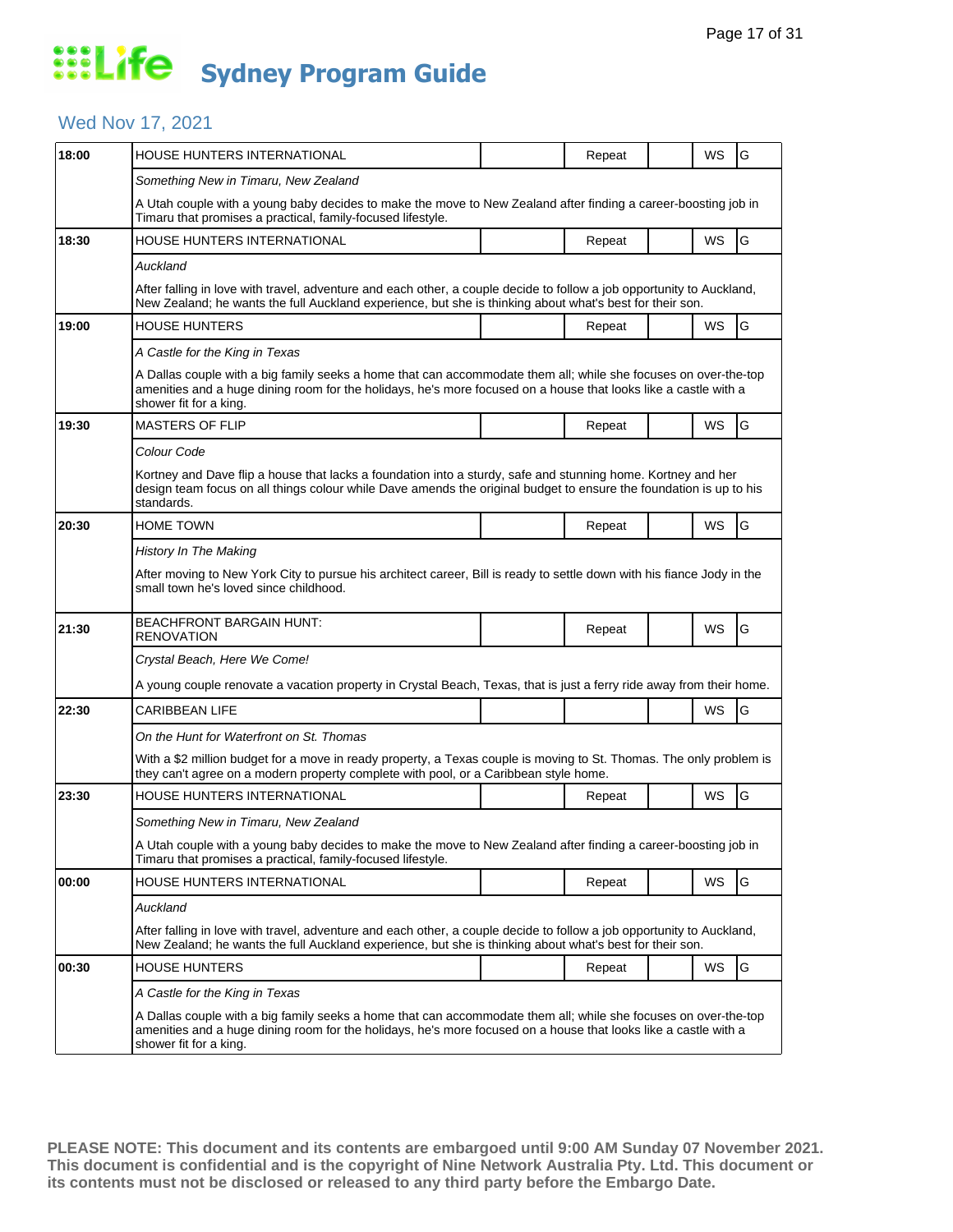### Wed Nov 17, 2021

| 01:00 | <b>MASTERS OF FLIP</b>                                                                                                                                                                                                                            |  | Repeat |  | <b>WS</b> | G  |  |  |  |
|-------|---------------------------------------------------------------------------------------------------------------------------------------------------------------------------------------------------------------------------------------------------|--|--------|--|-----------|----|--|--|--|
|       | Colour Code                                                                                                                                                                                                                                       |  |        |  |           |    |  |  |  |
|       | Kortney and Dave flip a house that lacks a foundation into a sturdy, safe and stunning home. Kortney and her<br>design team focus on all things colour while Dave amends the original budget to ensure the foundation is up to his<br>standards.  |  |        |  |           |    |  |  |  |
| 02:00 | HOME TOWN                                                                                                                                                                                                                                         |  | Repeat |  | <b>WS</b> | G  |  |  |  |
|       | <b>History In The Making</b>                                                                                                                                                                                                                      |  |        |  |           |    |  |  |  |
|       | After moving to New York City to pursue his architect career, Bill is ready to settle down with his fiance Jody in the<br>small town he's loved since childhood.                                                                                  |  |        |  |           |    |  |  |  |
| 03:00 | <b>BEACHFRONT BARGAIN HUNT:</b><br>RENOVATION                                                                                                                                                                                                     |  | Repeat |  | <b>WS</b> | G  |  |  |  |
|       | Crystal Beach, Here We Come!                                                                                                                                                                                                                      |  |        |  |           |    |  |  |  |
|       | A young couple renovate a vacation property in Crystal Beach, Texas, that is just a ferry ride away from their home.                                                                                                                              |  |        |  |           |    |  |  |  |
| 04:00 | <b>CARIBBEAN LIFE</b>                                                                                                                                                                                                                             |  | Repeat |  | <b>WS</b> | G  |  |  |  |
|       | On the Hunt for Waterfront on St. Thomas                                                                                                                                                                                                          |  |        |  |           |    |  |  |  |
|       | With a \$2 million budget for a move in ready property, a Texas couple is moving to St. Thomas. The only problem is<br>they can't agree on a modern property complete with pool, or a Caribbean style home.                                       |  |        |  |           |    |  |  |  |
| 04:30 | <b>CARIBBEAN LIFE</b>                                                                                                                                                                                                                             |  | Repeat |  | <b>WS</b> | G  |  |  |  |
|       | Sunrise and Sunset on St. John                                                                                                                                                                                                                    |  |        |  |           |    |  |  |  |
|       | Moving to St John, a Texas couple look for a new home. Only problem is she wants a sunrise facing deck, while he<br>wants the sunset views with a pool.                                                                                           |  |        |  |           |    |  |  |  |
| 05:00 | <b>TINY PARADISE</b>                                                                                                                                                                                                                              |  | Repeat |  | <b>WS</b> | G  |  |  |  |
|       | <b>Tiny Texas Oasis</b>                                                                                                                                                                                                                           |  |        |  |           |    |  |  |  |
|       | A family is looking for adventure and financial freedom as they set out to build their own Bohemian-chic tiny house in<br>Texas; two slide-outs maximise space, while the kitchen features large pass-through windows that open onto the<br>deck. |  |        |  |           |    |  |  |  |
| 05:30 | <b>GARAGE GOLD</b>                                                                                                                                                                                                                                |  | Repeat |  | <b>WS</b> | PG |  |  |  |
|       | Man-Child Makeover                                                                                                                                                                                                                                |  |        |  |           |    |  |  |  |
|       | Homeowners must grow up and clear out their dust-covered collectibles; their garage is stuffed with vintage video<br>games, old comic books and toys; the crew finds a full-sized arcade game and a massive vintage scale.                        |  |        |  |           |    |  |  |  |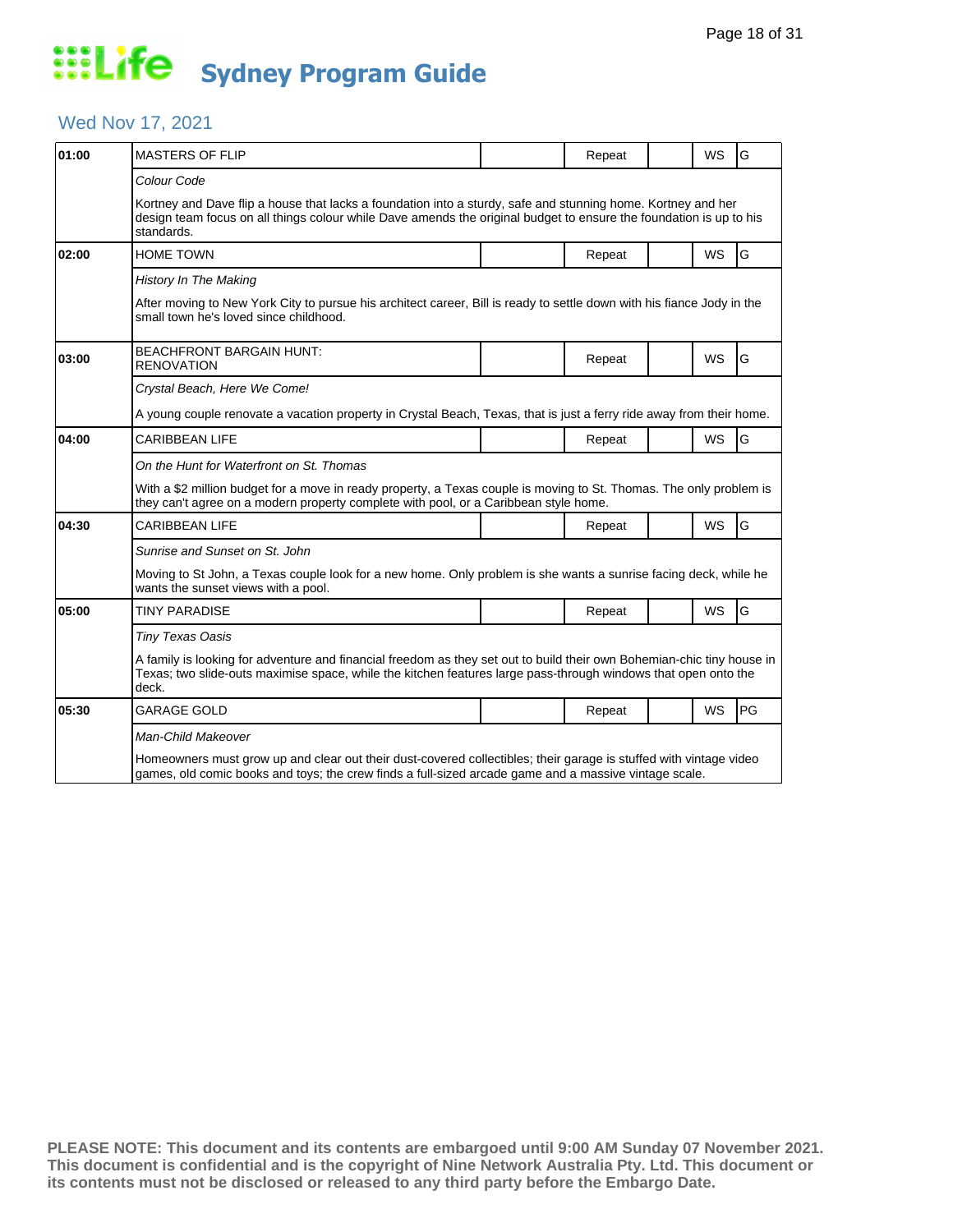#### Thu Nov 18, 2021

| 06:00 | HOUSE HUNTERS INTERNATIONAL                                                                                                                                                                                                                                              |           | Repeat |  | WS | G  |  |  |  |
|-------|--------------------------------------------------------------------------------------------------------------------------------------------------------------------------------------------------------------------------------------------------------------------------|-----------|--------|--|----|----|--|--|--|
|       | Auckland                                                                                                                                                                                                                                                                 |           |        |  |    |    |  |  |  |
|       | After falling in love with travel, adventure and each other, a couple decide to follow a job opportunity to Auckland,<br>New Zealand; he wants the full Auckland experience, but she is thinking about what's best for their son.                                        |           |        |  |    |    |  |  |  |
| 06:30 | <b>HOUSE HUNTERS</b>                                                                                                                                                                                                                                                     |           | Repeat |  | WS | G  |  |  |  |
|       | A Castle for the King in Texas                                                                                                                                                                                                                                           |           |        |  |    |    |  |  |  |
|       | A Dallas couple with a big family seeks a home that can accommodate them all; while she focuses on over-the-top<br>amenities and a huge dining room for the holidays, he's more focused on a house that looks like a castle with a<br>shower fit for a king.             |           |        |  |    |    |  |  |  |
| 07:00 | <b>HOME TOWN</b>                                                                                                                                                                                                                                                         |           | Repeat |  | WS | G  |  |  |  |
|       | <b>History In The Making</b>                                                                                                                                                                                                                                             |           |        |  |    |    |  |  |  |
|       | After moving to New York City to pursue his architect career, Bill is ready to settle down with his fiance Jody in the<br>small town he's loved since childhood.                                                                                                         |           |        |  |    |    |  |  |  |
| 08:00 | THE GARDEN GURUS                                                                                                                                                                                                                                                         | Captioned | Repeat |  | WS | G  |  |  |  |
|       | This week with the Gurus, Trevor has some great watering tips, Nigel gets his hands dirty with a DIY project, Shy<br>keeps your memory sharp and Bonnie shows you how to get started on lighting your garden.                                                            |           |        |  |    |    |  |  |  |
| 08:30 | THE BLOCK: FANS V FAVES                                                                                                                                                                                                                                                  | Captioned | Repeat |  | WS | PG |  |  |  |
|       | Two House Challenge                                                                                                                                                                                                                                                      |           |        |  |    |    |  |  |  |
|       | Scott Cam has one last challenge up his checkered sleeve and it's a mammoth one. This is a week long challenge<br>that pits team against team, neighbour against neighbour. But winning this week could make all the difference come<br>auction day for our Block teams. |           |        |  |    |    |  |  |  |
| 09:30 | HOUSE HUNTERS INTERNATIONAL                                                                                                                                                                                                                                              |           | Repeat |  | WS | G  |  |  |  |
|       | Something New in Timaru, New Zealand                                                                                                                                                                                                                                     |           |        |  |    |    |  |  |  |
|       | A Utah couple with a young baby decides to make the move to New Zealand after finding a career-boosting job in<br>Timaru that promises a practical, family-focused lifestyle.                                                                                            |           |        |  |    |    |  |  |  |
| 10:00 | HOUSE HUNTERS INTERNATIONAL                                                                                                                                                                                                                                              |           | Repeat |  | WS | G  |  |  |  |
|       | Auckland                                                                                                                                                                                                                                                                 |           |        |  |    |    |  |  |  |
|       | After falling in love with travel, adventure and each other, a couple decide to follow a job opportunity to Auckland,<br>New Zealand; he wants the full Auckland experience, but she is thinking about what's best for their son.                                        |           |        |  |    |    |  |  |  |
| 10:30 | <b>HOUSE HUNTERS</b>                                                                                                                                                                                                                                                     |           | Repeat |  | WS | G  |  |  |  |
|       | A Castle for the King in Texas                                                                                                                                                                                                                                           |           |        |  |    |    |  |  |  |
|       | A Dallas couple with a big family seeks a home that can accommodate them all; while she focuses on over-the-top<br>amenities and a huge dining room for the holidays, he's more focused on a house that looks like a castle with a<br>shower fit for a king.             |           |        |  |    |    |  |  |  |
| 11:00 | <b>MASTERS OF FLIP</b>                                                                                                                                                                                                                                                   |           | Repeat |  | WS | G  |  |  |  |
|       | Colour Code                                                                                                                                                                                                                                                              |           |        |  |    |    |  |  |  |
|       | Kortney and Dave flip a house that lacks a foundation into a sturdy, safe and stunning home. Kortney and her<br>design team focus on all things colour while Dave amends the original budget to ensure the foundation is up to his<br>standards.                         |           |        |  |    |    |  |  |  |
| 12:00 | Home Town                                                                                                                                                                                                                                                                |           | Repeat |  | WS | G  |  |  |  |
|       | <b>History In The Making</b>                                                                                                                                                                                                                                             |           |        |  |    |    |  |  |  |
|       | After moving to New York City to pursue his architect career, Bill is ready to settle down with his fiance Jody in the<br>small town he's loved since childhood.                                                                                                         |           |        |  |    |    |  |  |  |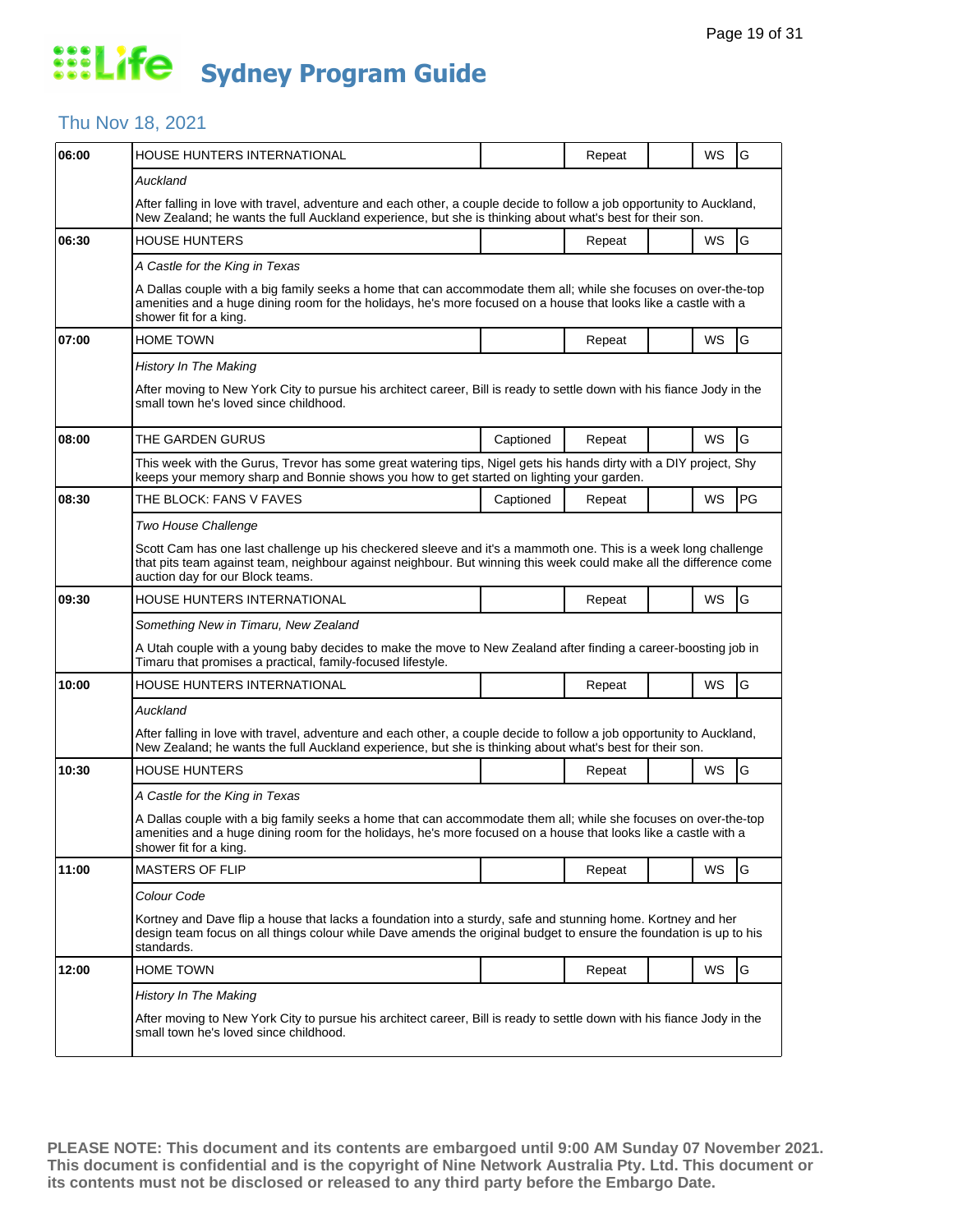#### Thu Nov 18, 2021

| 13:00 | GOOD FOOD KITCHEN                                                                                                                                                                                                                                                                                                 | Captioned | Repeat |  | <b>WS</b> | G  |  |
|-------|-------------------------------------------------------------------------------------------------------------------------------------------------------------------------------------------------------------------------------------------------------------------------------------------------------------------|-----------|--------|--|-----------|----|--|
|       | Danielle brings the pub to you with an Australian classic, Chicken parmigiana with giardiniera pickles. Adam shows<br>us how to get the best out of your microwave. Did you know that it's best to reheat food on medium power? Or that<br>the secret to perfect chips at home was just a press of a button away? |           |        |  |           |    |  |
| 13:30 | <b>GARAGE GOLD</b>                                                                                                                                                                                                                                                                                                |           | Repeat |  | <b>WS</b> | PG |  |
|       | Man-Child Makeover                                                                                                                                                                                                                                                                                                |           |        |  |           |    |  |
|       | Homeowners must grow up and clear out their dust-covered collectibles; their garage is stuffed with vintage video<br>games, old comic books and toys; the crew finds a full-sized arcade game and a massive vintage scale.                                                                                        |           |        |  |           |    |  |
| 14:00 | <b>CARIBBEAN LIFE</b>                                                                                                                                                                                                                                                                                             |           | Repeat |  | <b>WS</b> | G  |  |
|       | On the Hunt for Waterfront on St. Thomas                                                                                                                                                                                                                                                                          |           |        |  |           |    |  |
|       | With a \$2 million budget for a move in ready property, a Texas couple is moving to St. Thomas. The only problem is<br>they can't agree on a modern property complete with pool, or a Caribbean style home.                                                                                                       |           |        |  |           |    |  |
| 14:30 | CARIBBEAN LIFE                                                                                                                                                                                                                                                                                                    |           | Repeat |  | WS        | G  |  |
|       | Sunrise and Sunset on St. John                                                                                                                                                                                                                                                                                    |           |        |  |           |    |  |
|       | Moving to St John, a Texas couple look for a new home. Only problem is she wants a sunrise facing deck, while he<br>wants the sunset views with a pool.                                                                                                                                                           |           |        |  |           |    |  |
| 15:00 | THE BLOCK: FANS V FAVES                                                                                                                                                                                                                                                                                           | Captioned | Repeat |  | <b>WS</b> | PG |  |
|       | <b>Bedroom Blitz</b>                                                                                                                                                                                                                                                                                              |           |        |  |           |    |  |
|       | It's House 1 versus House 2. Whoever scores the highest points, wins extra cash off their reserve price come<br>auction day. With only days to completely renovate and decorate two houses, have our teams bitten off more than<br>they can chew.                                                                 |           |        |  |           |    |  |
| 16:00 | <b>TINY PARADISE</b>                                                                                                                                                                                                                                                                                              |           | Repeat |  | WS        | G  |  |
|       | Hawaiian Jungle Smart Home                                                                                                                                                                                                                                                                                        |           |        |  |           |    |  |
|       | A couple living in Hawaii find a beautiful gem of property on Oahu where they plan to build a smart tiny house; their<br>modern design features a private outdoor shower, waterfall countertops and custom recessed colour strip lighting.                                                                        |           |        |  |           |    |  |
| 16:30 | <b>DESERT FLIPPERS</b>                                                                                                                                                                                                                                                                                            |           | Repeat |  | WS        | G  |  |
|       | Five-Bedroom Flip                                                                                                                                                                                                                                                                                                 |           |        |  |           |    |  |
|       | Lindsey and Eric find a five-bedroom home with a list price well below the area comps; although the property looks<br>good on the outside, the interior is a mess that was left in a state of mid-renovation.                                                                                                     |           |        |  |           |    |  |
| 17:00 | <b>BEACHFRONT BARGAIN HUNT:</b><br>RENOVATION                                                                                                                                                                                                                                                                     |           | Repeat |  | WS        | G  |  |
|       | Crystal Beach, Here We Come!                                                                                                                                                                                                                                                                                      |           |        |  |           |    |  |
|       | A young couple renovate a vacation property in Crystal Beach, Texas, that is just a ferry ride away from their home.                                                                                                                                                                                              |           |        |  |           |    |  |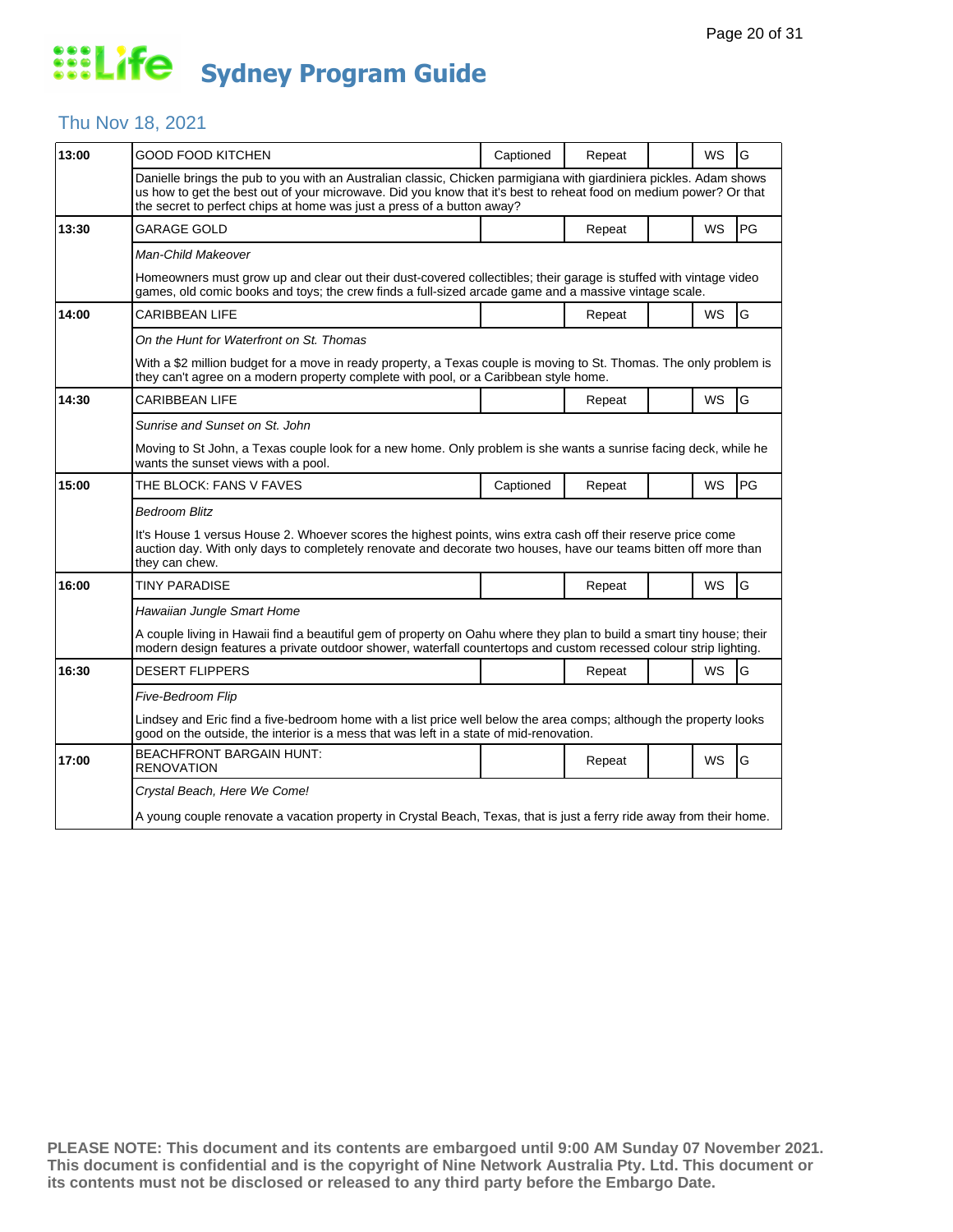### Thu Nov 18, 2021

| 18:00 | HOUSE HUNTERS INTERNATIONAL                                                                                                                                                                                                                                              |                                                                                                                                                                                                                 | Repeat |  | WS        | G         |  |  |  |
|-------|--------------------------------------------------------------------------------------------------------------------------------------------------------------------------------------------------------------------------------------------------------------------------|-----------------------------------------------------------------------------------------------------------------------------------------------------------------------------------------------------------------|--------|--|-----------|-----------|--|--|--|
|       | Hooked on Hanoi                                                                                                                                                                                                                                                          |                                                                                                                                                                                                                 |        |  |           |           |  |  |  |
|       | Krissie and Wilfred are looking to share an apartment in Hanoi; Krissie dreams of an urban life full of Vietnamese<br>street food, but Wilfred's vision includes cooking in a modern kitchen and relaxing among the rice fields in the<br>suburbs.                       |                                                                                                                                                                                                                 |        |  |           |           |  |  |  |
| 18:30 | HOUSE HUNTERS INTERNATIONAL                                                                                                                                                                                                                                              |                                                                                                                                                                                                                 | Repeat |  | WS        | G         |  |  |  |
|       | Florence                                                                                                                                                                                                                                                                 |                                                                                                                                                                                                                 |        |  |           |           |  |  |  |
|       | A couple decides to make a move to Florence, Italy; he wants that Old World charm he can't get in California and,<br>with a budget of over a million dollars, she's expecting turnkey perfection; they soon realise they need to adjust their<br>expectations.           |                                                                                                                                                                                                                 |        |  |           |           |  |  |  |
| 19:00 | <b>HOUSE HUNTERS</b>                                                                                                                                                                                                                                                     |                                                                                                                                                                                                                 | Repeat |  | WS        | G         |  |  |  |
|       | Sweet New Home in Chicago                                                                                                                                                                                                                                                |                                                                                                                                                                                                                 |        |  |           |           |  |  |  |
|       | A young couple is on the hunt for their first home in Chicago; she's a nurse who really wants a fixer upper that has<br>old-fashioned charm, and he's a med student who prefers to keep things sleek and modern without projects.                                        |                                                                                                                                                                                                                 |        |  |           |           |  |  |  |
| 19:30 | HOUSE HUNTERS INTERNATIONAL                                                                                                                                                                                                                                              |                                                                                                                                                                                                                 |        |  | <b>WS</b> | G         |  |  |  |
|       | Granada, Where the Heart Is                                                                                                                                                                                                                                              |                                                                                                                                                                                                                 |        |  |           |           |  |  |  |
|       | A family looks for a home in Granada, Spain, where they can experience their Islamic heritage.                                                                                                                                                                           |                                                                                                                                                                                                                 |        |  |           |           |  |  |  |
| 20:30 | <b>FIXER UPPER</b>                                                                                                                                                                                                                                                       |                                                                                                                                                                                                                 | Repeat |  | WS        | <b>PG</b> |  |  |  |
|       | <b>Fixer Upper Best Moments</b>                                                                                                                                                                                                                                          |                                                                                                                                                                                                                 |        |  |           |           |  |  |  |
|       | Relive some of the best moments from Series 3 of Fixer Upper.                                                                                                                                                                                                            |                                                                                                                                                                                                                 |        |  |           |           |  |  |  |
| 21:30 | MY LOTTERY DREAM HOME                                                                                                                                                                                                                                                    |                                                                                                                                                                                                                 | Repeat |  | WS        | G         |  |  |  |
|       | <b>Hamptons Dream Home</b>                                                                                                                                                                                                                                               |                                                                                                                                                                                                                 |        |  |           |           |  |  |  |
|       | Lottery winners search for their dream home in the Hamptons, and they have a huge wish list that includes a<br>mother-in-law suite and many bathrooms.                                                                                                                   |                                                                                                                                                                                                                 |        |  |           |           |  |  |  |
| 22:30 | <b>FLIP OR FLOP</b>                                                                                                                                                                                                                                                      |                                                                                                                                                                                                                 | Repeat |  | <b>WS</b> | G         |  |  |  |
|       | Flipper V Flipper                                                                                                                                                                                                                                                        |                                                                                                                                                                                                                 |        |  |           |           |  |  |  |
|       | Tarek and Christina get a lead on a short sale listing in an upscale neighbourhood that has just fallen out of escrow.<br>The large home shows promise for profit but with a heftier-than-usual price tag of \$700,000, Tarek and Christina will<br>need financial help. |                                                                                                                                                                                                                 |        |  |           |           |  |  |  |
| 23:30 | HOUSE HUNTERS INTERNATIONAL                                                                                                                                                                                                                                              |                                                                                                                                                                                                                 | Repeat |  | WS        | G         |  |  |  |
|       | Hooked on Hanoi                                                                                                                                                                                                                                                          |                                                                                                                                                                                                                 |        |  |           |           |  |  |  |
|       | Krissie and Wilfred are looking to share an apartment in Hanoi; Krissie dreams of an urban life full of Vietnamese<br>street food, but Wilfred's vision includes cooking in a modern kitchen and relaxing among the rice fields in the<br>suburbs.                       |                                                                                                                                                                                                                 |        |  |           |           |  |  |  |
| 00:00 | <b>BELOW DECK SAILING YACHT</b>                                                                                                                                                                                                                                          |                                                                                                                                                                                                                 |        |  | WS        | M         |  |  |  |
|       | <b>Hollandaze and Bustiers</b>                                                                                                                                                                                                                                           |                                                                                                                                                                                                                 |        |  |           |           |  |  |  |
|       |                                                                                                                                                                                                                                                                          | Natasha stays motivated but finds it nearly impossible to keep the galley afloat as Primary Barrie gives her hell at<br>each meal and Gary can't get any one-on-one time with Alli with Sydney hovering nearby. |        |  |           |           |  |  |  |
|       | Cons. Advice: Sexual References, Some Coarse Language                                                                                                                                                                                                                    |                                                                                                                                                                                                                 |        |  |           |           |  |  |  |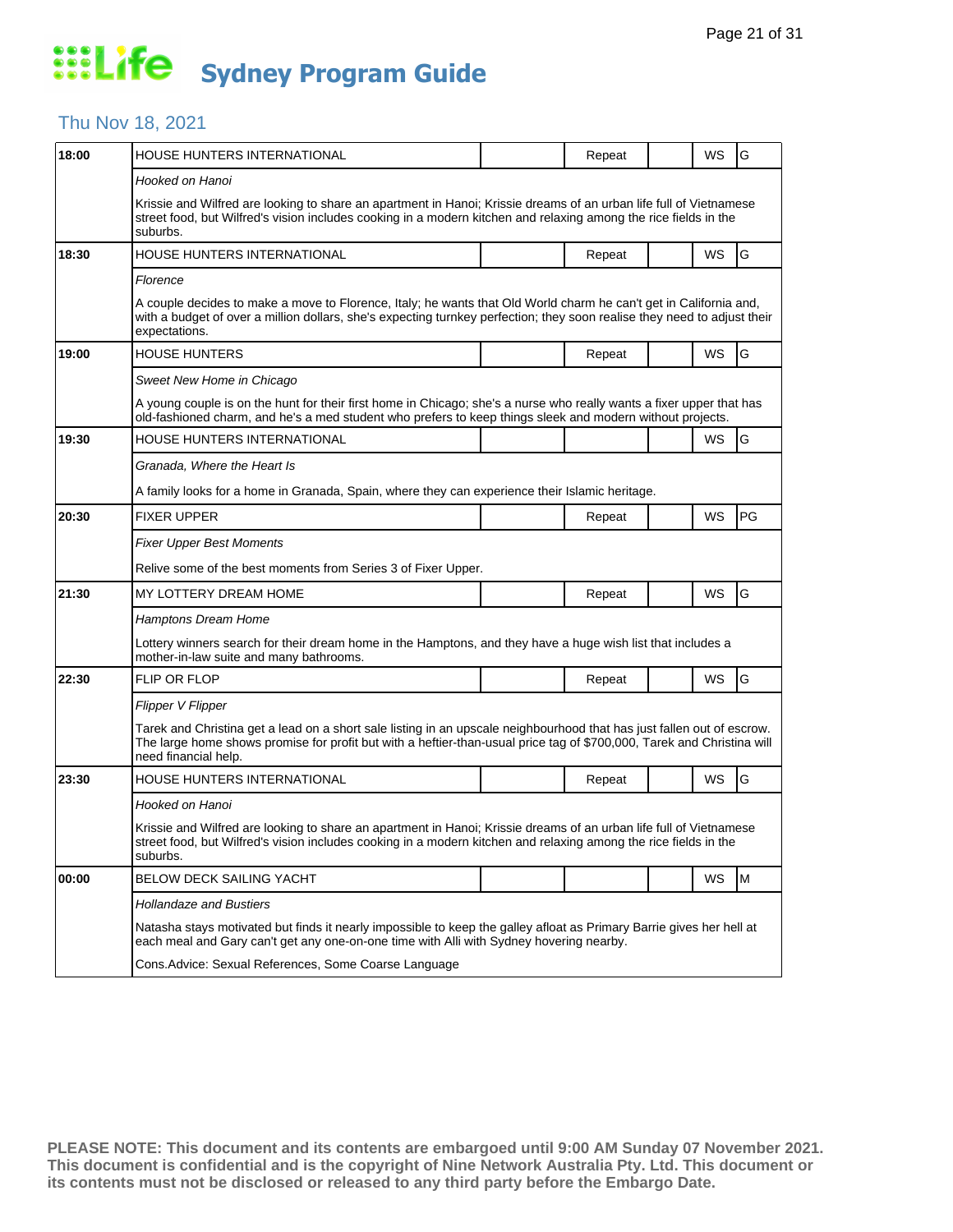#### Thu Nov 18, 2021

| 01:00 | SOUTHERN CHARM NEW ORLEANS                                                                                                                                                                                                                                               |  |        |  | WS        | M |  |  |  |
|-------|--------------------------------------------------------------------------------------------------------------------------------------------------------------------------------------------------------------------------------------------------------------------------|--|--------|--|-----------|---|--|--|--|
|       | Back in the Big Easy, Baby!                                                                                                                                                                                                                                              |  |        |  |           |   |  |  |  |
|       | Now that their marriage has ended, Jeff and Reagan attempt to make peace and move on; Justin and his girlfriend,<br>Kelsey, settle into their newly renovated home; the group reunites at Tamica and Barry's pool party; Reagan and<br>Tamica go head-to-head.           |  |        |  |           |   |  |  |  |
|       | Cons. Advice: Some Coarse Language, Sexual References                                                                                                                                                                                                                    |  |        |  |           |   |  |  |  |
| 02:00 | MY LOTTERY DREAM HOME                                                                                                                                                                                                                                                    |  | Repeat |  | WS        | G |  |  |  |
|       | <b>Hamptons Dream Home</b>                                                                                                                                                                                                                                               |  |        |  |           |   |  |  |  |
|       | Lottery winners search for their dream home in the Hamptons, and they have a huge wish list that includes a<br>mother-in-law suite and many bathrooms.                                                                                                                   |  |        |  |           |   |  |  |  |
| 02:30 | MY LOTTERY DREAM HOME                                                                                                                                                                                                                                                    |  | Repeat |  | WS        | G |  |  |  |
|       | Downtown Dream Home                                                                                                                                                                                                                                                      |  |        |  |           |   |  |  |  |
|       | After winning \$5 million in a Hoosier Lottery, a young woman wants to buy a modern bachelorette pad in downtown<br>Indianapolis that she can style herself.                                                                                                             |  |        |  |           |   |  |  |  |
| 03:00 | <b>FLIP OR FLOP</b>                                                                                                                                                                                                                                                      |  | Repeat |  | <b>WS</b> | G |  |  |  |
|       | Flipper V Flipper                                                                                                                                                                                                                                                        |  |        |  |           |   |  |  |  |
|       | Tarek and Christina get a lead on a short sale listing in an upscale neighbourhood that has just fallen out of escrow.<br>The large home shows promise for profit but with a heftier-than-usual price tag of \$700,000, Tarek and Christina will<br>need financial help. |  |        |  |           |   |  |  |  |
| 03:30 | <b>FLIP OR FLOP</b>                                                                                                                                                                                                                                                      |  | Repeat |  | WS        | G |  |  |  |
|       | A Barnyard Dance                                                                                                                                                                                                                                                         |  |        |  |           |   |  |  |  |
|       | Tarek and Christina come across an intriguing short sale listing in the desirable neighbourhood of Torrance. The<br>exterior is in good shape and the comparable properties indicate the house could turn a big profit.                                                  |  |        |  |           |   |  |  |  |
| 04:00 | HOUSE HUNTERS INTERNATIONAL                                                                                                                                                                                                                                              |  | Repeat |  | WS        | G |  |  |  |
|       | Granada, Where the Heart Is                                                                                                                                                                                                                                              |  |        |  |           |   |  |  |  |
|       | A family looks for a home in Granada, Spain, where they can experience their Islamic heritage.                                                                                                                                                                           |  |        |  |           |   |  |  |  |
| 04:30 | HOUSE HUNTERS INTERNATIONAL                                                                                                                                                                                                                                              |  | Repeat |  | <b>WS</b> | G |  |  |  |
|       | Leveling Up in Malmo                                                                                                                                                                                                                                                     |  |        |  |           |   |  |  |  |
|       | An American couple struggling with their work-life balance head to Sweden for a slower pace. But she won't be able<br>to work, and he'll need to take a pay cut to move, so the reality of purchasing a home soon becomes stressful.                                     |  |        |  |           |   |  |  |  |
| 05:00 | TINY PARADISE                                                                                                                                                                                                                                                            |  | Repeat |  | WS        | G |  |  |  |
|       | Hawaiian Jungle Smart Home                                                                                                                                                                                                                                               |  |        |  |           |   |  |  |  |
|       | A couple living in Hawaii find a beautiful gem of property on Oahu where they plan to build a smart tiny house; their<br>modern design features a private outdoor shower, waterfall countertops and custom recessed colour strip lighting.                               |  |        |  |           |   |  |  |  |
| 05:30 | <b>DESERT FLIPPERS</b>                                                                                                                                                                                                                                                   |  | Repeat |  | <b>WS</b> | G |  |  |  |
|       | Five-Bedroom Flip                                                                                                                                                                                                                                                        |  |        |  |           |   |  |  |  |
|       | Lindsey and Eric find a five-bedroom home with a list price well below the area comps; although the property looks<br>good on the outside, the interior is a mess that was left in a state of mid-renovation.                                                            |  |        |  |           |   |  |  |  |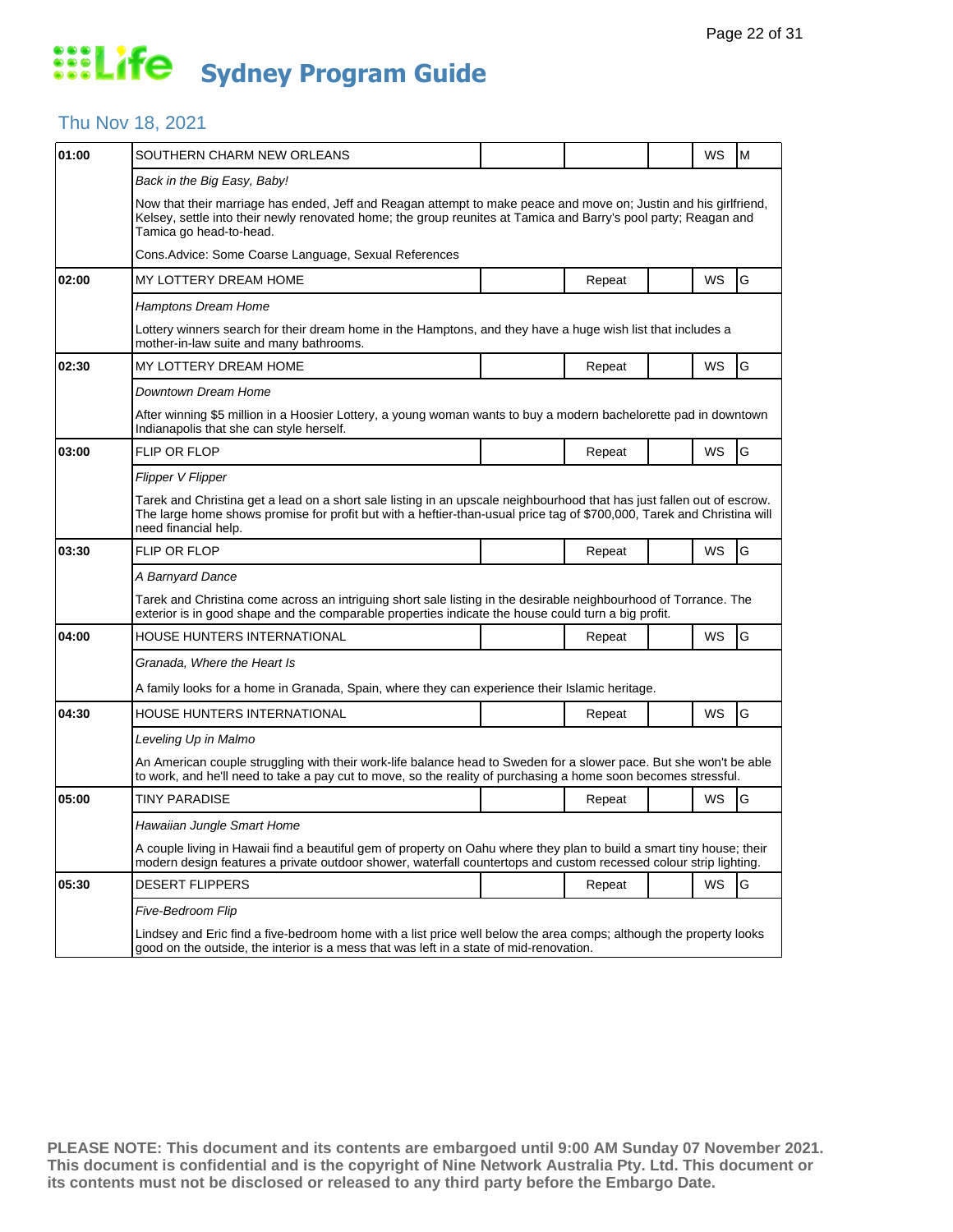#### Fri Nov 19, 2021

| 06:00 | HOUSE HUNTERS INTERNATIONAL                                                                                                                                                                                                                                                                                       |           | Repeat |  | WS        | G  |  |  |
|-------|-------------------------------------------------------------------------------------------------------------------------------------------------------------------------------------------------------------------------------------------------------------------------------------------------------------------|-----------|--------|--|-----------|----|--|--|
|       | Florence                                                                                                                                                                                                                                                                                                          |           |        |  |           |    |  |  |
|       | A couple decides to make a move to Florence, Italy; he wants that Old World charm he can't get in California and,<br>with a budget of over a million dollars, she's expecting turnkey perfection; they soon realise they need to adjust their<br>expectations.                                                    |           |        |  |           |    |  |  |
| 06:30 | <b>HOUSE HUNTERS</b>                                                                                                                                                                                                                                                                                              |           | Repeat |  | <b>WS</b> | G  |  |  |
|       | Sweet New Home in Chicago                                                                                                                                                                                                                                                                                         |           |        |  |           |    |  |  |
|       | A young couple is on the hunt for their first home in Chicago; she's a nurse who really wants a fixer upper that has<br>old-fashioned charm, and he's a med student who prefers to keep things sleek and modern without projects.                                                                                 |           |        |  |           |    |  |  |
| 07:00 | <b>TINY PARADISE</b>                                                                                                                                                                                                                                                                                              |           | Repeat |  | WS        | G  |  |  |
|       | Hawaiian Jungle Smart Home                                                                                                                                                                                                                                                                                        |           |        |  |           |    |  |  |
|       | A couple living in Hawaii find a beautiful gem of property on Oahu where they plan to build a smart tiny house; their<br>modern design features a private outdoor shower, waterfall countertops and custom recessed colour strip lighting.                                                                        |           |        |  |           |    |  |  |
| 07:30 | GOOD FOOD KITCHEN                                                                                                                                                                                                                                                                                                 | Captioned | Repeat |  | WS        | G  |  |  |
|       | Danielle brings the pub to you with an Australian classic, Chicken parmigiana with giardiniera pickles. Adam shows<br>us how to get the best out of your microwave. Did you know that it's best to reheat food on medium power? Or that<br>the secret to perfect chips at home was just a press of a button away? |           |        |  |           |    |  |  |
| 08:00 | THE GARDEN GURUS                                                                                                                                                                                                                                                                                                  | Captioned | Repeat |  | WS        | G  |  |  |
|       | The Garden Gurus are back with more tips and tricks to gardening success. This week, Trev gets started on a big<br>project, Nige knows a tidy lawn means a tidy mind, and Bonnie's got a great Top 5 for you.                                                                                                     |           |        |  |           |    |  |  |
| 08:30 | THE BLOCK: FANS V FAVES                                                                                                                                                                                                                                                                                           | Captioned | Repeat |  | WS        | PG |  |  |
|       | <b>Bedroom Blitz</b>                                                                                                                                                                                                                                                                                              |           |        |  |           |    |  |  |
|       | It's House 1 versus House 2. Whoever scores the highest points, wins extra cash off their reserve price come<br>auction day. With only days to completely renovate and decorate two houses, have our teams bitten off more than<br>they can chew.                                                                 |           |        |  |           |    |  |  |
| 09:30 | HOUSE HUNTERS INTERNATIONAL                                                                                                                                                                                                                                                                                       |           | Repeat |  | <b>WS</b> | G  |  |  |
|       | Hooked on Hanoi                                                                                                                                                                                                                                                                                                   |           |        |  |           |    |  |  |
|       | Krissie and Wilfred are looking to share an apartment in Hanoi; Krissie dreams of an urban life full of Vietnamese<br>street food, but Wilfred's vision includes cooking in a modern kitchen and relaxing among the rice fields in the<br>suburbs.                                                                |           |        |  |           |    |  |  |
| 10:00 | HOUSE HUNTERS INTERNATIONAL                                                                                                                                                                                                                                                                                       |           | Repeat |  | WS        | G  |  |  |
|       | Florence                                                                                                                                                                                                                                                                                                          |           |        |  |           |    |  |  |
|       | A couple decides to make a move to Florence, Italy; he wants that Old World charm he can't get in California and,<br>with a budget of over a million dollars, she's expecting turnkey perfection; they soon realise they need to adjust their<br>expectations.                                                    |           |        |  |           |    |  |  |
| 10:30 | <b>HOUSE HUNTERS</b>                                                                                                                                                                                                                                                                                              |           | Repeat |  | WS        | G  |  |  |
|       | Sweet New Home in Chicago                                                                                                                                                                                                                                                                                         |           |        |  |           |    |  |  |
|       | A young couple is on the hunt for their first home in Chicago; she's a nurse who really wants a fixer upper that has<br>old-fashioned charm, and he's a med student who prefers to keep things sleek and modern without projects.                                                                                 |           |        |  |           |    |  |  |
| 11:00 | <b>EXPLORE TV-VIKING</b>                                                                                                                                                                                                                                                                                          | Captioned | Repeat |  | <b>WS</b> | PG |  |  |
|       | <b>British Isle Explorer 3</b>                                                                                                                                                                                                                                                                                    |           |        |  |           |    |  |  |
|       | Trevor Cochrane journeys into the midnight sun, cruising aboard the award winning Viking Sea small cruise ship. It's<br>a fascinating insight into life aboard the ship whilst visiting Norway, Scotland and England discovering the Viking<br>history along the journey.                                         |           |        |  |           |    |  |  |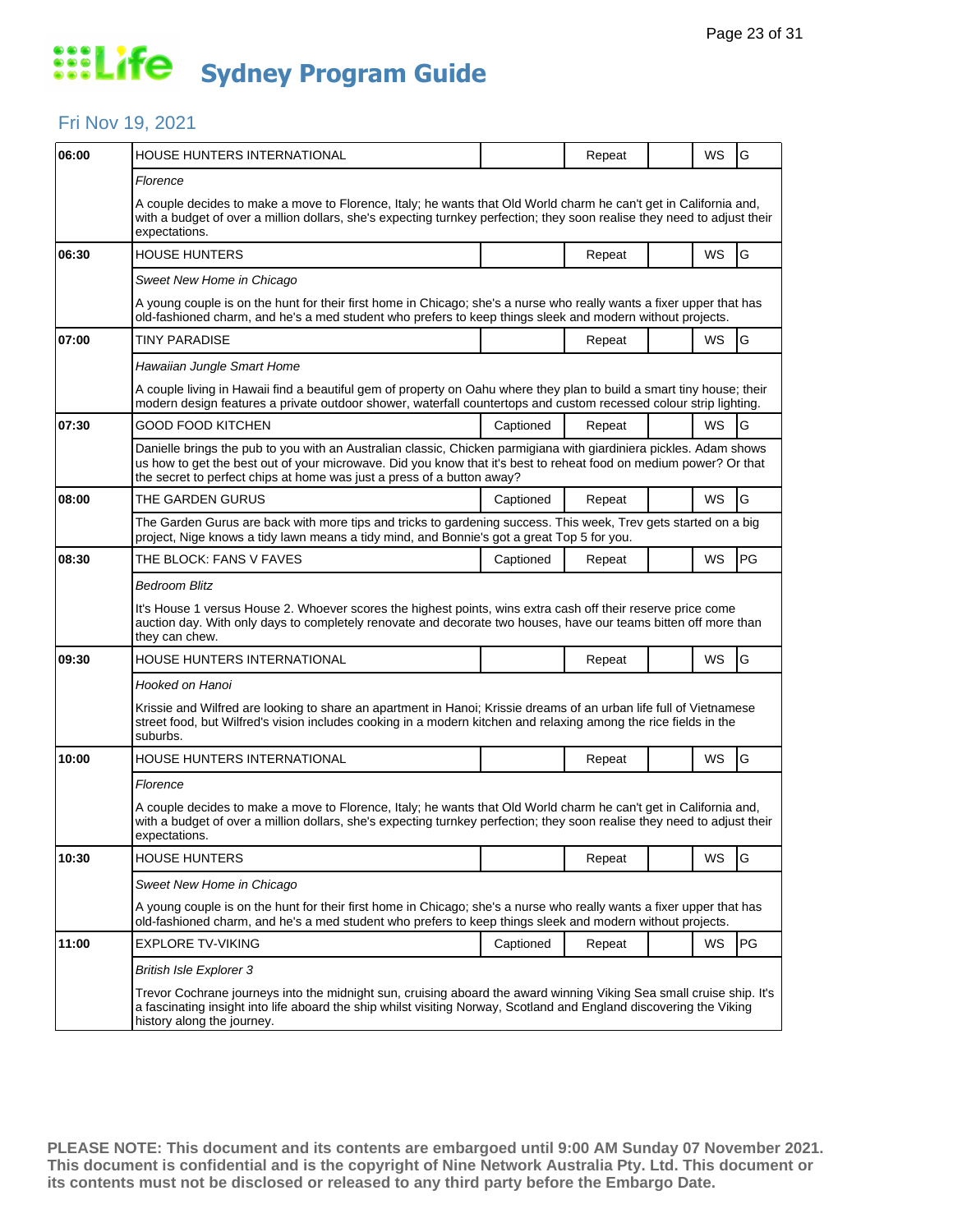#### Fri Nov 19, 2021

| 11:30 | FIND ME A DREAM HOME AUSTRALIA                                                                                                                                                                                                                                           | Captioned | Repeat |  | WS        | G  |  |  |  |
|-------|--------------------------------------------------------------------------------------------------------------------------------------------------------------------------------------------------------------------------------------------------------------------------|-----------|--------|--|-----------|----|--|--|--|
|       | Today on Find Me a Dream Home we meet dream home seekers Steven and Emma, who are looking to escape the<br>hustle and bustle of Melbourne to find their dream home in Bendigo, Victoria.                                                                                 |           |        |  |           |    |  |  |  |
| 12:00 | HOUSE HUNTERS INTERNATIONAL                                                                                                                                                                                                                                              |           | Repeat |  | WS        | G  |  |  |  |
|       | Granada, Where the Heart Is                                                                                                                                                                                                                                              |           |        |  |           |    |  |  |  |
|       | A family looks for a home in Granada, Spain, where they can experience their Islamic heritage.                                                                                                                                                                           |           |        |  |           |    |  |  |  |
| 12:30 | HOUSE HUNTERS INTERNATIONAL                                                                                                                                                                                                                                              |           | Repeat |  | WS        | G  |  |  |  |
|       | Leveling Up in Malmo                                                                                                                                                                                                                                                     |           |        |  |           |    |  |  |  |
|       | An American couple struggling with their work-life balance head to Sweden for a slower pace. But she won't be able<br>to work, and he'll need to take a pay cut to move, so the reality of purchasing a home soon becomes stressful.                                     |           |        |  |           |    |  |  |  |
| 13:00 | <b>FIXER UPPER</b>                                                                                                                                                                                                                                                       |           | Repeat |  | <b>WS</b> | PG |  |  |  |
|       | <b>Fixer Upper Best Moments</b>                                                                                                                                                                                                                                          |           |        |  |           |    |  |  |  |
|       | Relive some of the best moments from Series 3 of Fixer Upper.                                                                                                                                                                                                            |           |        |  |           |    |  |  |  |
| 14:00 | MY LOTTERY DREAM HOME                                                                                                                                                                                                                                                    |           | Repeat |  | WS        | G  |  |  |  |
|       | <b>Hamptons Dream Home</b>                                                                                                                                                                                                                                               |           |        |  |           |    |  |  |  |
|       | Lottery winners search for their dream home in the Hamptons, and they have a huge wish list that includes a<br>mother-in-law suite and many bathrooms.                                                                                                                   |           |        |  |           |    |  |  |  |
| 14:30 | MY LOTTERY DREAM HOME                                                                                                                                                                                                                                                    |           | Repeat |  | WS        | G  |  |  |  |
|       | Downtown Dream Home                                                                                                                                                                                                                                                      |           |        |  |           |    |  |  |  |
|       | After winning \$5 million in a Hoosier Lottery, a young woman wants to buy a modern bachelorette pad in downtown<br>Indianapolis that she can style herself.                                                                                                             |           |        |  |           |    |  |  |  |
| 15:00 | THE BLOCK: FANS V FAVES                                                                                                                                                                                                                                                  | Captioned | Repeat |  | WS        | PG |  |  |  |
|       | <b>The First Points</b>                                                                                                                                                                                                                                                  |           |        |  |           |    |  |  |  |
|       | The teams go all out to impress the judges and the first three amazing rooms for each challenge house are<br>delivered. One team has made a big gamble changing their room entirely, but will it pay off.                                                                |           |        |  |           |    |  |  |  |
| 16:00 | TINY PARADISE                                                                                                                                                                                                                                                            |           | Repeat |  | WS        | G  |  |  |  |
|       | <b>Funky Desert Tiny</b>                                                                                                                                                                                                                                                 |           |        |  |           |    |  |  |  |
|       | A free spirit has found her desert paradise and is working to fulfil her dream of building a tiny home eco-village; this<br>tiny home will have an atrium, multiple Murphy beds, handmade countertops, a mural and a rock garden.                                        |           |        |  |           |    |  |  |  |
| 16:30 | <b>DESERT FLIPPERS</b>                                                                                                                                                                                                                                                   |           | Repeat |  | WS        | G  |  |  |  |
|       | Just Add Water                                                                                                                                                                                                                                                           |           |        |  |           |    |  |  |  |
|       | Lindsey and Eric Bennett look to turn a quick profit after finding a great deal on a house; when the cost of renovation<br>begins to rise, the couple decide that the house needs a little something extra to interest buyers.                                           |           |        |  |           |    |  |  |  |
| 17:00 | FLIP OR FLOP                                                                                                                                                                                                                                                             |           | Repeat |  | WS        | G  |  |  |  |
|       | Flipper V Flipper                                                                                                                                                                                                                                                        |           |        |  |           |    |  |  |  |
|       | Tarek and Christina get a lead on a short sale listing in an upscale neighbourhood that has just fallen out of escrow.<br>The large home shows promise for profit but with a heftier-than-usual price tag of \$700,000, Tarek and Christina will<br>need financial help. |           |        |  |           |    |  |  |  |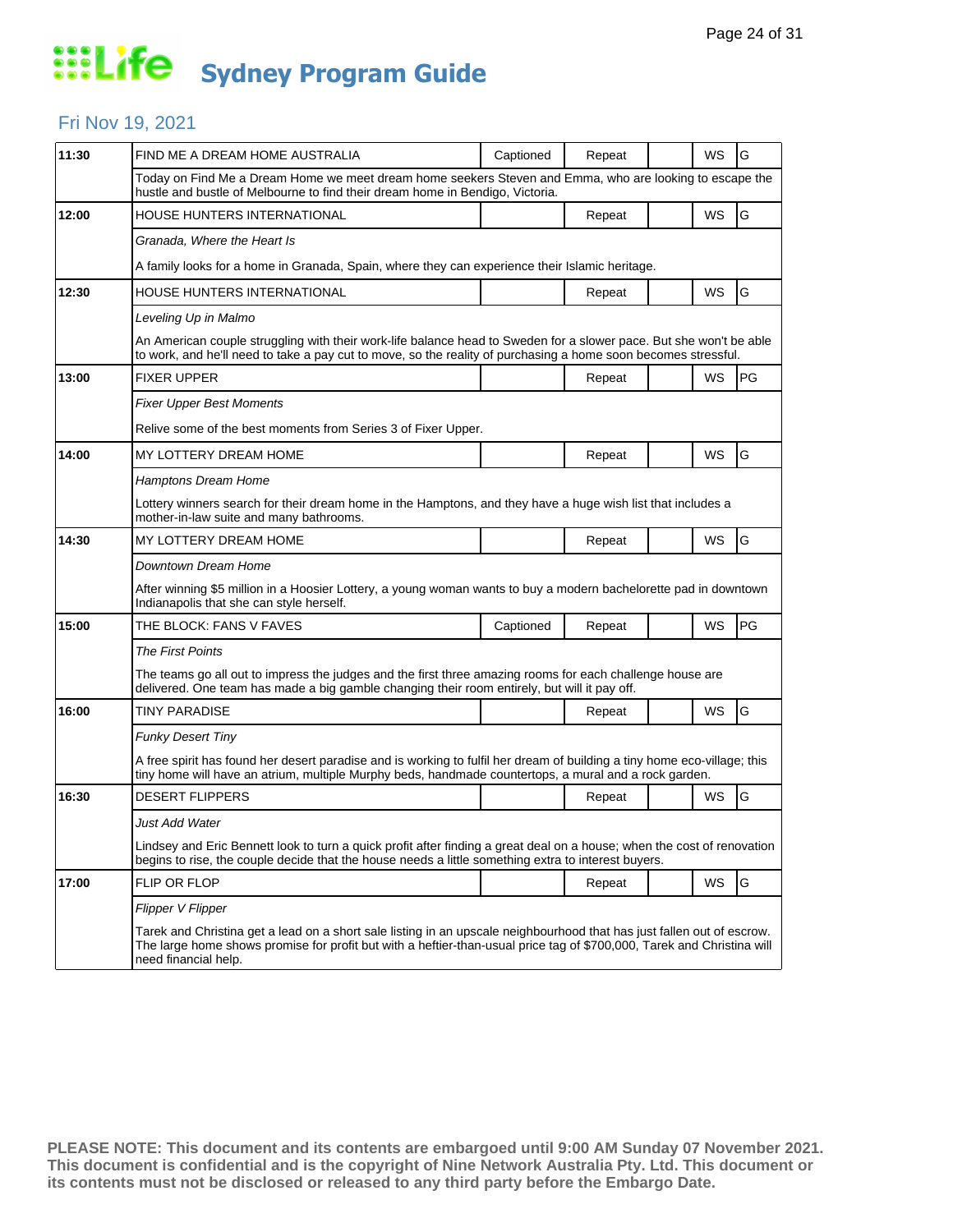#### Fri Nov 19, 2021

| 17:30 | <b>IFLIP OR FLOP</b>                                                                                                                                                                                                    | Repeat | <b>WS</b> | 1G |
|-------|-------------------------------------------------------------------------------------------------------------------------------------------------------------------------------------------------------------------------|--------|-----------|----|
|       | A Barnvard Dance                                                                                                                                                                                                        |        |           |    |
|       | Tarek and Christina come across an intriguing short sale listing in the desirable neighbourhood of Torrance. The<br>exterior is in good shape and the comparable properties indicate the house could turn a big profit. |        |           |    |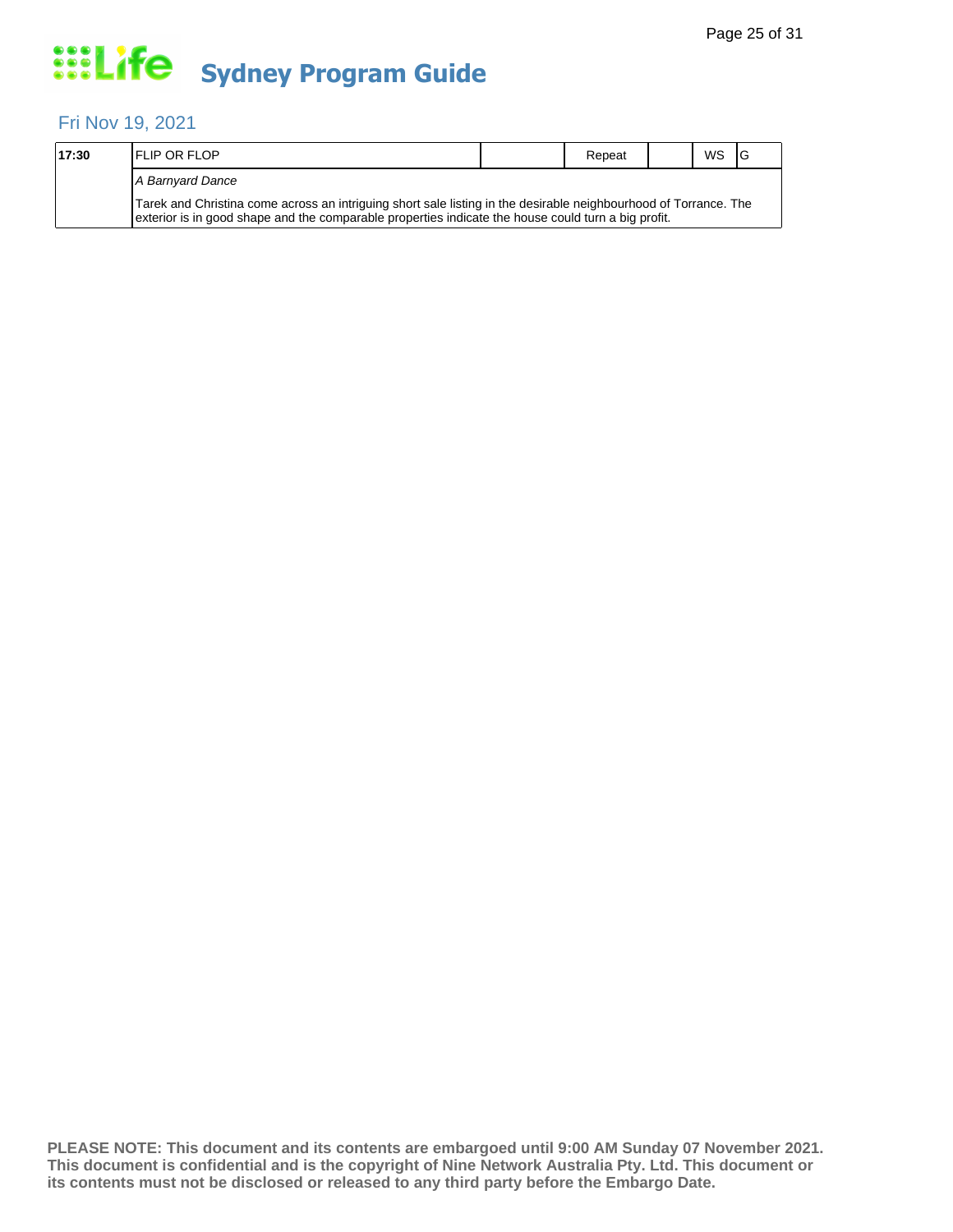#### Fri Nov 19, 2021

| 18:00 | <b>HOUSE HUNTERS INTERNATIONAL</b>                                                                                                                                                                                                                               |  | Repeat |  | WS        | G  |  |  |
|-------|------------------------------------------------------------------------------------------------------------------------------------------------------------------------------------------------------------------------------------------------------------------|--|--------|--|-----------|----|--|--|
|       | A Fresh Take on Family in Lisbon, Portugal                                                                                                                                                                                                                       |  |        |  |           |    |  |  |
|       | Elizabeth and her husband, Scott, see her family's Portuguese roots as an opportunity to expose their daughters to<br>global culture and diversity by moving to Lisbon.                                                                                          |  |        |  |           |    |  |  |
| 18:30 | HOUSE HUNTERS INTERNATIONAL                                                                                                                                                                                                                                      |  | Repeat |  | WS        | G  |  |  |
|       | Regensburg                                                                                                                                                                                                                                                       |  |        |  |           |    |  |  |
|       | A man follows in his military family's footsteps with a move to Regensburg, Germany; even with help from a friend,<br>finding the right place proves a tall order for a bachelor who shipped his beloved car from the U.S. and has a strong<br>dislike for wood. |  |        |  |           |    |  |  |
| 19:00 | <b>HOUSE HUNTERS</b>                                                                                                                                                                                                                                             |  | Repeat |  | WS        | G  |  |  |
|       | Making it in Monroe, GA                                                                                                                                                                                                                                          |  |        |  |           |    |  |  |
|       | A young couple in Georgia loves all things vintage, including homes, but while she becomes eager to tackle a fixer-<br>upper, he has doubts.                                                                                                                     |  |        |  |           |    |  |  |
| 19:30 | <b>MAINE CABIN MASTERS</b>                                                                                                                                                                                                                                       |  | Repeat |  | WS        | PG |  |  |
|       | Ship-Shape Shack                                                                                                                                                                                                                                                 |  |        |  |           |    |  |  |
|       | Chase and the team seek to transform a family's 1950s lobster shack into a cabin that will create a lifetime of<br>memories for generations to come; they re-imagine the cabin's interior layout, preserve a mural and add an exterior<br>widow's walk.          |  |        |  |           |    |  |  |
| 20:30 | <b>BARNWOOD BUILDERS</b>                                                                                                                                                                                                                                         |  |        |  | <b>WS</b> | G  |  |  |
|       | Just in Time                                                                                                                                                                                                                                                     |  |        |  |           |    |  |  |
|       | Mark finds a Pennsylvania barn that's being torn down and buys it then and there; Johnny deals with overhead<br>wires, Sherman works with one good arm, and Tim never stops running.                                                                             |  |        |  |           |    |  |  |
| 21:30 | <b>BUILDING OFF THE GRID</b>                                                                                                                                                                                                                                     |  | Repeat |  | WS        | PG |  |  |
|       | Building Off the Grid: Maine Mountain Home Special                                                                                                                                                                                                               |  |        |  |           |    |  |  |
|       | Jason and Stephanie build a solar-powered dovetail log cabin; they live in a tipi onsite with their four children during<br>the build, which gets hindered by driving rain, lost deliveries, broken equipment, and hurricane-strength winds.                     |  |        |  |           |    |  |  |
| 22:30 | LAKEFRONT BARGAIN HUNT                                                                                                                                                                                                                                           |  | Repeat |  | WS        | G  |  |  |
|       | Take a Break on Smith Lake                                                                                                                                                                                                                                       |  |        |  |           |    |  |  |
|       | A married couple hopes to purchase a lakefront vacation home on Smith Lake in Alabama.                                                                                                                                                                           |  |        |  |           |    |  |  |
| 23:30 | HOUSE HUNTERS INTERNATIONAL                                                                                                                                                                                                                                      |  | Repeat |  | WS        | G  |  |  |
|       | A Fresh Take on Family in Lisbon, Portugal                                                                                                                                                                                                                       |  |        |  |           |    |  |  |
|       | Elizabeth and her husband, Scott, see her family's Portuguese roots as an opportunity to expose their daughters to<br>global culture and diversity by moving to Lisbon.                                                                                          |  |        |  |           |    |  |  |
| 00:00 | <b>BELOW DECK</b>                                                                                                                                                                                                                                                |  |        |  | WS        | M  |  |  |
|       | <b>Steamy Vibes</b>                                                                                                                                                                                                                                              |  |        |  |           |    |  |  |
|       | Elizabeth struggles to keep her budding relationship under wraps; James finds himself at the center of the rumor<br>mill; Izzy feels sick; when a drunk charter quest crosses the line and defies Capt. Lee, the captain is forced to lay<br>down the law.       |  |        |  |           |    |  |  |
|       | Cons. Advice: Some Coarse Language, Sexual References                                                                                                                                                                                                            |  |        |  |           |    |  |  |
|       |                                                                                                                                                                                                                                                                  |  |        |  |           |    |  |  |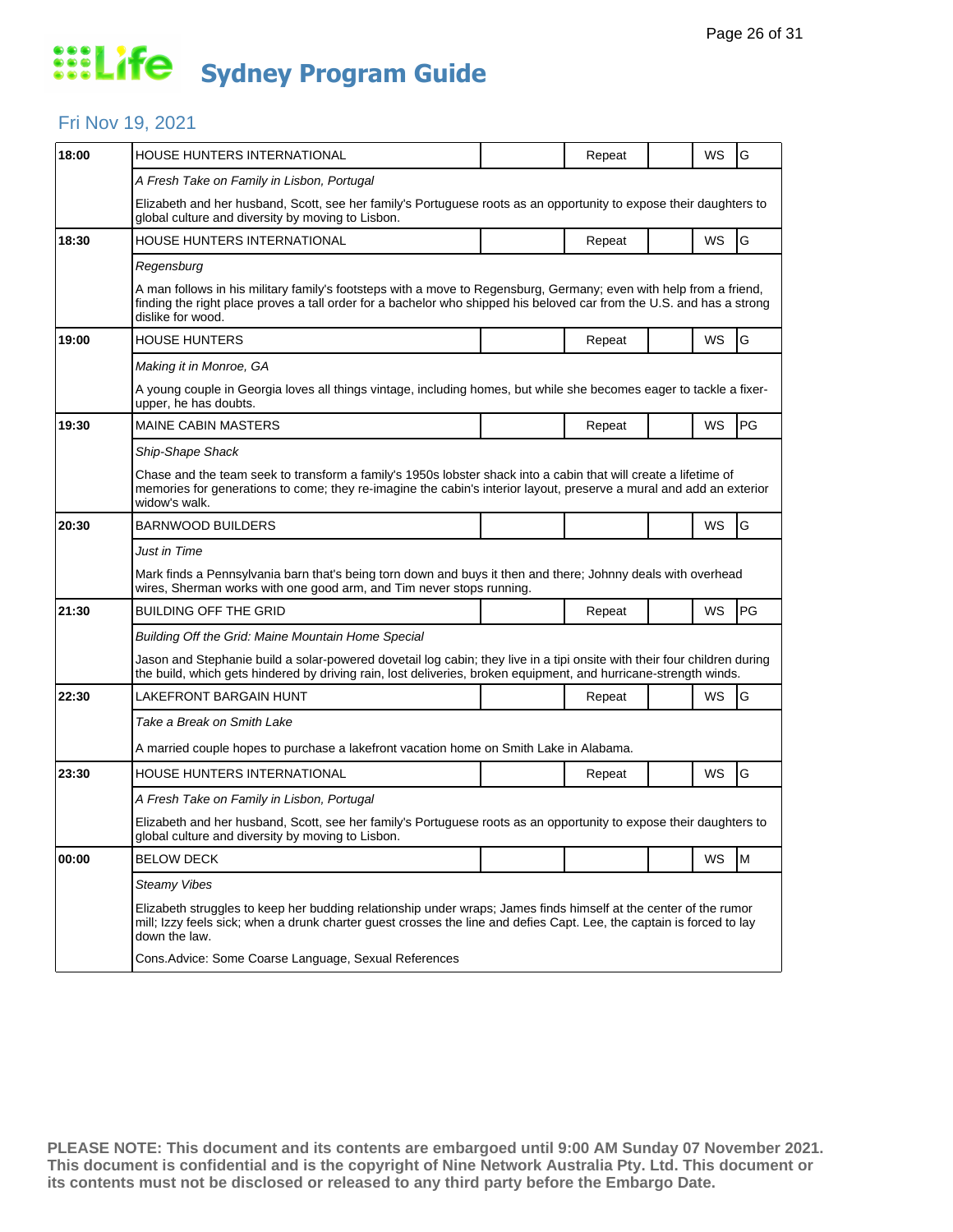### Fri Nov 19, 2021

| 01:00 | <b>BELOW DECK MEDITERRANEAN</b>                                                                                                                                                                                                                                                                                                              |  |        |  | <b>WS</b> | M  |  |  |
|-------|----------------------------------------------------------------------------------------------------------------------------------------------------------------------------------------------------------------------------------------------------------------------------------------------------------------------------------------------|--|--------|--|-----------|----|--|--|
|       | Through The Heart, And Ibiza's To Blame                                                                                                                                                                                                                                                                                                      |  |        |  |           |    |  |  |
|       | While Jess deals with a scary medical condition, Rob draws Malia's ire by continuing to underperform on deck. Tom<br>looks to polish off a perfect charter for the demanding Damons, while Aesha deals with a bout of homesickness. And<br>during a wild crew night out in Ibiza, one relationship deepens while another goes off the rails. |  |        |  |           |    |  |  |
|       | Cons.Advice: Some Coarse Language, Sexual References                                                                                                                                                                                                                                                                                         |  |        |  |           |    |  |  |
| 02:00 | <b>BARNWOOD BUILDERS</b>                                                                                                                                                                                                                                                                                                                     |  | Repeat |  | <b>WS</b> | G  |  |  |
|       | <b>Just in Time</b>                                                                                                                                                                                                                                                                                                                          |  |        |  |           |    |  |  |
|       | Mark finds a Pennsylvania barn that's being torn down and buys it then and there; Johnny deals with overhead<br>wires, Sherman works with one good arm, and Tim never stops running.                                                                                                                                                         |  |        |  |           |    |  |  |
| 03:00 | <b>BUILDING OFF THE GRID</b>                                                                                                                                                                                                                                                                                                                 |  | Repeat |  | <b>WS</b> | PG |  |  |
|       | Building Off the Grid: Maine Mountain Home Special                                                                                                                                                                                                                                                                                           |  |        |  |           |    |  |  |
|       | Jason and Stephanie build a solar-powered dovetail log cabin; they live in a tipi onsite with their four children during<br>the build, which gets hindered by driving rain, lost deliveries, broken equipment, and hurricane-strength winds.                                                                                                 |  |        |  |           |    |  |  |
| 04:00 | LAKEFRONT BARGAIN HUNT                                                                                                                                                                                                                                                                                                                       |  | Repeat |  | <b>WS</b> | G  |  |  |
|       | Take a Break on Smith Lake                                                                                                                                                                                                                                                                                                                   |  |        |  |           |    |  |  |
|       | A married couple hopes to purchase a lakefront vacation home on Smith Lake in Alabama.                                                                                                                                                                                                                                                       |  |        |  |           |    |  |  |
| 04:30 | LAKEFRONT BARGAIN HUNT                                                                                                                                                                                                                                                                                                                       |  | Repeat |  | <b>WS</b> | G  |  |  |
|       | <b>Sunsets and Savings</b>                                                                                                                                                                                                                                                                                                                   |  |        |  |           |    |  |  |
|       | A married couple hopes to purchase a vacation home in upstate New York on Lake Champlain.                                                                                                                                                                                                                                                    |  |        |  |           |    |  |  |
| 05:00 | <b>TINY PARADISE</b>                                                                                                                                                                                                                                                                                                                         |  | Repeat |  | <b>WS</b> | G  |  |  |
|       | <b>Funky Desert Tiny</b>                                                                                                                                                                                                                                                                                                                     |  |        |  |           |    |  |  |
|       | A free spirit has found her desert paradise and is working to fulfil her dream of building a tiny home eco-village; this<br>tiny home will have an atrium, multiple Murphy beds, handmade countertops, a mural and a rock garden.                                                                                                            |  |        |  |           |    |  |  |
| 05:30 | <b>DESERT FLIPPERS</b>                                                                                                                                                                                                                                                                                                                       |  | Repeat |  | <b>WS</b> | G  |  |  |
|       | Just Add Water                                                                                                                                                                                                                                                                                                                               |  |        |  |           |    |  |  |
|       | Lindsey and Eric Bennett look to turn a quick profit after finding a great deal on a house; when the cost of renovation<br>begins to rise, the couple decide that the house needs a little something extra to interest buyers.                                                                                                               |  |        |  |           |    |  |  |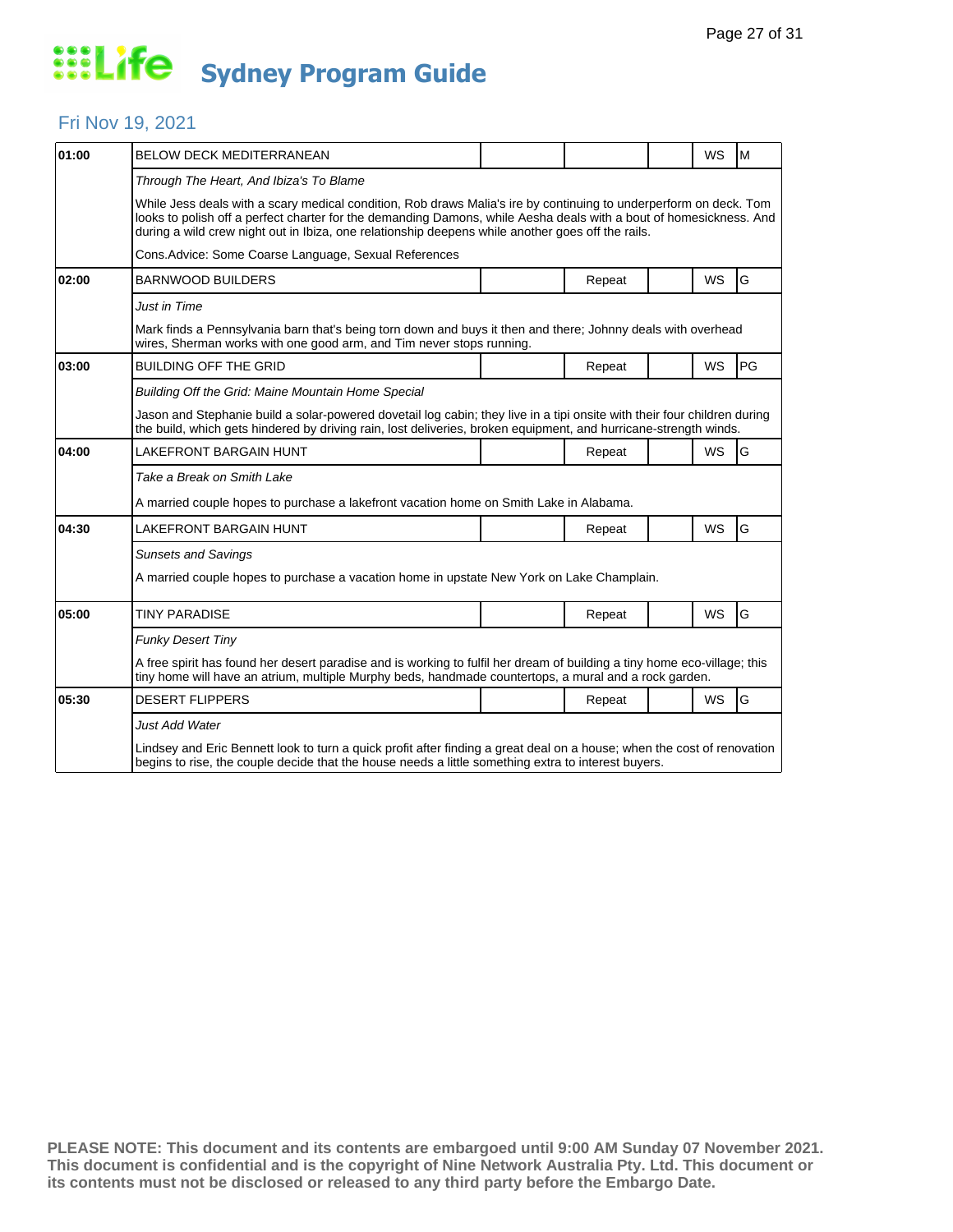#### Sat Nov 20, 2021

| 06:00 | HOUSE HUNTERS INTERNATIONAL                                                                                                                                                                                                                                      |           | Repeat |  | WS | G  |  |
|-------|------------------------------------------------------------------------------------------------------------------------------------------------------------------------------------------------------------------------------------------------------------------|-----------|--------|--|----|----|--|
|       | Regensburg                                                                                                                                                                                                                                                       |           |        |  |    |    |  |
|       | A man follows in his military family's footsteps with a move to Regensburg, Germany; even with help from a friend,<br>finding the right place proves a tall order for a bachelor who shipped his beloved car from the U.S. and has a strong<br>dislike for wood. |           |        |  |    |    |  |
| 06:30 | <b>HOUSE HUNTERS</b>                                                                                                                                                                                                                                             |           | Repeat |  | WS | G  |  |
|       | Making it in Monroe, GA                                                                                                                                                                                                                                          |           |        |  |    |    |  |
|       | A young couple in Georgia loves all things vintage, including homes, but while she becomes eager to tackle a fixer-<br>upper, he has doubts.                                                                                                                     |           |        |  |    |    |  |
| 07:00 | <b>BUILDING ALASKA</b>                                                                                                                                                                                                                                           |           | Repeat |  | WS | PG |  |
|       | <b>Home Stretch</b>                                                                                                                                                                                                                                              |           |        |  |    |    |  |
|       | The builders are in the home stretch as they try to finish their cabins and floating lodge. Jere and Ben's progress<br>comes to a halt when they run out of stain and nails, and Nick works to finish the sleeping loft.                                         |           |        |  |    |    |  |
| 08:00 | THE GARDEN GURUS                                                                                                                                                                                                                                                 | Captioned | Repeat |  | WS | G  |  |
|       | On the Garden Gurus today, Nigel has some lawn care strategies for larger lawns, Bonnie shows you the ins and<br>outs of potting veggies, and Shy brings you more healthy tips and what to grow in your garden.                                                  |           |        |  |    |    |  |
| 08:30 | THE BLOCK: FANS V FAVES                                                                                                                                                                                                                                          | Captioned | Repeat |  | WS | PG |  |
|       | <b>The First Points</b>                                                                                                                                                                                                                                          |           |        |  |    |    |  |
|       | The teams go all out to impress the judges and the first three amazing rooms for each challenge house are<br>delivered. One team has made a big gamble changing their room entirely, but will it pay off.                                                        |           |        |  |    |    |  |
| 09:30 | TINY PARADISE                                                                                                                                                                                                                                                    |           | Repeat |  | WS | G  |  |
|       | <b>Funky Desert Tiny</b>                                                                                                                                                                                                                                         |           |        |  |    |    |  |
|       | A free spirit has found her desert paradise and is working to fulfil her dream of building a tiny home eco-village; this<br>tiny home will have an atrium, multiple Murphy beds, handmade countertops, a mural and a rock garden.                                |           |        |  |    |    |  |
| 10:00 | <b>DESERT FLIPPERS</b>                                                                                                                                                                                                                                           |           | Repeat |  | WS | G  |  |
|       | Just Add Water                                                                                                                                                                                                                                                   |           |        |  |    |    |  |
|       | Lindsey and Eric Bennett look to turn a quick profit after finding a great deal on a house; when the cost of renovation<br>begins to rise, the couple decide that the house needs a little something extra to interest buyers.                                   |           |        |  |    |    |  |
| 10:30 | LAKEFRONT BARGAIN HUNT                                                                                                                                                                                                                                           |           | Repeat |  | WS | G  |  |
|       | Take a Break on Smith Lake                                                                                                                                                                                                                                       |           |        |  |    |    |  |
|       | A married couple hopes to purchase a lakefront vacation home on Smith Lake in Alabama.                                                                                                                                                                           |           |        |  |    |    |  |
| 11:00 | LAKEFRONT BARGAIN HUNT                                                                                                                                                                                                                                           |           | Repeat |  | WS | G  |  |
|       | <b>Sunsets and Savings</b>                                                                                                                                                                                                                                       |           |        |  |    |    |  |
|       | A married couple hopes to purchase a vacation home in upstate New York on Lake Champlain.                                                                                                                                                                        |           |        |  |    |    |  |
| 11:30 | <b>POSTCARDS</b>                                                                                                                                                                                                                                                 | Captioned | Repeat |  | WS | PG |  |
|       | Sam Groth tees off indoors in Surrey Hills, Shane hits the streets of Prahran, Todd gives us a tour of Melbourne<br>Park in the lead up to the Australian Open and Livinia catches up with Christie Whelan Browne as Melbourne's<br>theatres re-open.            |           |        |  |    |    |  |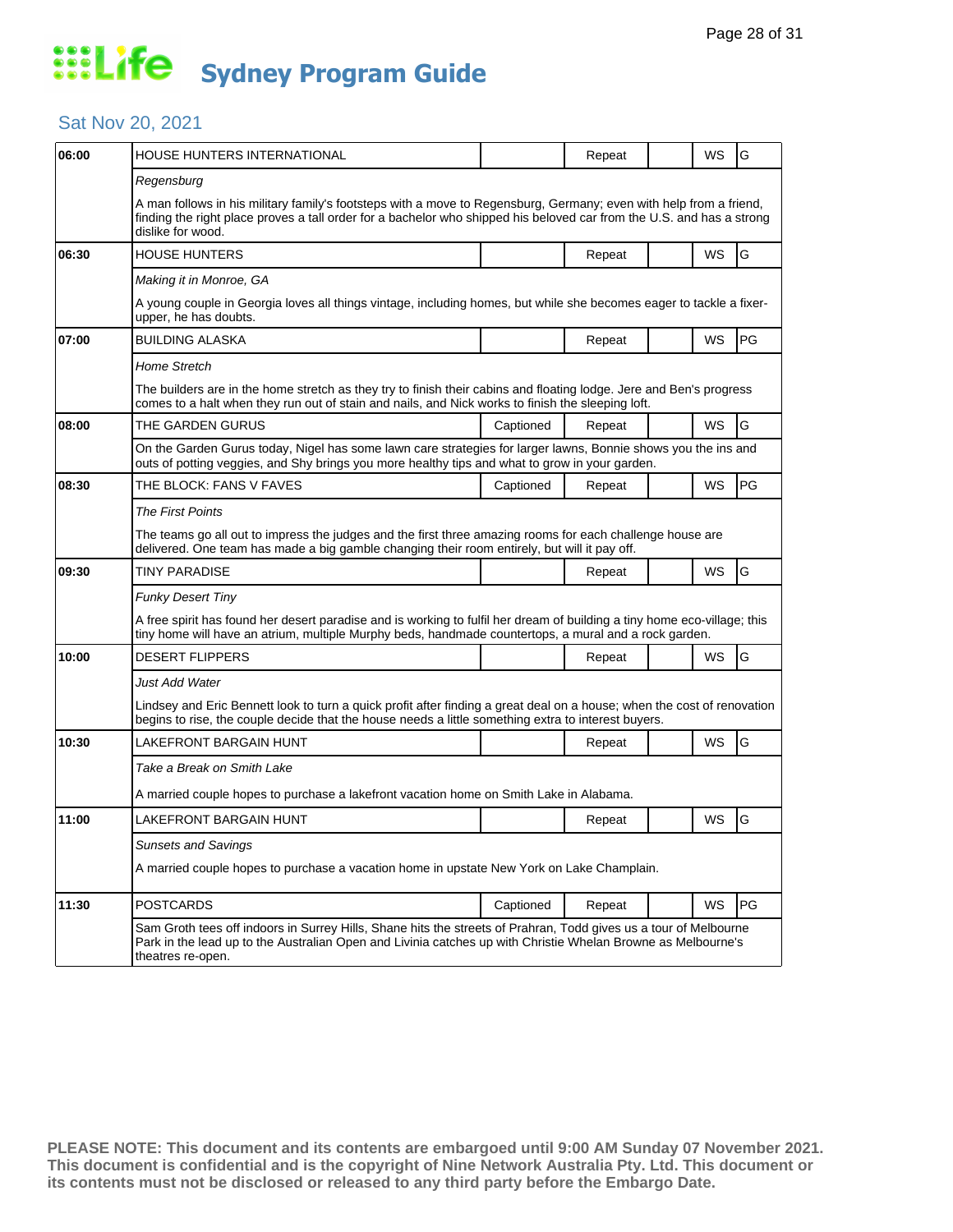### Sat Nov 20, 2021

| 12:00 | FIND ME A DREAM HOME AUSTRALIA                                                                                                                                                                                                                                   | Captioned | Repeat |  | WS | G  |  |  |
|-------|------------------------------------------------------------------------------------------------------------------------------------------------------------------------------------------------------------------------------------------------------------------|-----------|--------|--|----|----|--|--|
|       | Today, on Find Me A Dream Home we meet home seeker Bevan who is looking for his dream home in Norwood,<br>Adelaide with a great backyard for his dog, Freddie.                                                                                                   |           |        |  |    |    |  |  |
| 12:30 | <b>GETAWAY</b>                                                                                                                                                                                                                                                   | Captioned | Repeat |  | WS | PG |  |  |
|       | Scenic - Mekong Part 1                                                                                                                                                                                                                                           |           |        |  |    |    |  |  |
|       | This week on Getaway special guest presenter Ian "Dicko" Dickson heads off on the trip of a lifetime through<br>Cambodia and Vietnam, starting at the awesome temples of Angkor and it's gateway, Siem Reap.                                                     |           |        |  |    |    |  |  |
| 13:00 | <b>HOUSE HUNTERS INTERNATIONAL</b>                                                                                                                                                                                                                               |           | Repeat |  | WS | G  |  |  |
|       | A Fresh Take on Family in Lisbon, Portugal                                                                                                                                                                                                                       |           |        |  |    |    |  |  |
|       | Elizabeth and her husband, Scott, see her family's Portuguese roots as an opportunity to expose their daughters to<br>global culture and diversity by moving to Lisbon.                                                                                          |           |        |  |    |    |  |  |
| 13:30 | <b>HOUSE HUNTERS INTERNATIONAL</b>                                                                                                                                                                                                                               |           | Repeat |  | WS | G  |  |  |
|       | Regensburg                                                                                                                                                                                                                                                       |           |        |  |    |    |  |  |
|       | A man follows in his military family's footsteps with a move to Regensburg, Germany; even with help from a friend,<br>finding the right place proves a tall order for a bachelor who shipped his beloved car from the U.S. and has a strong<br>dislike for wood. |           |        |  |    |    |  |  |
| 14:00 | <b>HOUSE HUNTERS</b>                                                                                                                                                                                                                                             |           | Repeat |  | WS | G  |  |  |
|       | Making it in Monroe, GA                                                                                                                                                                                                                                          |           |        |  |    |    |  |  |
|       | A young couple in Georgia loves all things vintage, including homes, but while she becomes eager to tackle a fixer-<br>upper, he has doubts.                                                                                                                     |           |        |  |    |    |  |  |
| 14:30 | <b>BARNWOOD BUILDERS</b>                                                                                                                                                                                                                                         |           | Repeat |  | WS | G  |  |  |
|       | Just in Time                                                                                                                                                                                                                                                     |           |        |  |    |    |  |  |
|       | Mark finds a Pennsylvania barn that's being torn down and buys it then and there; Johnny deals with overhead<br>wires, Sherman works with one good arm, and Tim never stops running.                                                                             |           |        |  |    |    |  |  |
| 15:30 | DREAM HOMES REVEALED                                                                                                                                                                                                                                             |           |        |  | WS | G  |  |  |
|       | Today on the show we will be looking at homes designed and built by their owners. We will discover the journey<br>these builders and architects went on while creating their own dream home.                                                                     |           |        |  |    |    |  |  |
| 16:00 | DREAM HOMES REVEALED                                                                                                                                                                                                                                             |           |        |  | WS | G  |  |  |
|       | Jennifer Hawkins continues our journey through dream homes across Australia. Join our experts as they reveal four<br>more dream homes from across the country.                                                                                                   |           |        |  |    |    |  |  |
| 16:30 | <b>BUILDING OFF THE GRID</b>                                                                                                                                                                                                                                     |           | Repeat |  | WS | PG |  |  |
|       | Building Off the Grid: Maine Mountain Home Special                                                                                                                                                                                                               |           |        |  |    |    |  |  |
|       | Jason and Stephanie build a solar-powered dovetail log cabin; they live in a tipi onsite with their four children during<br>the build, which gets hindered by driving rain, lost deliveries, broken equipment, and hurricane-strength winds.                     |           |        |  |    |    |  |  |
| 17:30 | <b>MAINE CABIN MASTERS</b>                                                                                                                                                                                                                                       |           | Repeat |  | WS | PG |  |  |
|       | Ship-Shape Shack                                                                                                                                                                                                                                                 |           |        |  |    |    |  |  |
|       | Chase and the team seek to transform a family's 1950s lobster shack into a cabin that will create a lifetime of<br>memories for generations to come; they re-imagine the cabin's interior layout, preserve a mural and add an exterior<br>widow's walk.          |           |        |  |    |    |  |  |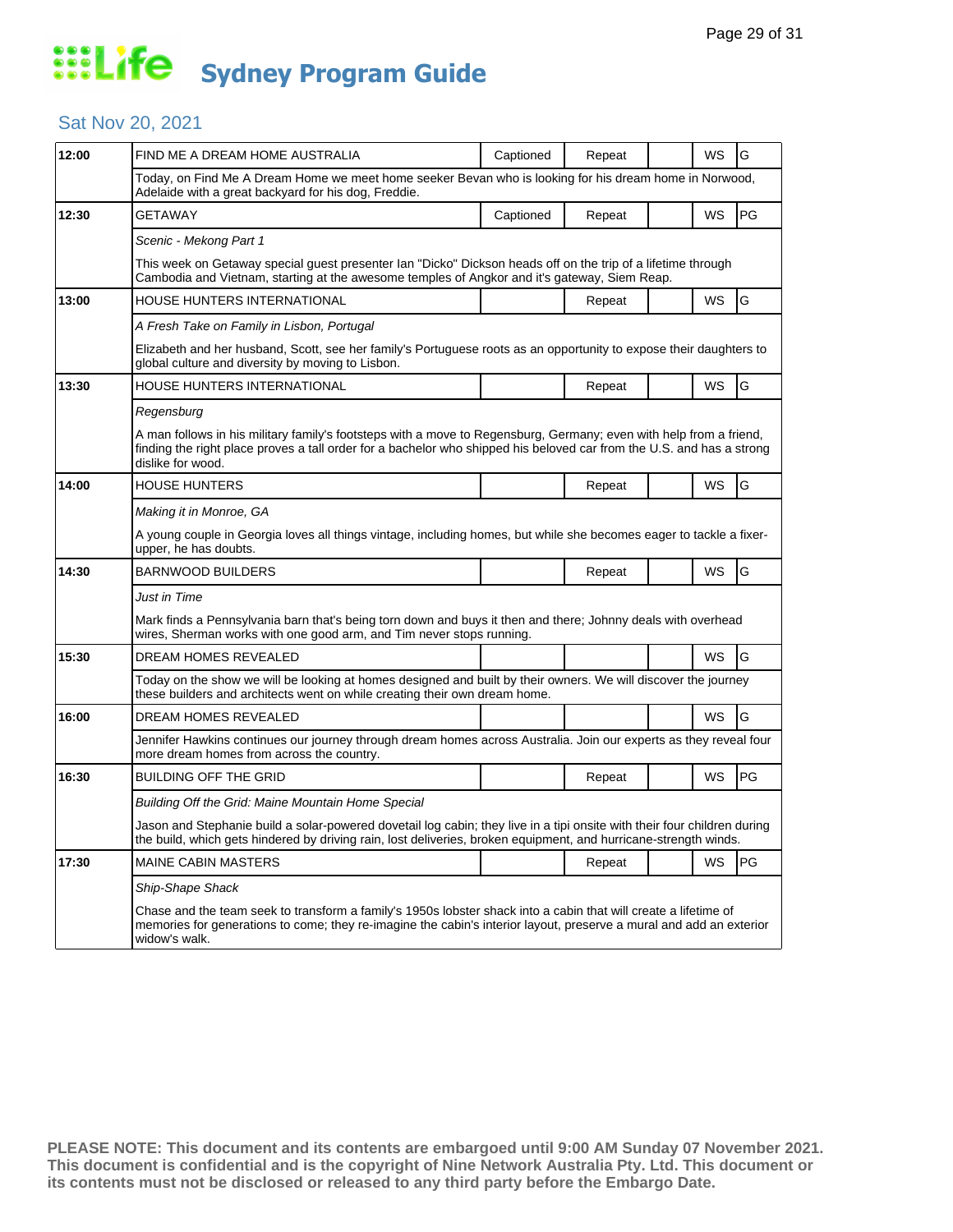### Sat Nov 20, 2021

|                                                                                                                                                                                                                                                                                                                                                                                                                 |                                                  |                                                                                                                |        |     | G                                                                                                                                                                                                                                                                                                                                                                                                                                                                                                                                                                                                                                                                                                                                   |  |  |
|-----------------------------------------------------------------------------------------------------------------------------------------------------------------------------------------------------------------------------------------------------------------------------------------------------------------------------------------------------------------------------------------------------------------|--------------------------------------------------|----------------------------------------------------------------------------------------------------------------|--------|-----|-------------------------------------------------------------------------------------------------------------------------------------------------------------------------------------------------------------------------------------------------------------------------------------------------------------------------------------------------------------------------------------------------------------------------------------------------------------------------------------------------------------------------------------------------------------------------------------------------------------------------------------------------------------------------------------------------------------------------------------|--|--|
|                                                                                                                                                                                                                                                                                                                                                                                                                 |                                                  |                                                                                                                |        |     |                                                                                                                                                                                                                                                                                                                                                                                                                                                                                                                                                                                                                                                                                                                                     |  |  |
|                                                                                                                                                                                                                                                                                                                                                                                                                 |                                                  |                                                                                                                |        |     |                                                                                                                                                                                                                                                                                                                                                                                                                                                                                                                                                                                                                                                                                                                                     |  |  |
| down and buy his first home in a more rural area.                                                                                                                                                                                                                                                                                                                                                               |                                                  |                                                                                                                |        |     |                                                                                                                                                                                                                                                                                                                                                                                                                                                                                                                                                                                                                                                                                                                                     |  |  |
| <b>ESCAPE TO THE CHATEAU</b>                                                                                                                                                                                                                                                                                                                                                                                    | Captioned                                        | Repeat                                                                                                         |        | WS  | G                                                                                                                                                                                                                                                                                                                                                                                                                                                                                                                                                                                                                                                                                                                                   |  |  |
| <b>Winter Returns</b>                                                                                                                                                                                                                                                                                                                                                                                           |                                                  |                                                                                                                |        |     |                                                                                                                                                                                                                                                                                                                                                                                                                                                                                                                                                                                                                                                                                                                                     |  |  |
| there's a magical birthday party for young Dorothy.                                                                                                                                                                                                                                                                                                                                                             |                                                  |                                                                                                                |        |     |                                                                                                                                                                                                                                                                                                                                                                                                                                                                                                                                                                                                                                                                                                                                     |  |  |
| <b>HOUSE HUNTERS</b>                                                                                                                                                                                                                                                                                                                                                                                            |                                                  |                                                                                                                |        | WS  | G                                                                                                                                                                                                                                                                                                                                                                                                                                                                                                                                                                                                                                                                                                                                   |  |  |
| A Meager Million in San Francisco                                                                                                                                                                                                                                                                                                                                                                               |                                                  |                                                                                                                |        |     |                                                                                                                                                                                                                                                                                                                                                                                                                                                                                                                                                                                                                                                                                                                                     |  |  |
|                                                                                                                                                                                                                                                                                                                                                                                                                 |                                                  |                                                                                                                |        |     |                                                                                                                                                                                                                                                                                                                                                                                                                                                                                                                                                                                                                                                                                                                                     |  |  |
| HOUSE HUNTERS INTERNATIONAL                                                                                                                                                                                                                                                                                                                                                                                     |                                                  |                                                                                                                |        | WS. | G                                                                                                                                                                                                                                                                                                                                                                                                                                                                                                                                                                                                                                                                                                                                   |  |  |
| The Dueling Cabos                                                                                                                                                                                                                                                                                                                                                                                               |                                                  |                                                                                                                |        |     |                                                                                                                                                                                                                                                                                                                                                                                                                                                                                                                                                                                                                                                                                                                                     |  |  |
| compromise.                                                                                                                                                                                                                                                                                                                                                                                                     |                                                  |                                                                                                                |        |     |                                                                                                                                                                                                                                                                                                                                                                                                                                                                                                                                                                                                                                                                                                                                     |  |  |
| HOUSE HUNTERS RENOVATION                                                                                                                                                                                                                                                                                                                                                                                        |                                                  | Repeat                                                                                                         |        | WS  | G                                                                                                                                                                                                                                                                                                                                                                                                                                                                                                                                                                                                                                                                                                                                   |  |  |
| Renovating For A Reception                                                                                                                                                                                                                                                                                                                                                                                      |                                                  |                                                                                                                |        |     |                                                                                                                                                                                                                                                                                                                                                                                                                                                                                                                                                                                                                                                                                                                                     |  |  |
| Denver newlyweds plan to renovate their new home to host their wedding reception; while remodeling a home is a<br>huge undertaking on its own, adding a party deadline to their plate just increased their stress level and could drain<br>their wallets.                                                                                                                                                       |                                                  |                                                                                                                |        |     |                                                                                                                                                                                                                                                                                                                                                                                                                                                                                                                                                                                                                                                                                                                                     |  |  |
| <b>HOUSE HUNTERS</b>                                                                                                                                                                                                                                                                                                                                                                                            |                                                  |                                                                                                                |        | WS  | G                                                                                                                                                                                                                                                                                                                                                                                                                                                                                                                                                                                                                                                                                                                                   |  |  |
| A Meager Million in San Francisco                                                                                                                                                                                                                                                                                                                                                                               |                                                  |                                                                                                                |        |     |                                                                                                                                                                                                                                                                                                                                                                                                                                                                                                                                                                                                                                                                                                                                     |  |  |
| A couple looks to buy their first home together in super-expensive San Francisco. One prefers historic charm and no<br>noise, and he's willing to leave the city to get it, but the other wants a modern loft in the center of downtown.                                                                                                                                                                        |                                                  |                                                                                                                |        |     |                                                                                                                                                                                                                                                                                                                                                                                                                                                                                                                                                                                                                                                                                                                                     |  |  |
| THE REAL HOUSEWIVES OF SALT LAKE<br>CITY                                                                                                                                                                                                                                                                                                                                                                        |                                                  |                                                                                                                |        | WS  | м                                                                                                                                                                                                                                                                                                                                                                                                                                                                                                                                                                                                                                                                                                                                   |  |  |
| Sundance City                                                                                                                                                                                                                                                                                                                                                                                                   |                                                  |                                                                                                                |        |     |                                                                                                                                                                                                                                                                                                                                                                                                                                                                                                                                                                                                                                                                                                                                     |  |  |
| When Sundance arrives to Utah, it's nonstop parties and celebrations for the ladies. When Whitney throws her<br>husband, Justin, a 52nd birthday party, Jen and Mary finally call a truce. Meredith helps her son Brooks prep for Salt<br>Lake City's very first fashion week while Heather is on the prowl for a one-night stand, with the help of Vanderpump<br>Rules' Utah natives Lala and Katie to assist. |                                                  |                                                                                                                |        |     |                                                                                                                                                                                                                                                                                                                                                                                                                                                                                                                                                                                                                                                                                                                                     |  |  |
|                                                                                                                                                                                                                                                                                                                                                                                                                 |                                                  |                                                                                                                |        |     |                                                                                                                                                                                                                                                                                                                                                                                                                                                                                                                                                                                                                                                                                                                                     |  |  |
| THE REAL HOUSEWIVES OF JERSEY                                                                                                                                                                                                                                                                                                                                                                                   |                                                  |                                                                                                                |        | WS  | M                                                                                                                                                                                                                                                                                                                                                                                                                                                                                                                                                                                                                                                                                                                                   |  |  |
| I Should Coco                                                                                                                                                                                                                                                                                                                                                                                                   |                                                  |                                                                                                                |        |     |                                                                                                                                                                                                                                                                                                                                                                                                                                                                                                                                                                                                                                                                                                                                     |  |  |
| Margaret hosts Coco Chanel Thompson's fourth birthday party, and the long-awaited meet-up between Kate and<br>Tessa leaves their relationship in a sticky situation.                                                                                                                                                                                                                                            |                                                  |                                                                                                                |        |     |                                                                                                                                                                                                                                                                                                                                                                                                                                                                                                                                                                                                                                                                                                                                     |  |  |
|                                                                                                                                                                                                                                                                                                                                                                                                                 |                                                  |                                                                                                                |        |     |                                                                                                                                                                                                                                                                                                                                                                                                                                                                                                                                                                                                                                                                                                                                     |  |  |
| <b>HOUSE HUNTERS INTERNATIONAL</b>                                                                                                                                                                                                                                                                                                                                                                              |                                                  | Repeat                                                                                                         |        | WS  | G                                                                                                                                                                                                                                                                                                                                                                                                                                                                                                                                                                                                                                                                                                                                   |  |  |
| <b>The Dueling Cabos</b>                                                                                                                                                                                                                                                                                                                                                                                        |                                                  |                                                                                                                |        |     |                                                                                                                                                                                                                                                                                                                                                                                                                                                                                                                                                                                                                                                                                                                                     |  |  |
| A couple that's grown weary of Wisconsin winters looks for a second home in Los Cabos, Mexico. He wants to be in<br>the action of Cabo San Lucas while she's convinced sleepy San Jose del Cabo is a better fit, and one of them must<br>compromise.                                                                                                                                                            |                                                  |                                                                                                                |        |     |                                                                                                                                                                                                                                                                                                                                                                                                                                                                                                                                                                                                                                                                                                                                     |  |  |
|                                                                                                                                                                                                                                                                                                                                                                                                                 | LOG CABIN LIVING<br>Northern Virginia Cabin Hunt | Cons. Advice: Some Coarse Language, Sexual References<br>Cons. Advice: Some Coarse Language, Sexual References | Repeat |     | WS<br>Devin is a well travelled bachelor who has been renting a home in Fredericksburg Virginia and is ready to settle<br>It's winter and time to return to the chateau. Dick and Angel build a new events kitchen with a half-tonne oven. And<br>A couple looks to buy their first home together in super-expensive San Francisco. One prefers historic charm and no<br>noise, and he's willing to leave the city to get it, but the other wants a modern loft in the center of downtown.<br>A couple that's grown weary of Wisconsin winters looks for a second home in Los Cabos, Mexico. He wants to be in<br>the action of Cabo San Lucas while she's convinced sleepy San Jose del Cabo is a better fit, and one of them must |  |  |